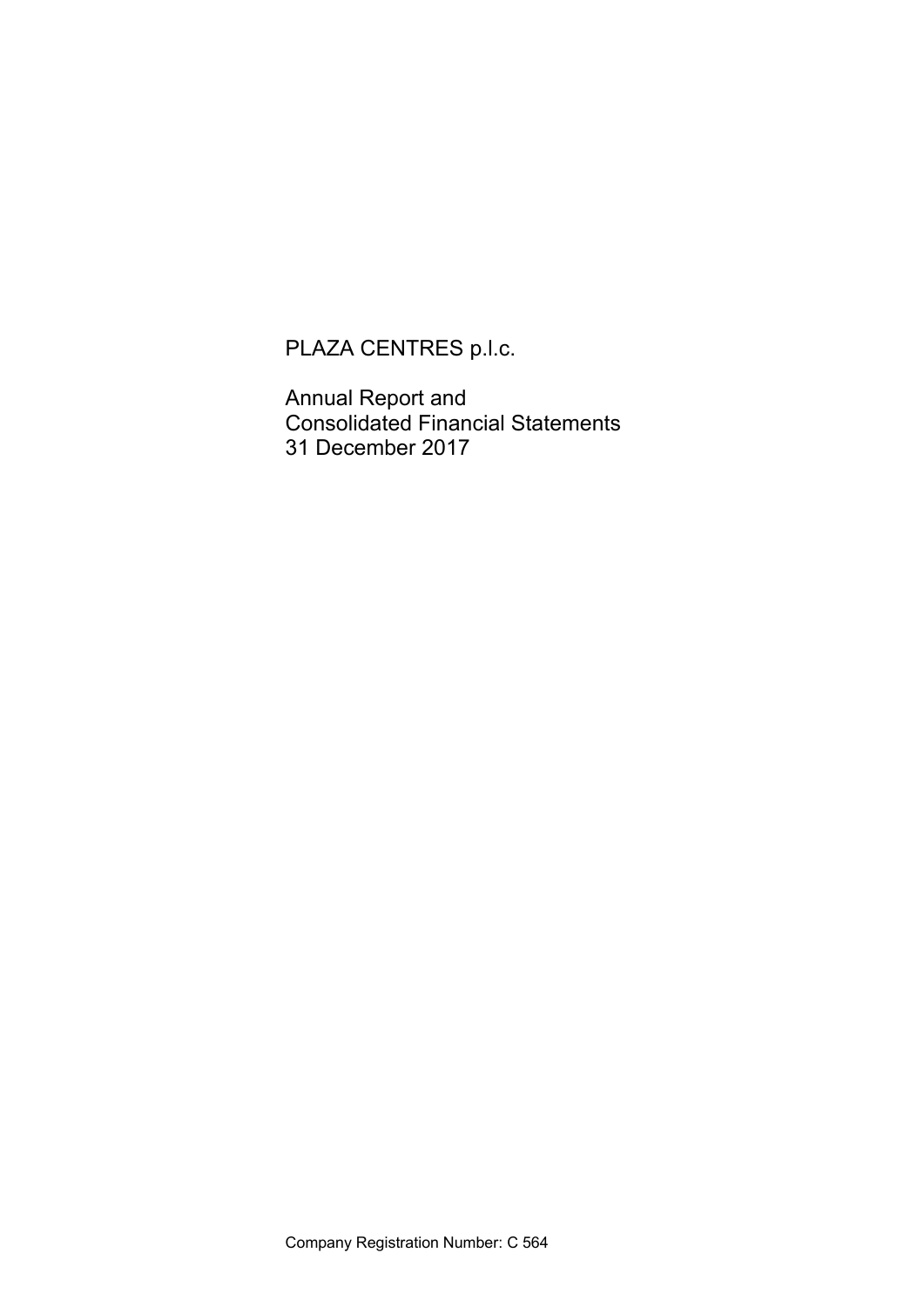|                                                | Pages     |
|------------------------------------------------|-----------|
| Chairman's statement                           | 1         |
| Directors' report                              | $2 - 5$   |
| Corporate Governance - Statement of compliance | $6 - 17$  |
| Independent auditor's report                   | 18 - 24   |
| Statements of financial position               | 25        |
| Income statements                              | 26        |
| Statements of comprehensive income             | 27        |
| Statements of changes in equity                | $28 - 29$ |
| Statements of cash flows                       | 30        |
| Notes to the financial statements              | $31 - 61$ |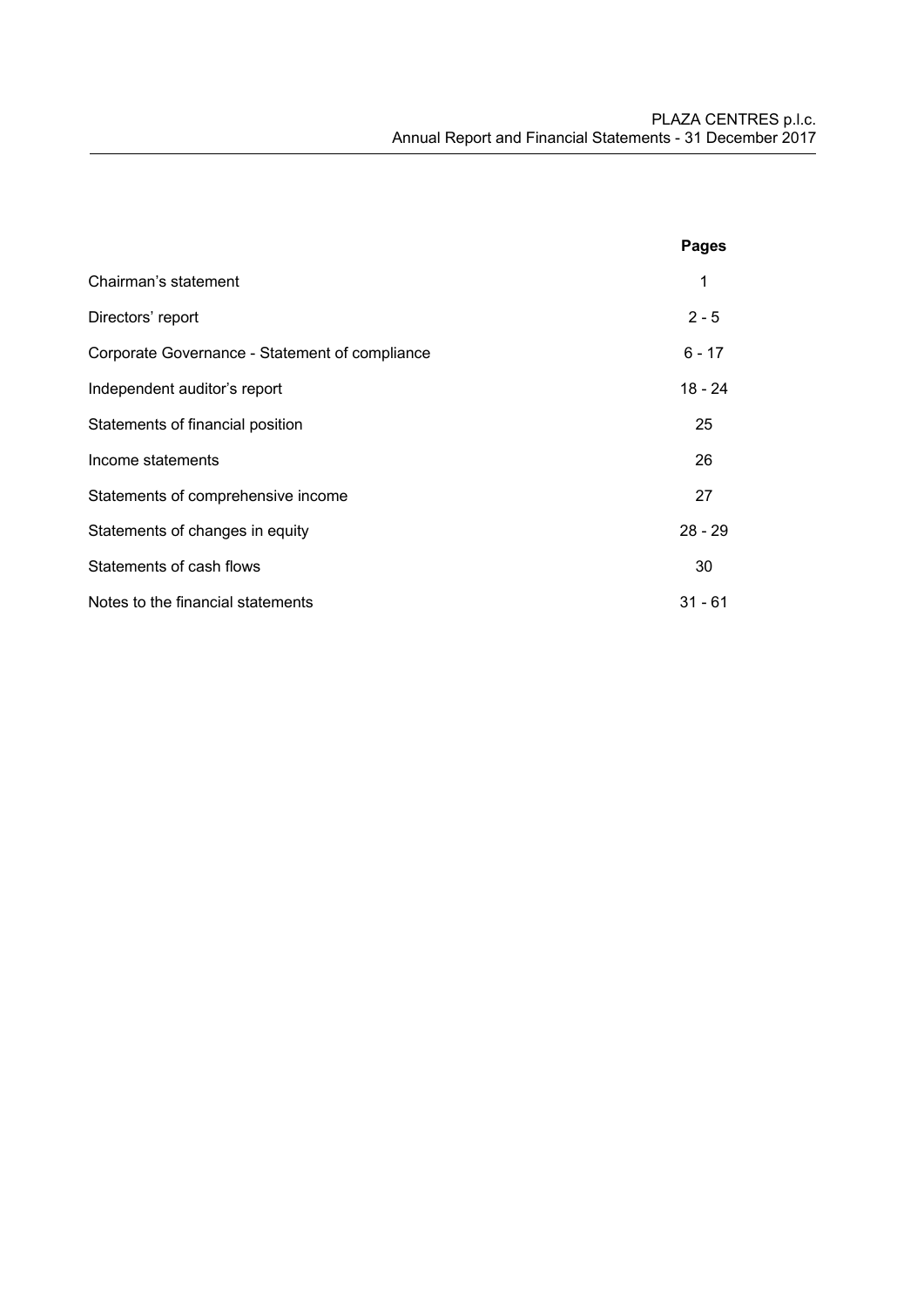# **Chairman's statement**

It gives me great pleasure to report the Group's financial results for the year ended 31 December 2017.

The Group's profit before tax for the year under review improved when compared to the previous year. This is the first time that the Group's results include a full 12 months contribution from Tigne Place Limited. This was a year of transition for our subsidiary. We made substantial capital investments to improve the standard of our premises and we are confident the company will contribute strongly in coming years for the success of Plaza Centres p.l.c.

The Group's revenue increased in 2017 to €3,275,528 from €2,729,343, an increase of 20% compared to the previous year. The operating profit before the depreciation charge for the year under review was up by 19.04% to €2,684,779 against €2,255,334 in 2016. After the depreciation charge the Operating Profit is 15.35% higher at €2,178,853.

Net profit before tax stands at €1,738,624 for the year 2017 against €1,648,408 for the previous year, an increase of 5.47%.

Based on the results achieved for the period ended 31 December 2017, the Board of Directors is recommending a payment of a final net dividend of €831,115 or €0.0294 per share for approval at the Annual General Meeting to be held on 30 May 2018. The final net dividend will be paid to shareholders on the Group's share register at close of trading on the Malta Stock Exchange on 30 April 2018.

On a final note, I have to mention the grief experienced by the Board of Directors, management, staff, tenants, shareholders and Plaza's business partners for the sudden loss, on the 29 December 2017, of our former Chief Executive Officer, Lionel Lapira. Lionel was well loved and respected by all. He was with the Parent Company for over 23 years, a very dedicated and committed official. He worked hard and effortlessly to ensure success for Plaza. Lionel will be sadly missed by all of us. Our sincere condolences go to his family and loved ones.

I would like to conclude by extending my appreciation towards our Board of Directors, management, staff, tenants and shareholders for their valued contribution towards the Group's continued success.

Charles J. Farrugia

Chairman

20 March 2018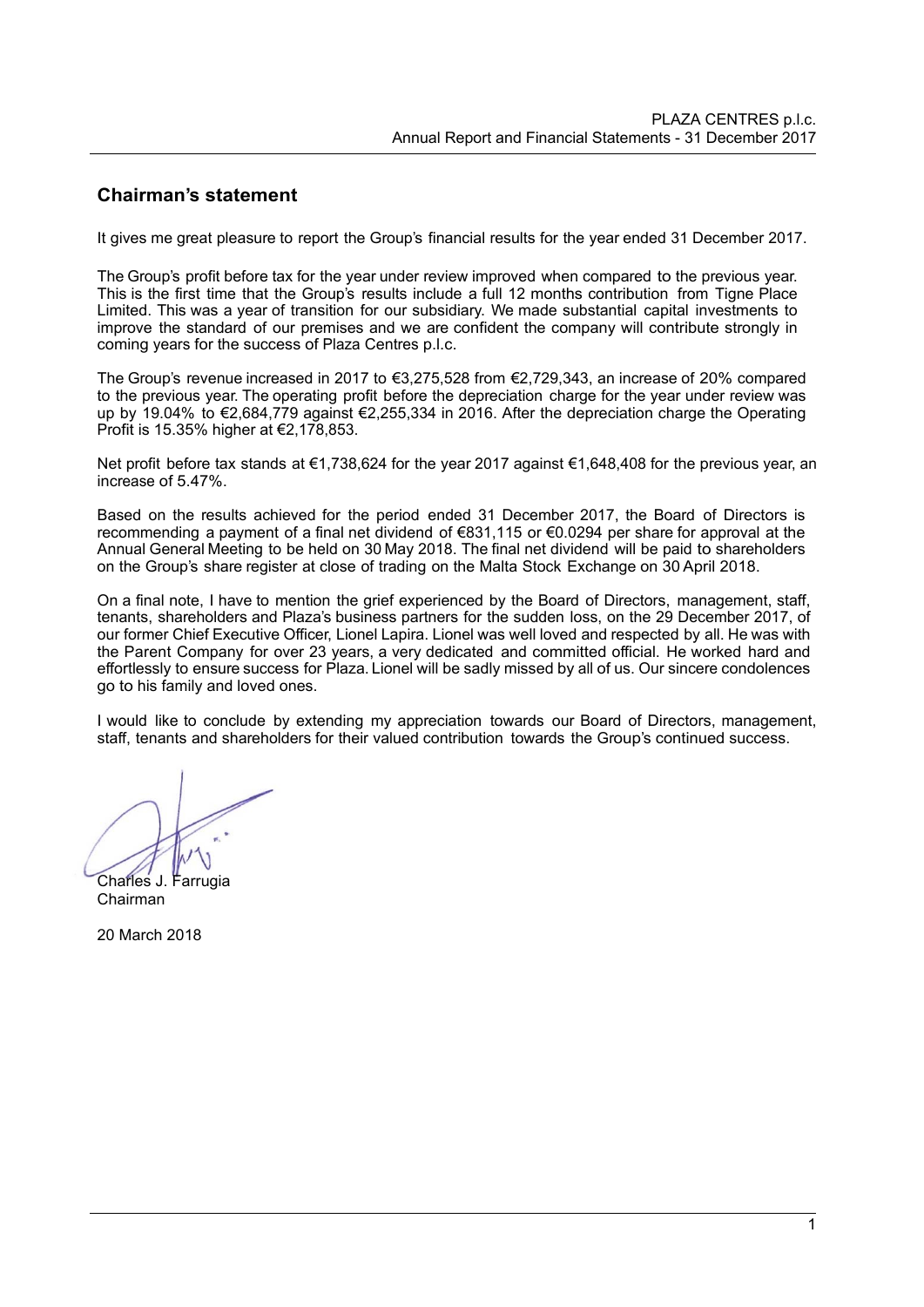# **Directors' report**

The Directors present their report and the audited consolidated financial statements for the year ended 31 December 2017.

# **Principal activities**

The Group's principal activity, which is unchanged since last year, is to lease, manage and market the Plaza Shopping and Commercial Centre (owned by the Parent Company) and the Tigne Place Commercial Property (owned by the subsidiary, Tigne Place Limited).

# **Review of business**

In late December, the premature and tragic demise of the Group's CEO, Mr Lionel Lapira left staff, management and the Board of Directors saddened and shocked. In the past years, the CEO's passion and relentless drive have been instrumental in the Group's success. The late CEO's contribution is also reflected in the Group's positive 2017 financial performance, which coincides with the first full year consolidated results of Tigne Place Limited.

# *Financial results*

The Group generated revenue of €3,275,528, an increase of €546,185 over the comparative year. This increase is mainly attributable to the full twelve months consolidation of the subsidiary's results. The Group profit after tax increased to €1,269,072 (2016: €1,266,780). Earnings before Interest, Taxation, Depreciation and Amortisation increased by 20.6% from €2,225,334 (2016) to €2,684,779 (2017). Taxation increased from €381,628 (2016) to €469,552 (2017). On a standalone basis, Plaza Centre p.l.c. generated revenue of €2,697,473 an increase of 4.2% over 2016. The Parent Company reported an increase in Profit before Tax of 1.95% over 2016.

The statements of financial position reflect an uplift in the value of Plaza Shopping and Commercial Centre of €1,110,465.

## *Operating and other costs*

The Group's operating costs amounted to €1,096,675 (2016: €840,410) whilst the cost to income ratio increased to 33.5% (2016: 30.8%). This is mainly due to higher administrative costs and the Group's higher contribution to marketing and maintenance costs given the lower occupancy levels over the year. This increase was in line with expectations, as the Group is undertaking a number of refurbishment initiatives. The increase in the finance costs resulted from a full year interest arising from the financing obtained during 2016 to acquire the Tigne Place Commercial Property.

## *2017 review and outlook for 2018*

The refurbishment program being undertaken at Tigne Place affected occupancy levels. The Group's average occupancy rate during 2017 was 84% (December 2016: 88%) The average occupancy level of the Parent Company during the year remained high at 94% (2016: 99%). The major part of this refurbishment program was completed during the year under review.

In 2018, the Group will continue to renovate and upgrade its retail and commercial space offering to ensure it remains competitive and attractive in line with the new markets' standards and demands.

The local positive economic situation is expected to continue driving demand for quality retail and commercial space. In this context, the Board of Directors are confident that the investments being made in upgrading the properties will contribute to an increased demand for the Group's properties. Subject to any unforeseen circumstances, in 2018 the Group envisages an improvement in occupancy levels when compared to 2017.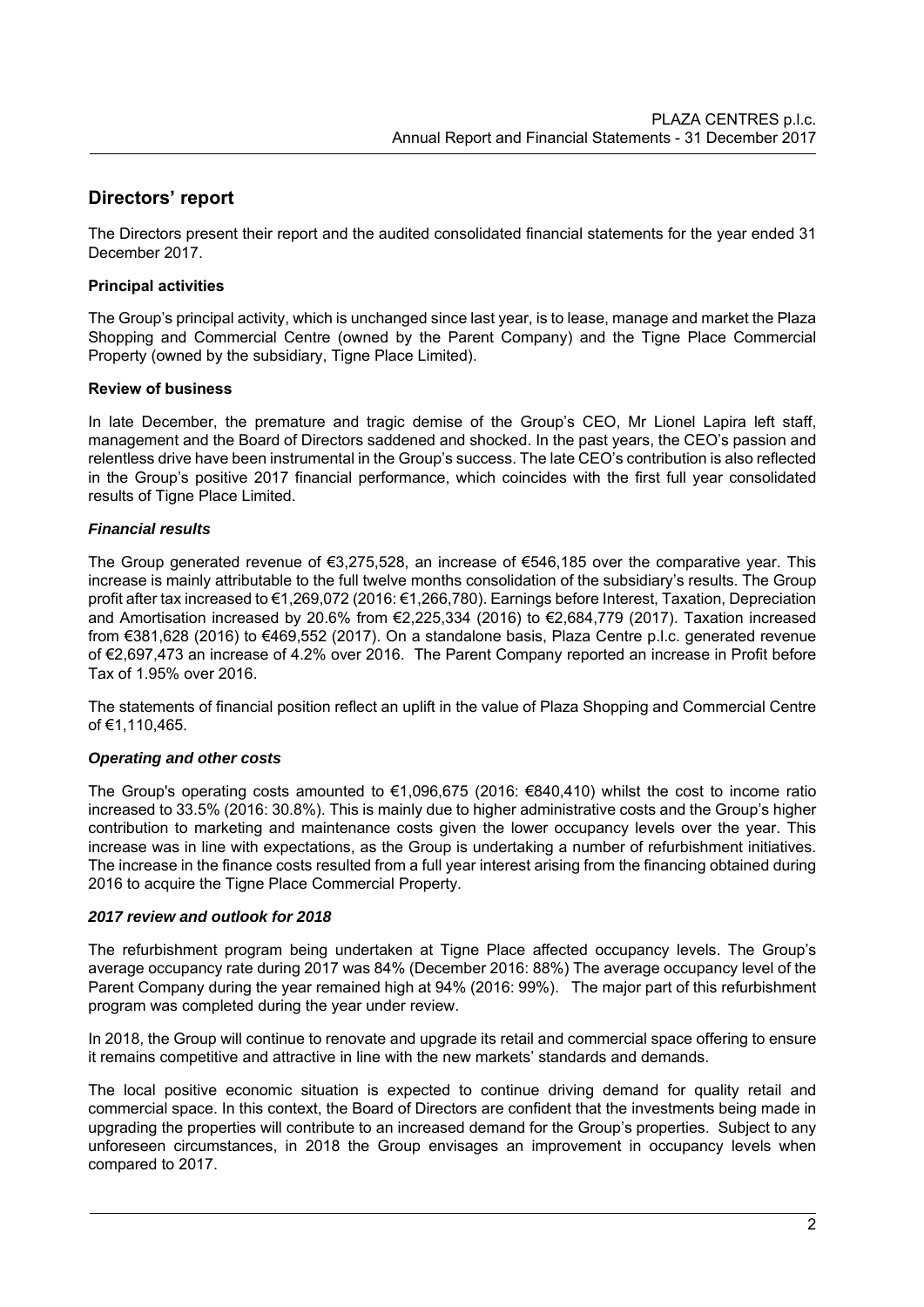# **Directors' report** - continued

#### **Financial risk management**

Information relating to the Group's financial risk management is disclosed in Note 2 to the financial statements.

#### **Results, dividends and reserves**

The consolidated financial results are set out on page 26. The Directors recommend the payment of a final net dividend of €831,115 (2016: €829,650). Retained earnings carried forward at the end of the financial reporting period amounted to €2,830,884 (2016: €2,380,214) for the Group and €2,855,641 (2016: €2,399,360) for the Parent Company.

#### **Directors**

The Directors of the Parent Company who held office during the year were:

Charles J. Farrugia David G. Curmi Emanuel P. Delia Alan Mizzi Brian R. Mizzi Etienne Sciberras Gerald J. Zammit

The Directors are required in terms of the Parent Company's Articles of Association to retire at the forthcoming Annual General Meeting and may offer themselves for re-appointment or re-election.

A shareholder holding not less than 14 per cent of voting rights of the issued share capital or a number of shareholders who between them hold not less than 14 per cent, shall appoint one director for every such 14 per cent holding by letter addressed to the Parent Company. All shares not utilised to make appointments in terms of the above shall be entitled to vote at the Annual General Meeting to elect the remaining directors. The Memorandum and Articles of the Parent Company provide for a Board of Directors of not less than five and not more than seven members.

## **Share capital of the Parent Company**

The Parent Company has an authorised share capital of 75,000,000 ordinary shares of €0.20 each, and issued and fully paid share capital of 28,242,000 ordinary shares with a nominal value of €0.20 each. The Parent Company's share capital consists of only one class of shares, and all shares in that class are admitted to trade on the Malta Stock Exchange. All shares in the Parent Company are freely transferable. There are no shareholders having special control rights in the Parent Company, nor are there any restrictions on voting rights in the Parent Company.

The Parent Company is authorised pursuant to its Memorandum and Articles of Association to purchase its own shares, provided that appropriate authority has been given to the Directors for that purpose. No such authority is currently outstanding.

The Parent Company does not operate any employee share option schemes.

The Parent Company is not aware of any agreements between shareholders with respect to the transfer of shares or the exercise of voting rights.

No disclosures are being made pursuant to Listing Rules 5.64.10 and 5.64.11 as these are not applicable to the Parent Company.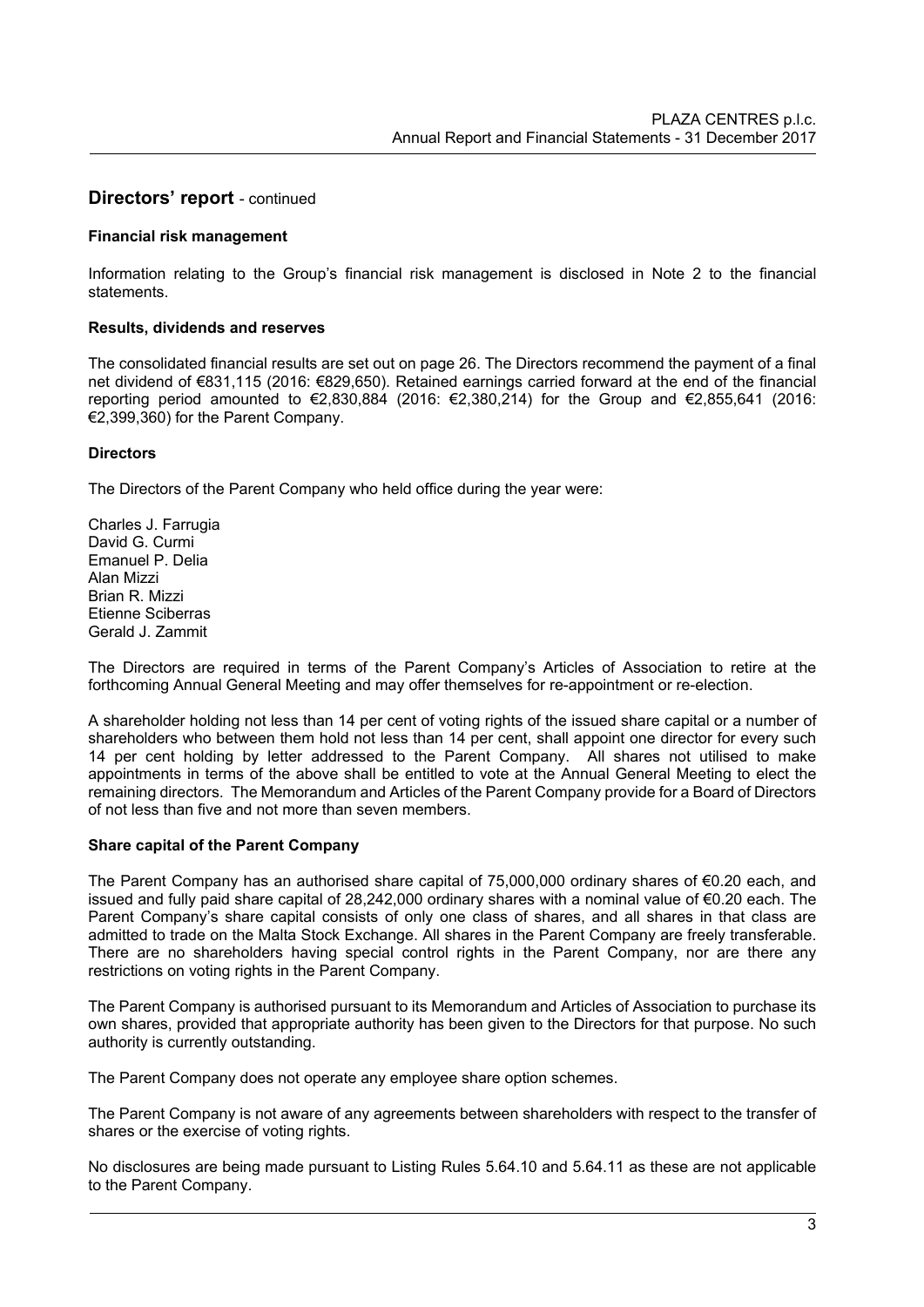# **Directors' report** - continued

# **Share capital of the Parent Company** - continued

The following are the shareholders holding more than 5 per cent of the voting issued share capital of the Parent Company:

|                                                                 | % holding   |
|-----------------------------------------------------------------|-------------|
|                                                                 | At 31.12.17 |
| Mapfre MSV Life p.l.c.                                          | 28.36       |
| Rizzo Farrugia & Co (Stockbrokers) Ltd - Nominee Account        | 8.91        |
| Mizzi Organisation Limited (formerly Mizzi Holdings Limited)    | 8.18        |
| Alf. Mizzi & Sons Ltd                                           | 7.85        |
| Lombard Bank Malta p.l.c.                                       | 5.07        |
| APS Funds SICAV p.l.c. - APS Income Fund, held under Custody of |             |
| Bank of Valletta p.l.c.                                         | 5.00        |

## **Statement of Directors' responsibilities for the financial statements**

The Directors are required by the Maltese Companies Act (Cap. 386) to prepare financial statements which give a true and fair view of the state of affairs of the Group and the Parent Company as at the end of each reporting period and of the profit or loss for that period.

In preparing the financial statements, the Directors are responsible for:

- ensuring that the financial statements have been drawn up in accordance with International Financial Reporting Standards as adopted by the EU;
- selecting and applying appropriate accounting policies;
- making accounting estimates that are reasonable in the circumstances;
- ensuring that the financial statements are prepared on the going concern basis unless it is inappropriate to presume that the Group and the Parent Company will continue in business as a going concern.

The Directors are also responsible for designing, implementing and maintaining internal control as the Directors determine is necessary to enable the preparation of financial statements that are free from material misstatement, whether due to fraud or error, and that comply with the Maltese Companies Act (Cap. 386). They are also responsible for safeguarding the assets of the Group and the Parent Company and hence for taking reasonable steps for the prevention and detection of fraud and other irregularities.

The financial statements of Plaza Centres p.l.c. for the year ended 31 December 2017 are included in the Annual Report 2017, which is published in hard-copy printed form and made available on the Parent Company's website. The Directors are responsible for the maintenance and integrity of the Annual Report on the website in view of their responsibility for the controls over, and the security of, the website. Access to information published on the Parent Company's website is available in other countries and jurisdictions, where legislation governing the preparation and dissemination of financial statements may differ from requirements or practice in Malta.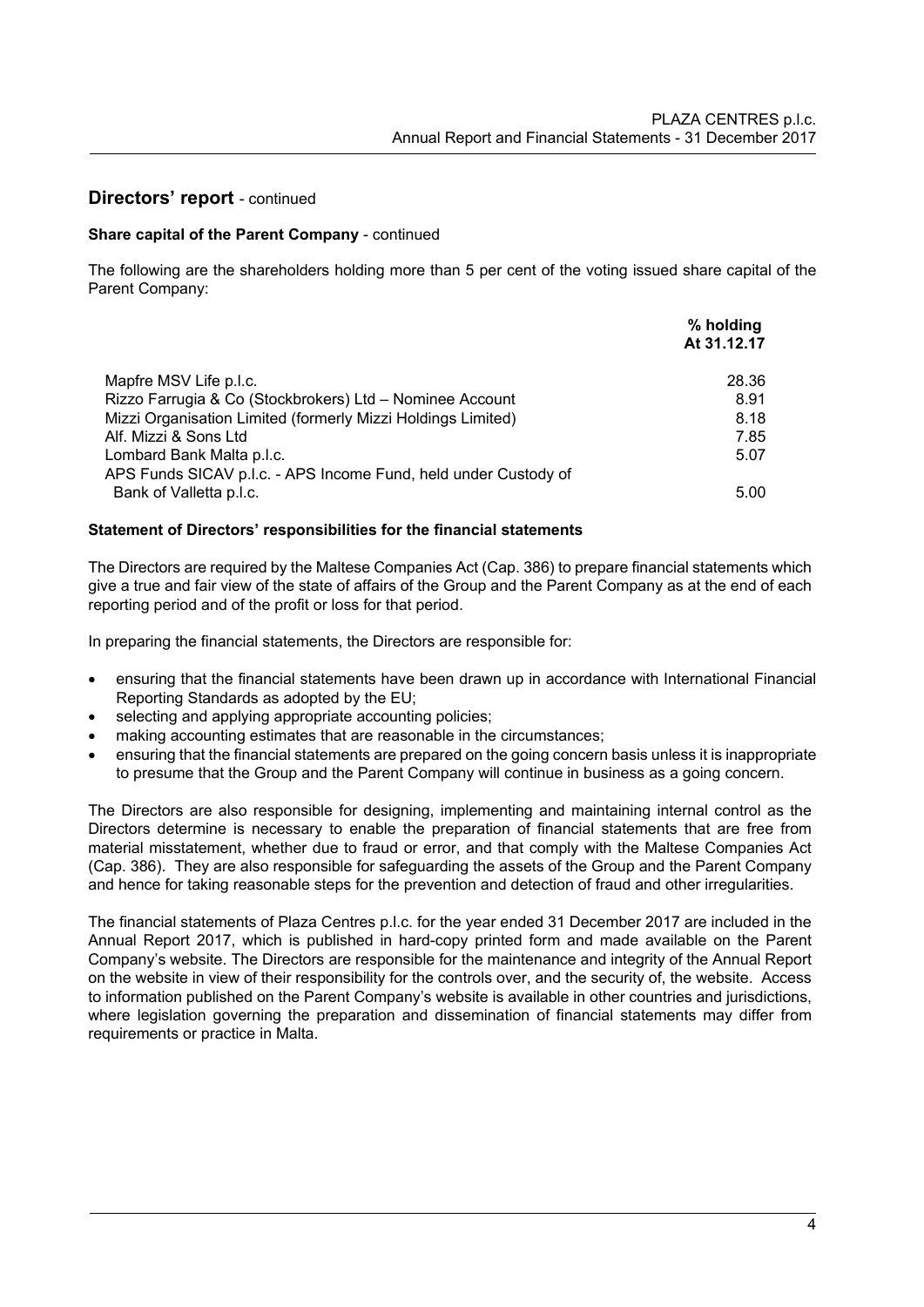# **Directors' report** - continued

# **Statement of Directors' responsibilities for the financial statements** - continued

The Directors further confirm that, to the best of their knowledge:

- the financial statements give a true and fair view of the financial position of the Group and the Parent Company as at 31 December 2017, and of its financial performance and its cash flows for the year then ended in accordance with International Financial Reporting Standards as adopted by the EU; and
- the Annual Report includes a fair review of the development and performance of the business and the position of the Group and the Parent Company, together with a description of the principal risks and uncertainties that it faces.

## **Going concern basis**

After making due enquiries, the Directors have a reasonable expectation, at the time of approving the financial statements, that the Group and the Parent Company have adequate resources to continue in operational existence for the foreseeable future. For this reason, the Directors continue to adopt the going concern basis in preparing the financial statements.

## **Auditors**

PricewaterhouseCoopers have indicated their willingness to continue in office and a resolution for their reappointment will be proposed at the Annual General Meeting.

On behalf of the Board

Charles J. Farrugia **Etienne** Sciberras

Chairman Director

Registered office: Company secretary: Company secretary: The Plaza Commercial Centre Louis de Gabriele Louis de Gabriele Level 6, Bisazza Street Sliema SLM 1640 Telephone Number: Malta +356 21343832

20 March 2018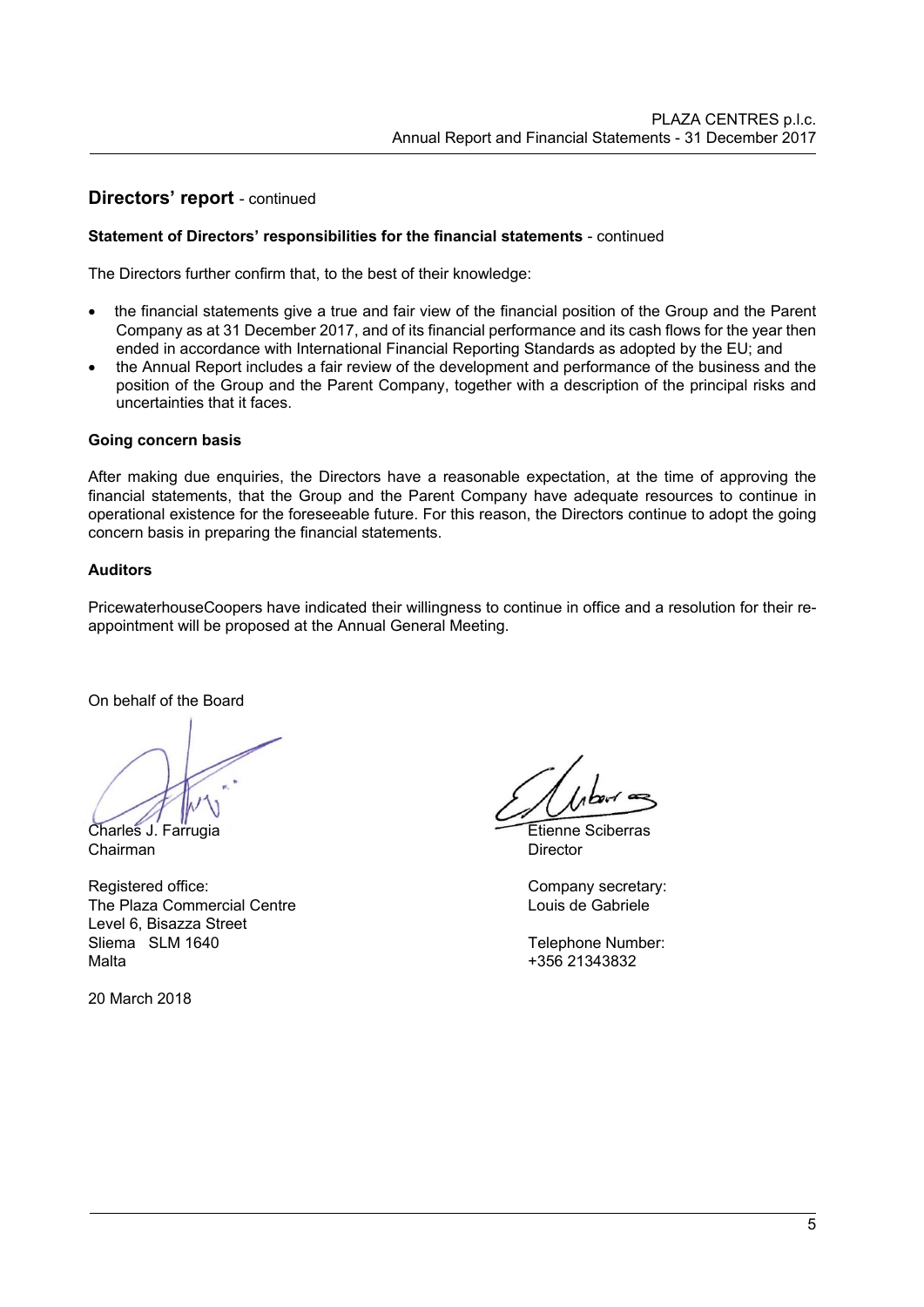# **Corporate Governance - Statement of compliance**

# **1. Introduction**

Pursuant to the Listing Rules issued by the Listing Authority, Plaza Centres p.l.c. ("Plaza") should endeavour to adopt the Code of Principles of Good Corporate Governance contained in Appendix 5.1 to Chapter 5 of the Listing Rules (the "Code"). In terms of Listing Rule 5.94, Plaza hereby reports on the extent of its adoption of the principles of the Code for the financial year being reported upon.

Plaza acknowledges that the Code does not dictate or prescribe mandatory rules, but recommends principles of good practice. However, the Directors strongly believe that such practices are generally in the best interests of Plaza and its shareholders and that compliance with the principles of good corporate governance is not only expected by investors but also evidences the Directors' and Plaza's commitment to a high standard of governance.

The Board of Directors (the "Board") has carried out a review of Plaza's compliance with the Code for the financial year being reported upon.

# **2. General**

Plaza's governance principally lies with its Board which is responsible for the overall determination of Plaza's policies and business strategies. Plaza's principal activity is to lease, manage and market its Shopping and Commercial Centres.

Plaza has adopted a corporate decision-making and supervisory structure that is tailored to suit its requirements and designed to ensure the existence of adequate controls and procedures within Plaza, whilst retaining an element of flexibility essential to allow Plaza to react promptly and efficiently to the dictates of its business, its size and the economic conditions in which it operates. The Directors are of the view that it has employed structures which are most suitable for the size, nature and operations of Plaza. Accordingly in general, the Directors believe that Plaza has adopted appropriate structures to achieve an adequate level of good corporate governance, together with an adequate system of control in line with Plaza's requirements.

This corporate governance statement (the "Statement") will now set out the structures and processes in place within Plaza and how these effectively achieve the goals set out in the Code. For this purpose, this Statement will make reference to the pertinent principles of the Code and then set out the manners in which the Directors believe that these have been adhered to. Where Plaza has not complied with any of the principles of the Code, this Statement will give an explanation for noncompliance.

For the avoidance of doubt, reference in this Statement to compliance with the principles of the Code means compliance with the Code's main principles and the Code Provisions.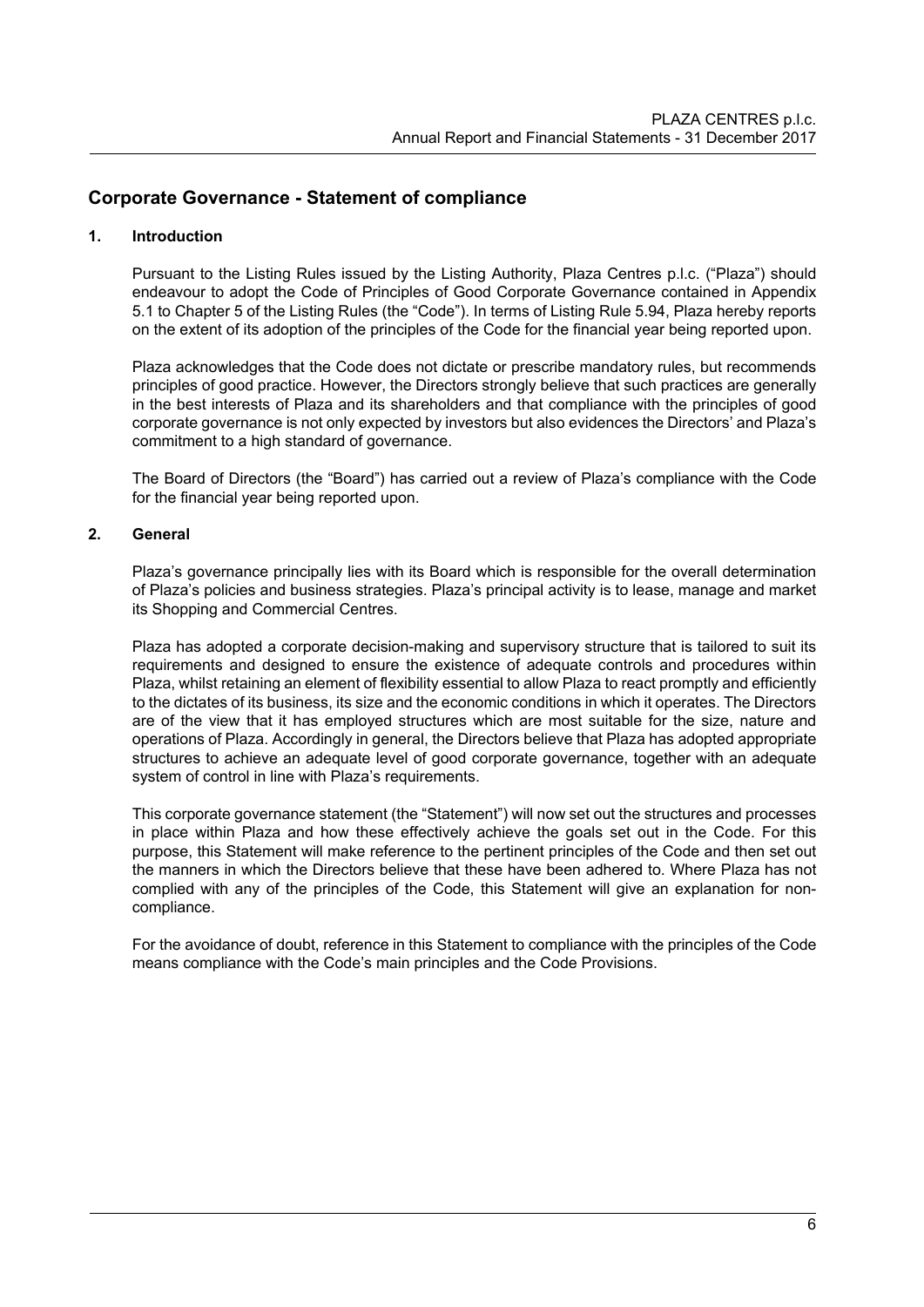## **3. Compliance with the Code**

#### *Principles One to Five*

#### *Principles One to Five of the Code deal fundamentally with the role of the Board and of the Directors.*

The Directors believe that for the period under review Plaza has generally complied with the requirements for each of these principles.

#### *Principle One: The Board*

The Board is composed of members who are fit and proper to direct the business of Plaza with honesty, competence and integrity. All the members of the Board are fully aware of, and conversant with, the statutory and regulatory requirements connected to the business of Plaza. The Board is accountable for its performance and that of its delegates to shareholders and other relevant stakeholders.

The Board is responsible for determining Plaza's strategic aims and organisational structure, whilst ensuring that Plaza has the appropriate mix of financial and human resources to meet its objectives and improve its performance.

The Board has throughout the period under review provided the necessary leadership in the overall direction of Plaza, and has adopted prudent and effective systems whereby it obtains timely information from the Chief Executive Officer (the "CEO"). This ensures an open dialogue between the CEO and Directors at regular intervals, and not only at meetings of the Board. The Directors believe that the attendance of the CEO at Directors' meetings as well as regular reporting and ongoing communication through the Executive Committee has improved the communication between the Board and the CEO.

Plaza has a structure that ensures a mix of executive and non-executive Directors that enables the Board, and particularly the non-executive Directors to have direct information about Plaza's performance and business activities.

#### *Principle Two: Chairman and Chief Executive*

In line with the requirements of Principle Two, Plaza has segregated the functions of the CEO and the Chairman. Whilst the CEO heads the Executive Committee and management, the Chairman's main function is to lead the Board and set its agenda, a function which the Board believes has been conducted in compliance with the dictates of Code Provision 2.2. The Chairman is also responsible to ensure that the Board receives precise, timely and objective information so that the directors can take sound decisions and effectively monitor the performance of Plaza. The Chairman exercises independent judgement and ensures that, during Board meetings, there is effective communication with stakeholders as well as active engagement by all directors for the discussion of complex and/or contentious issues.

The CEO is accountable to the Board of Plaza for all business operations. He has the power and authority to appoint the persons to fill in the post of each member of the Executive Committee. He also has the discretion to ask any one or more of such members, from time to time, to address the Board on matters relating to the operations of Plaza.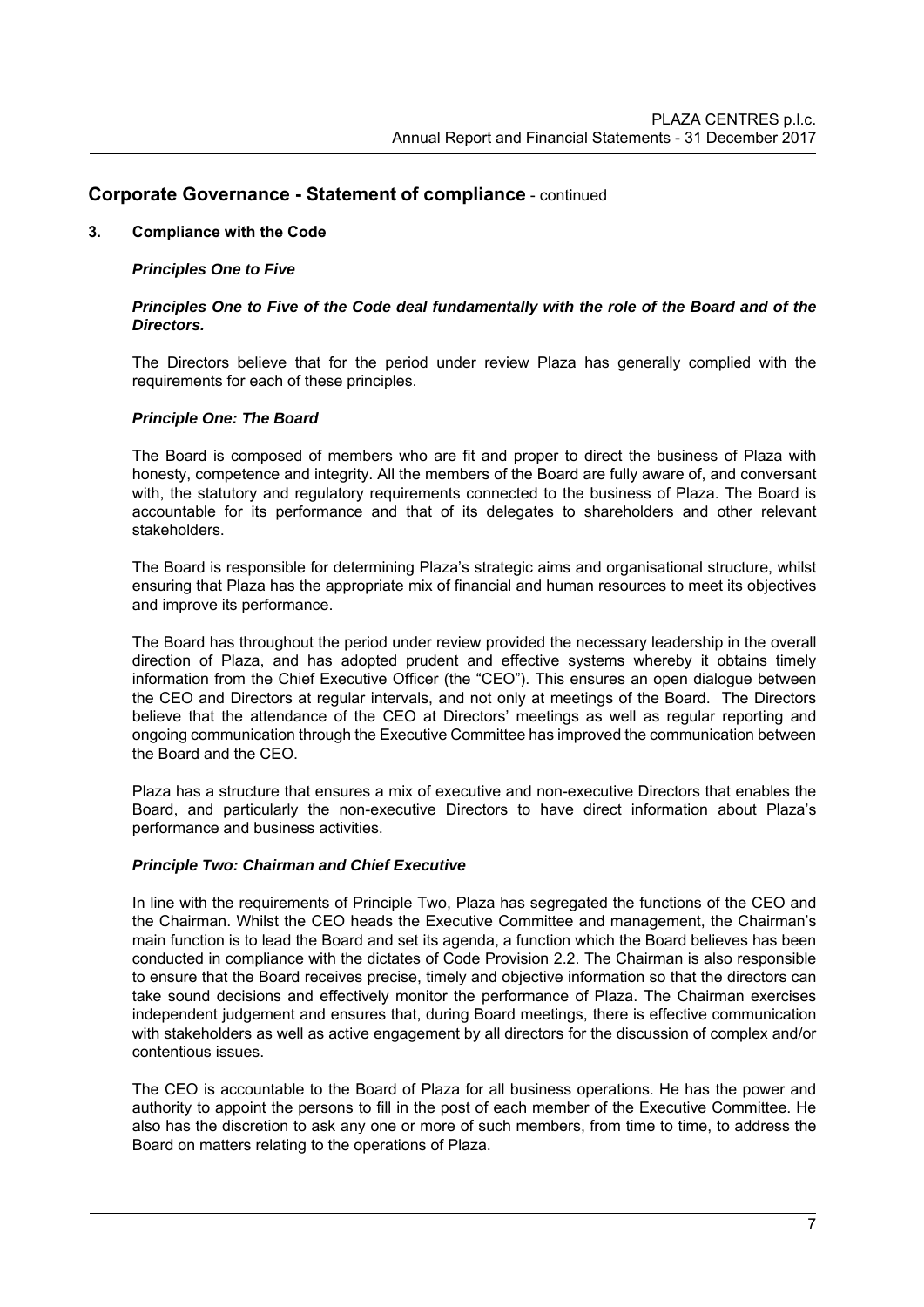#### **3. Compliance with the Code** - continued

During the year under review this distinction between Chairman and CEO was effectively retained until the 29 December 2017, when Mr. Lionel Lapira, the then CEO, sadly passed away. As an interim measure, until the Board has had adequate time to recruit a suitable CEO, the Board of Directors vested all powers and responsibilities of the CEO in the Chairman that was accordingly given executive powers for such interim period.

#### *Principle Three: Composition of the Board*

The composition of the Board, in line with the requirements of Principle Three, is composed of executive and non-executive Directors. During 2017, the Board was composed of two directors having an executive role as part of the Executive Committee and five other Directors acting in a nonexecutive capacity. The members of the Board for the year under review were Mr. Charles J. Farrugia (Chairman), Mr. David G. Curmi, Prof. Emanuel P. Delia, Mr. Alan Mizzi, Mr. Brian R. Mizzi, Mr. Etienne Sciberras and Mr. Gerald J. Zammit. Pursuant to generally accepted practices, as well as Plaza's Articles of Association, the appointment of Directors to the Board is reserved exclusively to Plaza's shareholders, except in so far as an appointment is made to fill a vacancy on the Board.

The Board meets on a regular basis. Board meetings usually focus on strategy, operational performance and financial performance. The Board also delegates specific responsibilities to the CEO and *ad-hoc* Committees as may be required from time to time.

For the purposes of Code Provision 3.2, the Board considers each of the non-executive Directors as independent within the meaning of the Code, notwithstanding the relationships disclosed hereunder. The non-executive Directors who held office at 31 December 2017 were the following:

- i) David G. Curmi is the chief executive officer of Mapfre MSV Life p.l.c., which company is a shareholder of Plaza;
- ii) Prof. Emanuel P. Delia is the chairman of Amalgamated Funds SICAV p.l.c. who is a shareholder of Plaza. Furthermore, he was also the chairman of APS Bank Limited until 27 July 2017. APS Funds SICAV p.l.c. is a related party of the bank and is a shareholder of Plaza.;
- iii) Alan Mizzi is a director of Alf. Mizzi & Sons Ltd, which company is a shareholder of Plaza;
- iv) Brian R. Mizzi is a director of Mizzi Organisation Limited (formerly Mizzi Holdings Limited), which company is a shareholder of Plaza;
- v) Etienne Sciberras is a senior officer of Mapfre MSV Life p.l.c., which company is a shareholder of Plaza.

The only relationship that could impact the independence of the non-executive Directors refers to their status as directors or senior officers of other entities that are shareholders of Plaza.

None of the non-executive Directors:

- (a) are or have been employed in any capacity by Plaza;
- (b) receive significant additional remuneration from Plaza;
- (c) have close family ties with any of the executive members of the Board;
- (d) have been within the last three years an engagement partner or a member of the audit team of the present or past external auditor of Plaza; and
- (e) have a significant business relationship with Plaza.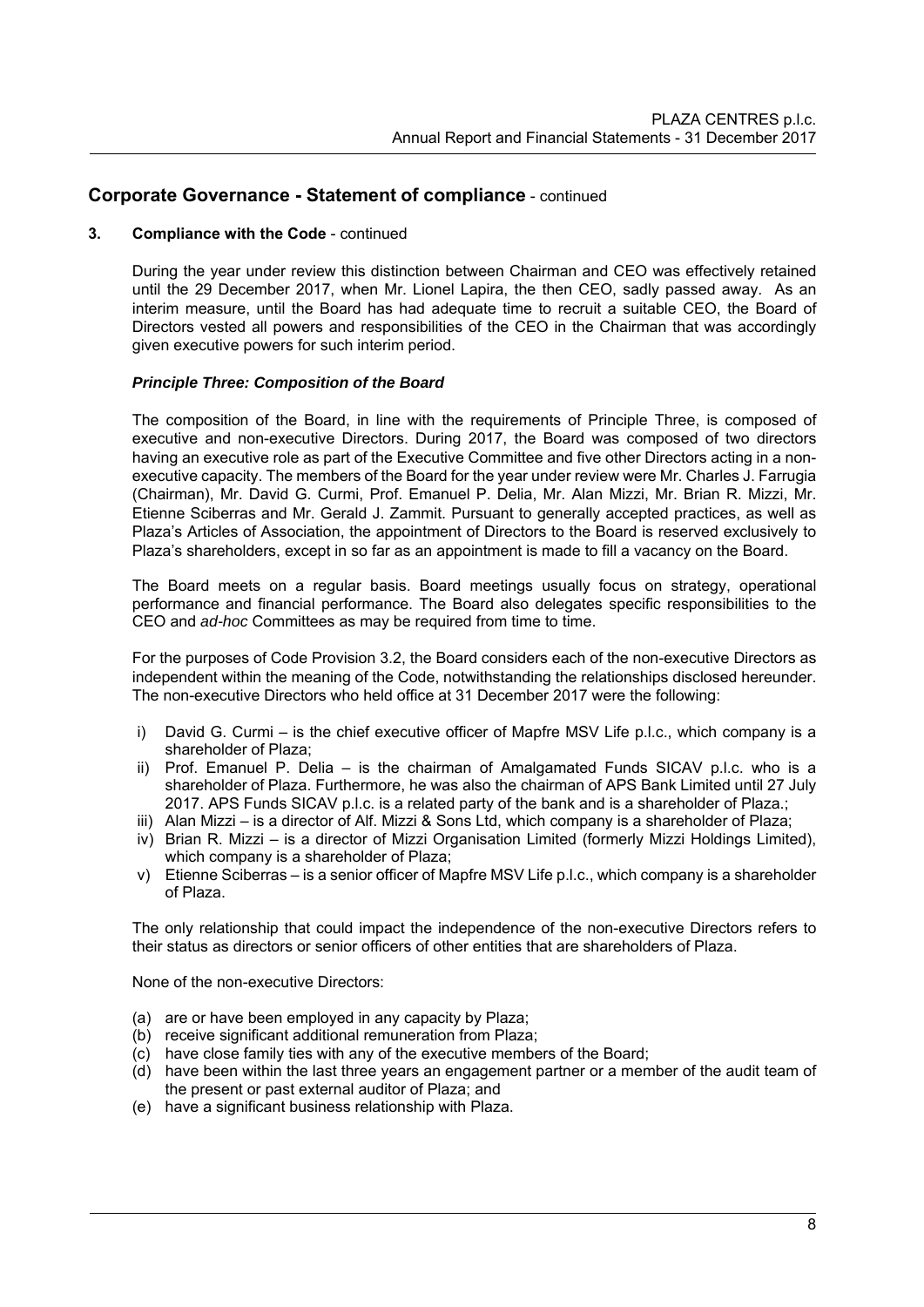## **3. Compliance with the Code** - continued

In terms of Code Provision 3.4, each non-executive director has declared in writing to the Board that he / she undertakes:

- to maintain in all circumstances his/her independence of analysis, decision and action;
- not to seek or accept any unreasonable advantages that could be considered as compromising his/her independence; and
- to clearly express his/her opposition in the event that he/she finds that a decision of the Board may harm Plaza.

## *Principle Four: The Responsibilities of the Board*

In terms of Principle Four, it is the Board's responsibility to ensure a system of accountability, monitoring, strategy formulation and policy development.

## The Executive Committee

Whilst these are matters which are reserved for the Board to determine, the Board believes that this responsibility includes the appropriate delegation of authority, and accountability for Plaza's day to day business, to the Executive Committee in a manner that is designed to provide high levels of comfort to the Directors that there is proper monitoring and accountability apart from the appropriate implementation of policy. The Executive Committee operates under its formal Terms of Reference. Matters relating to administration, finance and strategy are, however, discussed at Board level.

During 2017, the Executive Committee was composed of the following members:

- Mr. Charles J. Farrugia the Chairman of Plaza and of the Committee;
- Mr. Lionel A. Lapira the CEO (until 29 December 2017); and
- Mr. Gerald J. Zammit Director.

The Executive Committee has met 6 times during the year under review (2016: 4).

## The Audit Committee

 Plaza has established an Audit Committee in line with the requirements of the Listing Rules whose principal role is the monitoring of internal systems and control. Unlike the provisions of the Code, which are not mandatory in nature, the Directors acknowledge that the requirement of having an Audit Committee in place is an obligation under the Listing Rules. The members of the Audit Committee for the year under review were Mr. Etienne Sciberras (Chairman of the Audit Committee), Prof. Emanuel P. Delia and Mr. Brian R. Mizzi (who replaced Mr. Gerald J. Zammit with effect from 9 March 2017 in order to comply with the requirements of Listing Rule 5.117). The Directors believe that Mr. Etienne Sciberras is independent and competent in accounting and/or auditing in terms of Listing Rule 5.117. The Directors believe that Mr. Etienne Sciberras satisfies the independence criteria as he is independent within the meaning of the Code as explained above in this Statement. Furthermore, Mr. Sciberras is also competent in accounting/auditing given his extensive experience in the financial services sector and has the necessary skills to undertake the responsibilities required of him.

The terms of reference, approved by the Board, are modelled on the recommendations of the Listing Rules.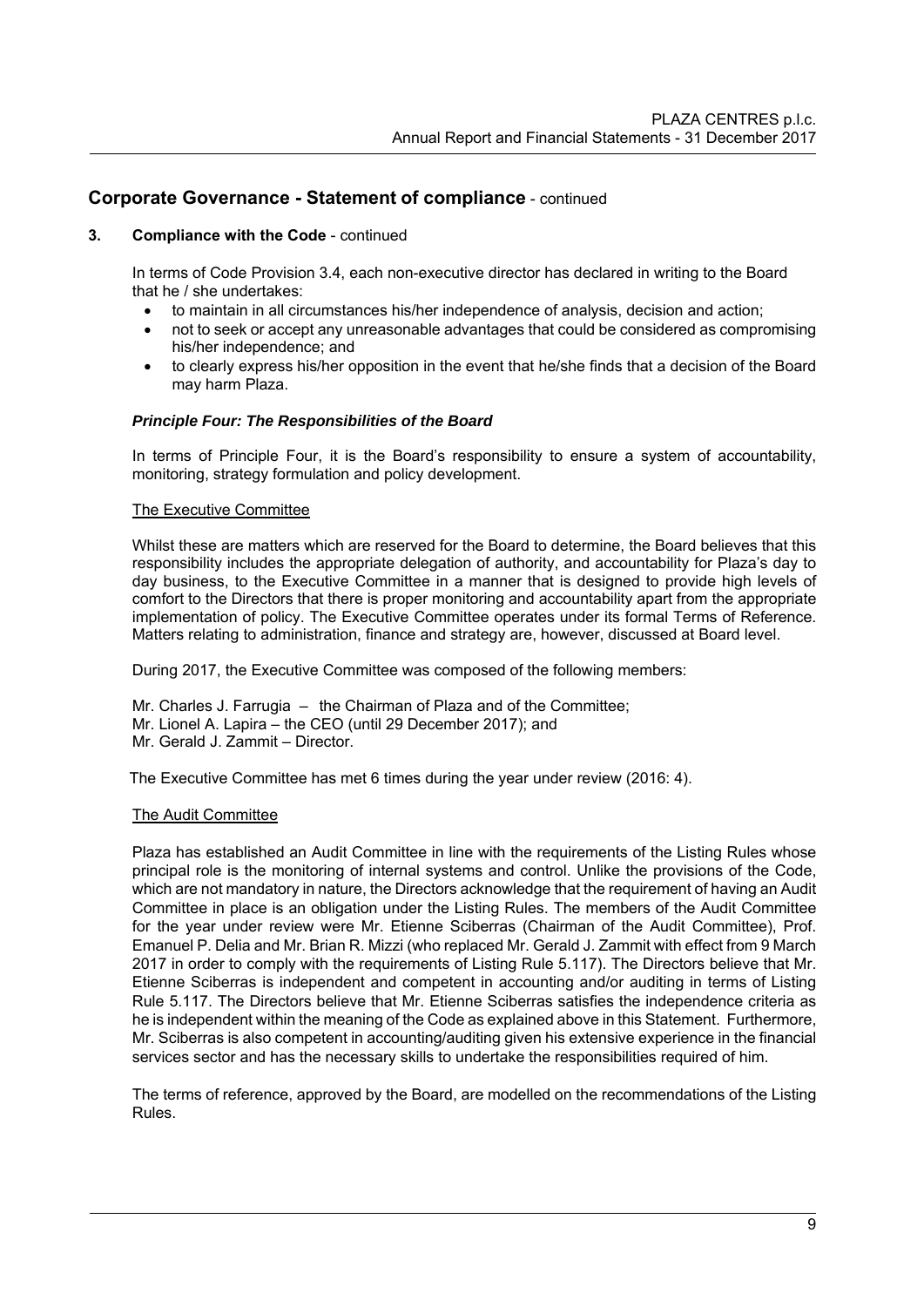# **3. Compliance with the Code** - continued

They include, *inter alia*, the responsibility of reviewing the financial reporting process and policies, the system of internal control and management of financial risk, the audit process, any transactions with related parties and Plaza's process for monitoring compliance with laws and regulations. The external auditors are invited to attend specific meetings of the Audit Committee and are entitled to convene a meeting if they consider that it is necessary.

When the Audit Committee's monitoring and review activities reveal cause for concern or scope for improvement, it shall make recommendations to the Board on the action needed to address the issue or make improvements.

In the period under review, the Audit Committee met 6 times (2016: 4).

The role of the Board is exercised in a manner designed to ensure that it can function independently of management and effectively supervises the operations of Plaza. Each Board meeting is presented with a report by the CEO. Such report regularly includes: (i) Plaza's management accounts circulated monthly to each Director; (ii) a management commentary on the results and on relevant events and decisions; and (iii) background information on any matter requiring the approval of the Board.

In fulfilling its mandate, the Board assumes responsibility to: a) Establish appropriate corporate governance standards;

- b) Review, evaluate and approve, on a regular basis, long-term plans for Plaza;
- c) Review, evaluate and approve Plaza's budgets and forecasts;
- d) Review, evaluate and approve major resource allocations and capital investments;
- e) Review the financial and operating results of Plaza;
- f) Ensure appropriate policies and procedures are in place to manage risks and internal control;
- g) Review, evaluate and approve the overall corporate organisation structure, the assignment of management responsibilities and plans for senior management development including succession;
- h) Review, evaluate and approve compensation to senior management; and
- i) Review periodically Plaza's objectives and policies relating to social, health and safety and environmental responsibilities.

The Board does not consider it necessary to constitute separate committees to deal, *inter alia*, with item (h) above, as might be appropriate in a larger company. In ensuring compliance with other statutory requirements and with continuing listing obligations, the Board is advised directly, as appropriate, by its appointed broker, legal advisor and other advisors.

As part of succession planning, the Board and CEO ensure that Plaza implements appropriate schemes to recruit, retain and motivate employees and senior management.

Directors are entitled to seek independent professional advice at any time on any aspect of their duties and responsibilities, at Plaza's expense.

During the financial year under review, the Board held 8 meetings (2016: 11).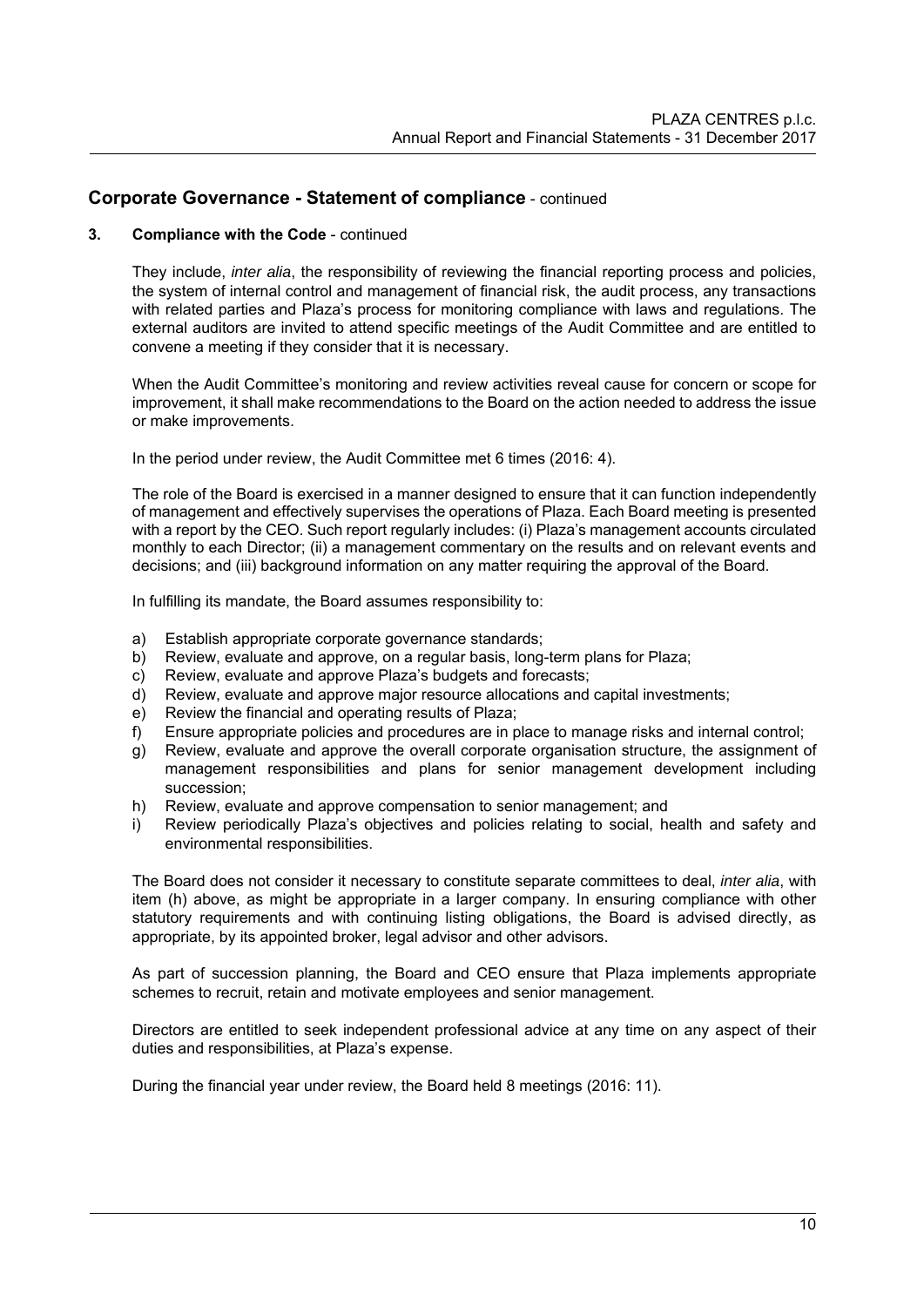# **3. Compliance with the Code** - continued

# *Principle Five: Board Meetings*

The Board believes that it complies fully with the requirements of this principle and the relative Code Provisions, in that it has systems in place to ensure the reasonable notice of meetings of the Board and the circulation of discussion papers in advance of meetings so as to provide adequate time to Directors to prepare themselves for such meetings. Minutes are prepared during Board meetings recording faithfully attendance, discussions and resolutions. These minutes are subsequently circulated to all directors as soon as practicable after the meeting.

The Board meets as often and as frequently required in line with the nature and demands of the business of Plaza. Directors attend meetings on a frequent and regular basis and dedicate the necessary time and attention to their duties as directors of Plaza.

The following is the attendance at board meetings of each of the Directors during 2017:

| Mr. Charles J. Farrugia - Chairman | 8  |
|------------------------------------|----|
| Mr. David G. Curmi                 | 4  |
| Prof. Emanuel P. Delia             | 8  |
| Mr. Alan Mizzi                     | 5. |
| Mr. Brian R. Mizzi                 | 6  |
| Mr. Etienne Sciberras              |    |
| Mr. Gerald J. Zammit               | 8  |

The Chairman ensures that all relevant issues are on the agenda supported by all available information, whilst encouraging the presentation of views pertinent to the subject matter and giving all directors every opportunity to contribute to relevant issues on the agenda. The agenda on the Board strikes a balance between long-term strategic and short-term performance issues.

## *Principle Six: Information and Professional Development*

The Board believes that this principle has been duly complied with for the period under review. The CEO is appointed by the Directors and enjoys the full confidence of the Board. The Board actively participates in the appointment of senior management and ensures that there is adequate training in Plaza for directors, management and employees. The Board ensures that all directors are supplied with precise, timely and clear information so that they can effectively contribute to board decisions and in line with the high standards expected of them.

As part of succession planning and employee retention, the Board and CEO ensure that Plaza implements appropriate schemes to recruit, retain and motivate employees and senior management and keep a high morale amongst employees.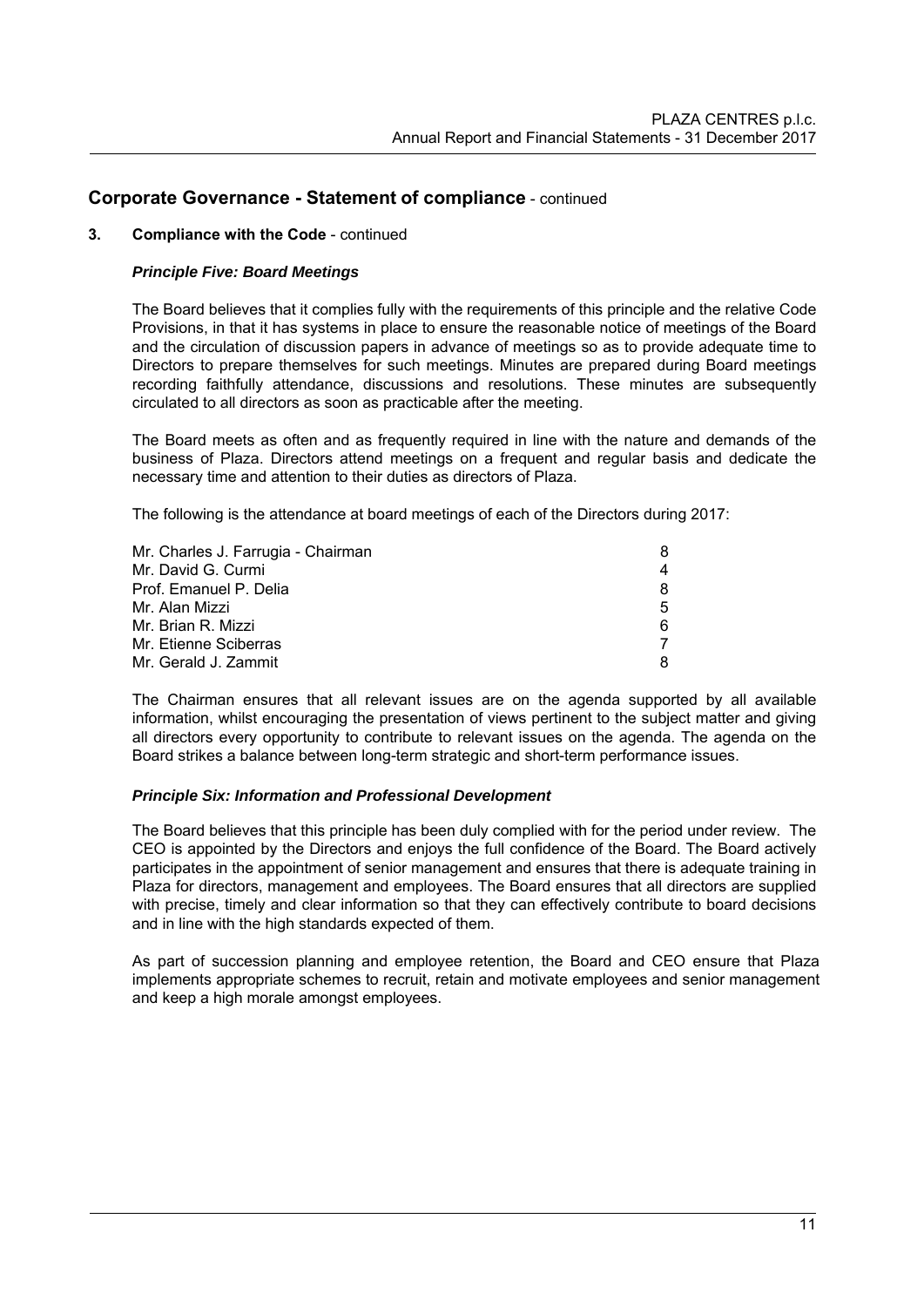#### **3. Compliance with the Code** - continued

#### *Principle Seven: Evaluation of the Board's performance*

Over the period under review it is the Board's opinion that all members of the Board, individually and collectively, have contributed in line with the required levels of diligence and skill. In addition, the Board believes that its current composition endows the Board with a cross-section of skills and experience and achieves the appropriate balance required for it to function effectively. During the year, the Directors carried out a self evaluation performance analysis, including the Chairman and the CEO. The results of this analysis did not require any material changes in Plaza's corporate governance structure.

#### *Principle Eight: Committees*

#### *Principle Eight A of the Code deals with the establishment of a Remuneration Committee for Plaza aimed at developing policies on remuneration for Directors and senior executives and devising appropriate remuneration packages.*

The Board has established a remuneration policy for Directors and senior executives, underpinned by formal and transparent procedures for the development of such a policy and the establishment of the remuneration packages of individual Directors.

The Board notes that the organisational set-up of Plaza consists of 13 employees, of whom 1 is considered to be a senior officer. The size of its human resource does not, in the opinion of the Directors, warrant the establishment of an *ad hoc* Remuneration Committee. Remuneration policies have therefore been retained within the remit of the Board itself. The Directors of Plaza are entitled to a variable bonus which is dependant on the performance of the Group and which is calculated through an objective and automatic formula, being: (5 x Outperformance) x base remuneration of the directors, where the term 'Outperformance' refers to the percentage by which the profits before tax of Plaza registered for a particular financial year exceed 105% of the profits before tax registered by Plaza for the relative previous year, in both cases, in accordance with the audited financial statements of Plaza for the respective years. In no case shall the total bonuses payable exceed €70,000. Further, the senior officer is entitled to a cash performance bonus, which varies in line with improvements in Plaza's profitability and which is subject to the review of the Board. No such bonus was paid during the year under review.

The aggregate amount of remuneration paid to all Directors of Plaza was €69,832 during 2017 and each Director received an annual remuneration of €7,200. The aggregate amount of remuneration paid to all Directors also includes the amount of €3,900, received by each of the three directors who sit on the Audit Committee, amounting in total to €11,700 as an annual Audit Committee remuneration. The aggregate amount of remuneration paid to all Directors also includes the amount of €3,900 received by each of the two directors who sit on the Executive Committee, amounting in total to €7,800 as an annual Executive Committee remuneration. The Board deems the disclosure of the total emoluments received by the senior officer as commercially sensitive and is hence availing itself of the exemption pursuant to Code Provision 8.A.6.

#### *Principle Eight B of the Code deals with the requirement of a formal and transparant procedure for the appointment of Directors.*

The Board believes that the main principle has been duly complied with, in that it is the Articles of Association themselves that establish a formal and transparant procedure for the appointment of Directors. The Company has however not established a Nominations Committee as suggested by the Code.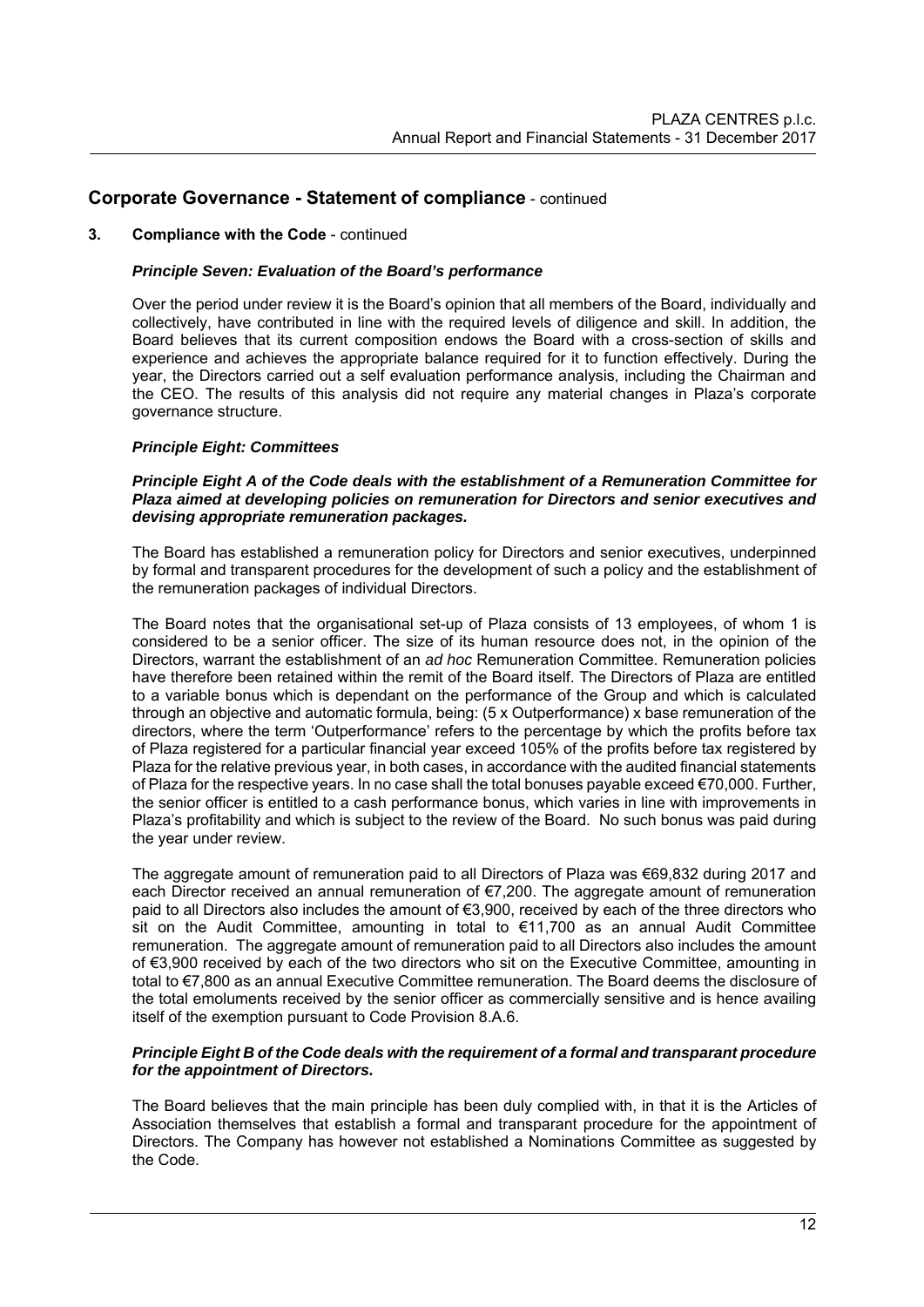#### **3. Compliance with the Code** - continued

#### *Principles Nine and Ten: Relations with Shareholders and with the Market, and Institutional Shareholders*

The Board serves the legitimate interests of Plaza, accounts to shareholders fully and ensures that Plaza communicates with the market effectively through a number of company announcements that it published, informing the market of significant events happening within Plaza. The Board notes that the reaction of market participants to Plaza's communication strategy of important events has been positive.

Plaza will soon be holding its 18th Annual General Meeting where the Board intends to communicate directly with shareholders on the performance of Plaza over the last financial year and to inform shareholders of the challenges that lie ahead.

Business at Plaza's Annual General Meeting covers the approval of the Annual Report and Audited Financial Statements, the declaration of a dividend, if any, the election of Directors, the determination of the maximum aggregate emoluments that may be paid to Directors, the appointment of auditors and the authorisation of the Directors to set the auditors' remuneration.

Apart from the Annual General Meeting, Plaza intends to continue with its active communication strategy in the market, and shall accordingly continue to communicate with its shareholders and the market by way of the Annual Report and Audited Financial Statements, by publishing its results on a six-monthly basis during the year, and by way of company announcements to the market in general. Plaza recognises the importance of maintaining a dialogue with the market to ensure that its strategies and performance are well understood and disclosed to the market in a timely manner. Plaza's website (www.plaza-shopping.com) also contains information about Plaza and its business, which is a source of further information to the market.

Plaza's Articles of Association allow minority shareholders to call special meetings on matters of importance to Plaza, provided that the minimum threshold of ownership established in the Articles of Association is met.

#### *Principle Eleven: Conflicts of Interest*

It is the practice of the Board that when a potential conflict of interest arises in connection with any transaction or other matter, the potential conflict of interest is declared so that steps may be taken to ensure that such items are appropriately addressed. The steps taken will depend on the circumstances of the particular case, and may include the setting up of *ad-hoc* committees of independent Directors that would assist and monitor management as appropriate in the execution of specific transactions. By virtue of the Memorandum and Articles of Association, the Directors are obliged to keep the Board advised, on an ongoing basis, of any interest that could potentially conflict with that of Plaza. The Board member concerned shall not take part in the assessment by the Board as to whether a conflict of interest exists. A director shall not vote in respect of any contract, arrangement, transaction or proposal in which he has material interest in accordance with the Memorandum and Articles of Association. The Board believes that this is a procedure that achieves compliance with both the letter and rationale of principle eleven.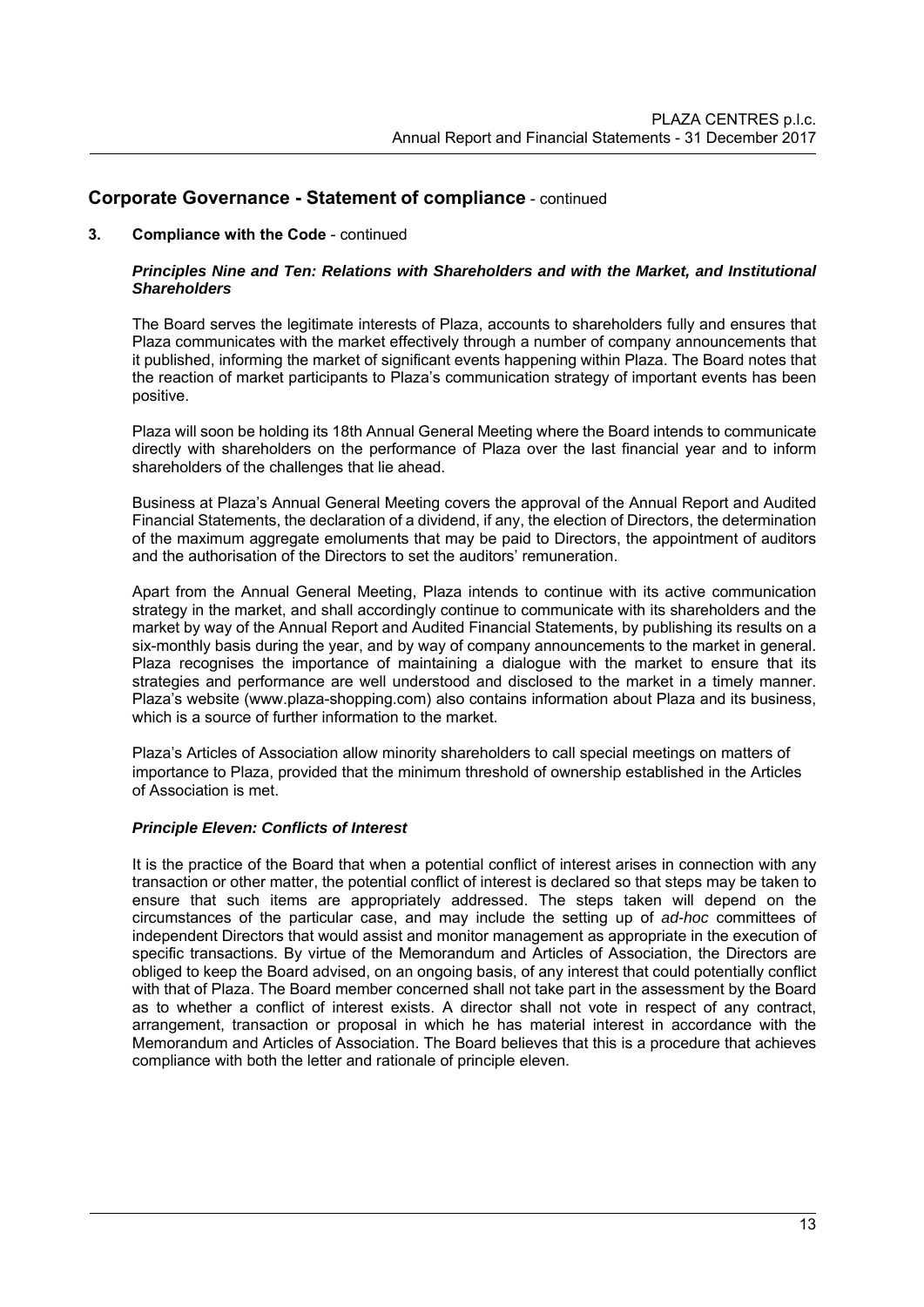# **3. Compliance with the Code** - continued

Commercial relationships between Plaza and other companies with common Directors and shareholders may include the purchase of supplies and services, and the letting of outlets. Such contracts are entered into in the ordinary course of business and terms and conditions of new contracts negotiated are reviewed by Plaza's Audit Committee. During the financial year under review, these contracts included: supplies and services of €5,400 (2016: €36,543) and income from lettings and premia of €199,204 (2016: €168,834). Furthermore, during 2016 Plaza's wholly owned subsidiary obtained new banking facilities from APS Bank Limited who, at the time, shared a common non-executive director. Whilst these same facilities remain in place, it is noted that the common nonexecutive director resigned from his position at APS Bank Limited on 27 July 2017. Other related party transactions as defined by IAS 24 are disclosed in Note 29 to the financial statements.

As at the date of this Statement, the interests of the Directors in the shares of Plaza, including indirect shareholdings through other companies, were as follows:

- Alan Mizzi has an indirect interest in the share capital of Plaza by virtue of his ultimate effective holding of 16.18% shares in Alf. Mizzi & Sons Ltd that holds a 7.85% shareholding in Plaza Centres p.l.c.
- Brian Mizzi has an indirect interest in the share capital of Plaza by virtue of his ultimate effective holding of 8.33% shares in Mizzi Organisation Limited that holds an 8.18% shareholding in Plaza Centres p.l.c.
- Charles J. Farrugia has a direct interest in the share capital of Plaza by virtue of his holding of 0.08% shares in Plaza Centres p.l.c.
- Gerald J. Zammit has a direct interest in the share capital of Plaza by virtue of his holding of 0.01% shares in Plaza Centres p.l.c.

## *Principle Twelve: Corporate Social Responsibility*

The Directors are committed to high standards of ethical conduct and to contribute to the development of the well-being of employees and their families as well as the local community and society at large.

## **4. Non-Compliance with the Code**

The Directors set out below the Code Provisions with which they do not comply and an explanation as to the reasons for such non-compliance:

#### **Code Provision Explanation**  2.1 **Although the posts of the Chairman and the Chief Executive Officer are** occupied by different individuals in line with Code Provision 2.1, the division of their responsibilities has not been set out in writing. Nevertheless, the Board feels that there is significant experience and practice that determines the two roles. Since 29 December 2017 the position of Chairman and CEO has been merged following the sad demise of Mr. Lionel Lapira (then CEO), when the Board decided that as an interim measure until a suitable candidate for the position of CEO is found, the Chairman ought to take on the executive functions of CEO.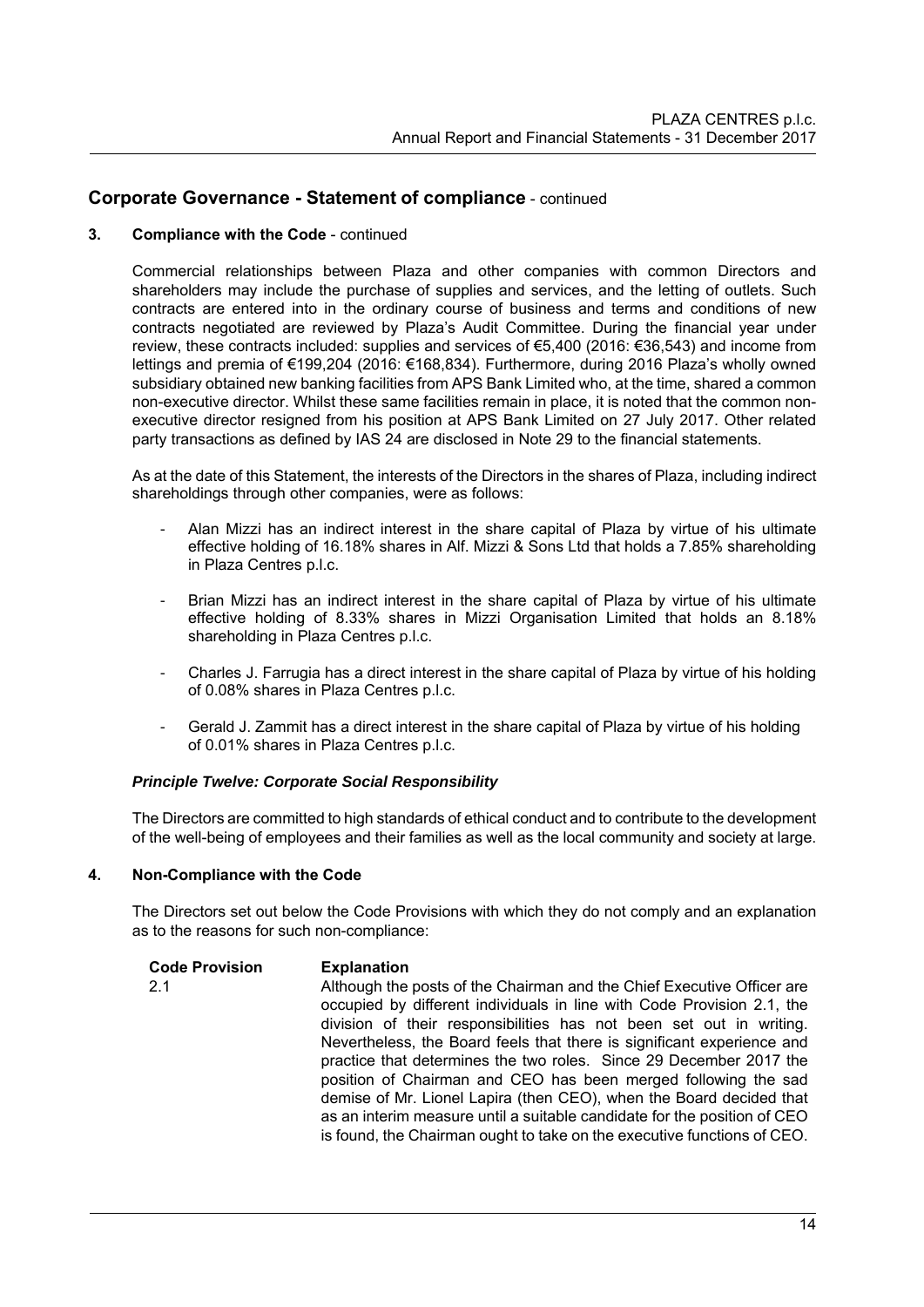# **4. Non-Compliance with the Code** - continued

| <b>Code Provision</b><br>2.3 | <b>Explanation</b><br>With respect to Code Provision 2.3, the Board notes that the Chairman<br>is also a member of the Executive Committee. However, the Board is of<br>the view that this function of the Chairman does not impinge on his<br>ability to bring to bear independent judgement to the Board.                                                                                                                                                                                                                                                                                                                                                                                                                                                                                                   |
|------------------------------|---------------------------------------------------------------------------------------------------------------------------------------------------------------------------------------------------------------------------------------------------------------------------------------------------------------------------------------------------------------------------------------------------------------------------------------------------------------------------------------------------------------------------------------------------------------------------------------------------------------------------------------------------------------------------------------------------------------------------------------------------------------------------------------------------------------|
| 4.2                          | The Board has not formally developed a succession policy for the future<br>composition of the Board of Directors as recommended by Code<br>Provision 4.2.7. In practice, however, the Board and CEO are actively<br>engaged in succession planning and in ensuring that appropriate<br>schemes to recruit, retain and motivate employees and senior<br>management are in place.                                                                                                                                                                                                                                                                                                                                                                                                                               |
| 4.3                          | For the purposes of Code Provision 4.3, the Board reports that although<br>information sessions were not organised for Directors within the period<br>under review, during its meetings the Board regularly discusses Plaza's<br>operations and prospects, the skills and competence of senior<br>management, the general business environment and the Board's<br>expectations.                                                                                                                                                                                                                                                                                                                                                                                                                               |
| 6.4                          | With respect to Code Provision 6.4, the Board notes that professional<br>development sessions were not organised for the period under review.                                                                                                                                                                                                                                                                                                                                                                                                                                                                                                                                                                                                                                                                 |
| 7.1                          | The Board has not appointed a committee for the purpose of<br>undertaking an evaluation of the Board's performance in accordance<br>with the requirements of Code Provision 7.1. The Board believes that<br>the size of Plaza and the Board itself does not warrant the establishment<br>of a committee specifically for the purpose of carrying out a performance<br>evaluation of its role. Whilst the requirement under Code Provision 7.1<br>might be useful in the context of larger companies having a more<br>complex set-up and a larger Board, the size of Plaza's Board is such<br>that it should enable it to evaluate its own performance without the<br>requirement of setting up an ad-hoc committee for this purpose. The<br>Board shall retain this matter under review over the coming year. |
| 8A                           | The Board has not appointed a Remuneration Committee in line with<br>Code Provision 8A, particularly in light of the objectivity with which<br>variable remuneration is computed. Variable remuneration payable to<br>Directors is subject to a cap and is computed on the basis of a simple,<br>automatic formula, which, in the Board's view, does not necessistate the<br>establishment of a separate Remuneration Committee. Variable<br>remuneration for Directors has only been introduced during 2017 and<br>the Board thus intends to keep under review the utility and possible<br>benefits of having a Remuneration Committee in due course.                                                                                                                                                        |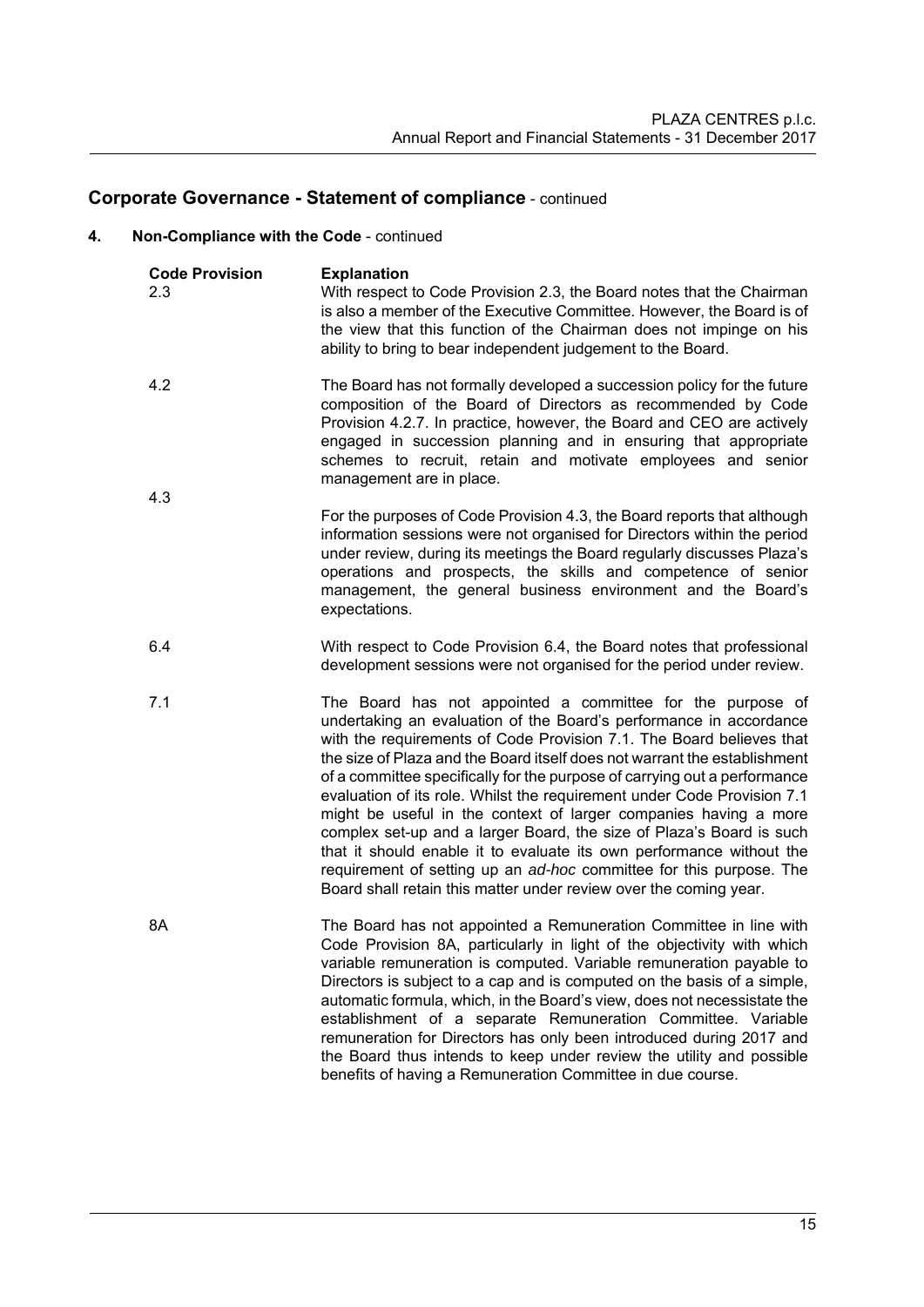# **4. Non-Compliance with the Code** - continued

**Code Provision Explanation**

| <b>UUUT FIUVISIUII</b> | LAPIQUQUUI                                                                                                                                                                                                                                                                                                                                                                                                                                                                                                                                                                                                                                                                                                                                                                                                                                                                                                                                                                                                                     |
|------------------------|--------------------------------------------------------------------------------------------------------------------------------------------------------------------------------------------------------------------------------------------------------------------------------------------------------------------------------------------------------------------------------------------------------------------------------------------------------------------------------------------------------------------------------------------------------------------------------------------------------------------------------------------------------------------------------------------------------------------------------------------------------------------------------------------------------------------------------------------------------------------------------------------------------------------------------------------------------------------------------------------------------------------------------|
| 8Β                     | The Board has not appointed a Nominations Committee in line with<br>Code Provision 8B, particularly in the light of the specific manner in<br>which the Articles of Association require that Directors be appointed by<br>a shareholding qualification to the Board. The Board believes that the<br>current Articles of Association do not allow the Board itself to make any<br>recommendations to the shareholders for appointments of Directors and<br>that if this function were to be undertaken by the Board itself or a<br>Nominations Committee, they would only be able to make a non-binding<br>recommendation to the shareholders having the necessary qualification<br>to appoint Directors pursuant to the Articles of Association. The Board,<br>however, intends to keep under review the utility and possible<br>advantages of having a Nominations Committee and following an<br>evaluation may, if the need arises, make recommendations to the<br>shareholders for a change to the Articles of Association. |
|                        |                                                                                                                                                                                                                                                                                                                                                                                                                                                                                                                                                                                                                                                                                                                                                                                                                                                                                                                                                                                                                                |

- 9.3 There are no procedures in place within Plaza for the resolution of conflicts between minority and controlling shareholders, nor does the Memorandum and Articles of Association contemplate any mechanism for arbitration in these instances. This is mitigated by ongoing open dialogue between executive management and non-executive Directors of Plaza, to ensure that such conflicts do not arise and if they do are effectively managed.
- 9.4 Plaza does not have a policy in place to allow minority shareholders to present an issue to the Board.

# **5***.* **Internal control**

The Board is ultimately responsible for Plaza's system of internal controls and for reviewing its effectiveness. Such a system is designed to manage rather than eliminate risk to achieve business objectives, and can provide only reasonable, and not absolute, assurance against normal business risks or loss.

Through the Audit Committee, the Board reviews the effectiveness of Plaza's system of internal controls.

The key features of Plaza's system of internal control are as follows:

## *Organisation*

Plaza operates through the CEO and Executive Committee with clear reporting lines and delegation of powers.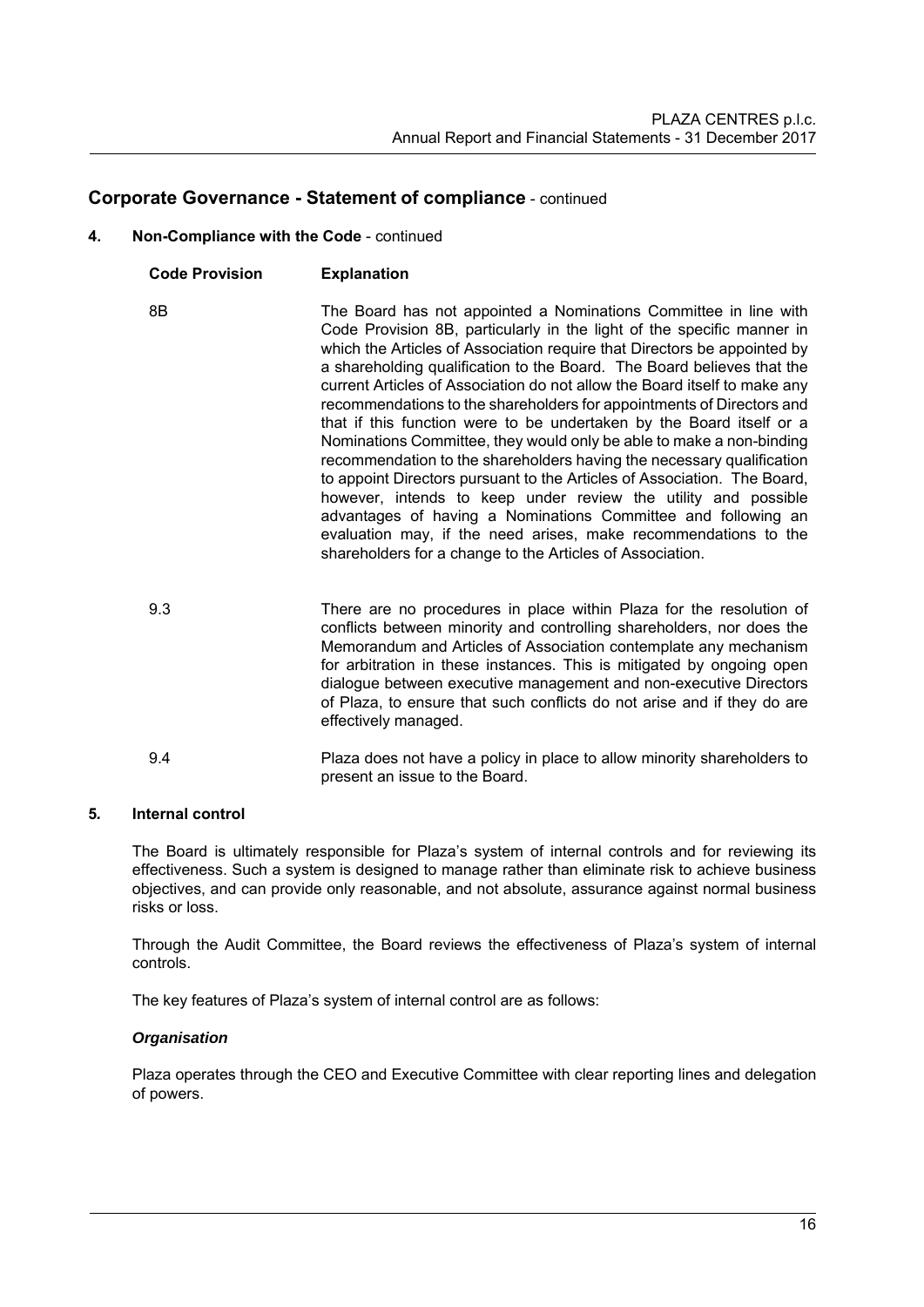#### **5***.* **Internal control** - continued

#### *Control Environment*

Plaza is committed to the highest standards of business conduct and seeks to maintain these standards across all its operations. Company policies and employee procedures are in place for the reporting and resolution of improper activities.

Plaza has an appropriate organisational structure for planning, executing, controlling and monitoring business operations in order to achieve its objectives.

#### *Risk Identification*

Management is responsible for the identification and evaluation of key risks applicable to their respective areas of business.

#### **6. General meetings**

The general meeting is the highest decision making body of Plaza and is regulated by Plaza's Articles of Association. All shareholders registered on the register of members of Plaza on a particular record date are entitled to attend and vote at general meetings. A general meeting is called by twenty-one (21) days' notice.

At an Annual General Meeting what is termed as "ordinary business" is transacted, namely, the declaration of a dividend, the consideration of the financial statements and the reports of the Directors and the auditors, the election of Directors, the appointment of auditors and the fixing of remuneration of Directors and auditors. Other business which may be transacted at a general meeting (including at the Annual General Meeting) will be dealt with as "Special Business".

Voting at any general meeting takes place by a show of hands or a poll where this is demanded. Subject to any rights or restrictions for the time being attached to any class or classes of shares, on a show of hands each shareholder is entitled to one vote and on a poll each shareholder is entitled to one vote for each share carrying voting rights of which he is a holder. Shareholders who cannot participate in the general meeting may appoint a proxy by written or electronic notification to Plaza. Appointed proxy holders enjoy the same rights to participate in the general meeting as those to which the shareholder they represent is entitled. Every shareholder represented in person or by proxy is entitled to ask questions which are pertinent and related to the items on the agenda of the general meeting and to have such questions answered by the Directors or such persons as the Directors may delegate for such person.

The Directors' statement of responsibilities for preparing the financial statements is set out on pages 4 and 5.

The information required by Listing Rule 5.97.5, where applicable for Plaza, is found in the Directors' Report.

Approved by the Board of Directors on 20 March 2018 and signed on its behalf by:

Chairman **Director** 

Charles J. Farrugia **Etienne** Sciberras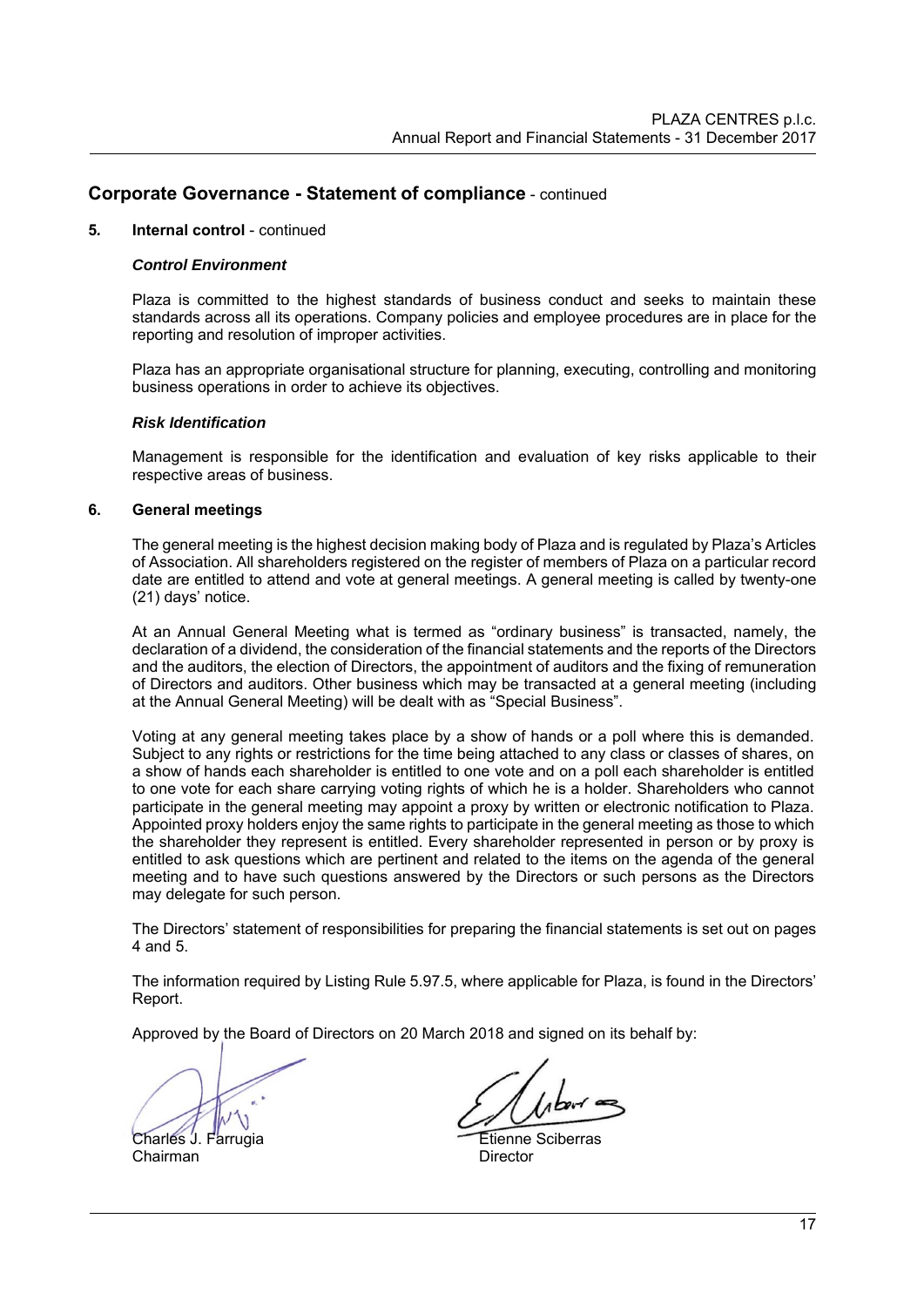

# *Independent auditor's report*

To the Shareholders of Plaza Centres p.l.c.

# *Report on the audit of the financial statements*

# *Our opinion*

## In our opinion:

- Plaza Centres p.l.c.'s Group financial statements and Parent Company financial statements (the "financial statements") give a true and fair view of the Group's and the Parent Company's financial position as at 31 December 2017, and of the Group's and the Parent Company's financial performance and cash flows for the year then ended in accordance with International Financial Reporting Standards ('IFRSs') as adopted by the EU; and
- The financial statements have been prepared in accordance with the requirements of the Maltese Companies Act (Cap. 386).

Our opinion is consistent with our additional report to the Audit Committee.

## **What we have audited**

Plaza Centres p.l.c.'s financial statements, set out on pages 25 to 61, comprise:

- the Consolidated and Parent Company statements of financial position as at 31 December 2017;
- the Consolidated and Parent Company income statements and statements of comprehensive income for the year then ended;
- the Consolidated and Parent Company statements of changes in equity for the year then ended;
- the Consolidated and Parent Company statements of cash flows for the year then ended; and
- the notes to the financial statements, which include a summary of significant accounting policies.

# *Basis for opinion*

We conducted our audit in accordance with International Standards on Auditing (ISAs). Our responsibilities under those standards are further described in the *Auditor's Responsibilities for the Audit of the Financial Statements* section of our report.

We believe that the audit evidence we have obtained is sufficient and appropriate to provide a basis for our opinion.

## **Independence**

We are independent of the Group and the Parent Company in accordance with the International Ethics Standards Board for Accountants' Code of Ethics for Professional Accountants (IESBA Code) together with the ethical requirements of the Accountancy Profession (Code of Ethics for Warrant Holders) Directive issued in terms of the Accountancy Profession Act (Cap. 281) that are relevant to our audit of the financial statements in Malta. We have fulfilled our other ethical responsibilities in accordance with the IESBA Code.

To the best of our knowledge and belief, we declare that non-audit services that we have provided to the Parent Company and its subsidiary are in accordance with the applicable law and regulations in Malta and that we have not provided non-audit services that are prohibited under Article 18A of the Accountancy Profession Act (Cap. 281).

The non-audit services that we have provided to the Group and its subsidiary, in the period from 1 January 2017 to 31 December 2017, are disclosed in Note 17 to the financial statements.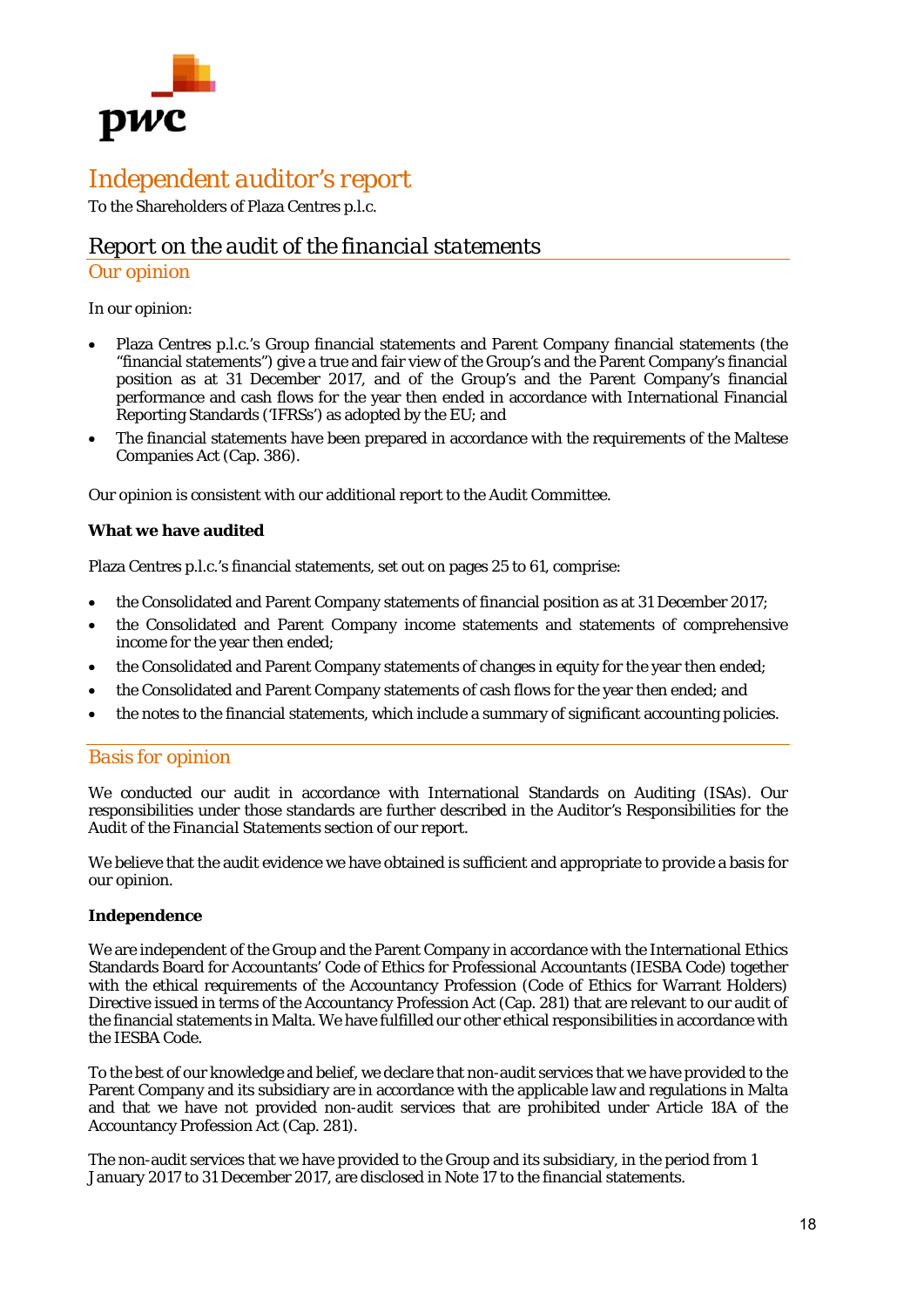

To the Shareholders of Plaza Centres p.l.c.

# *Our audit approach*

## **Overview**



As part of designing our audit, we determined materiality and assessed the risks of material misstatement in the financial statements. In particular, we considered where the directors made subjective judgements; for example, in respect of significant accounting estimates that involved making assumptions and considering future events that are inherently uncertain. As in all of our audits, we also addressed the risk of management override of internal controls, including among other matters consideration of whether there was evidence of bias that represented a risk of material misstatement due to fraud.

# **Materiality**

The scope of our audit was influenced by our application of materiality. An audit is designed to obtain reasonable assurance whether the financial statements are free from material misstatement. Misstatements may arise due to fraud or error. They are considered material if individually or in aggregate, they could reasonably be expected to influence the economic decisions of users taken on the basis of the financial statements.

Based on our professional judgement, we determined certain quantitative thresholds for materiality, including the overall group materiality for the consolidated financial statements as a whole as set out in the table below. These, together with qualitative considerations, helped us to determine the scope of our audit and the nature, timing and extent of our audit procedures and to evaluate the effect of misstatements, both individually and in aggregate on the financial statements as a whole.

| <b>Overall group materiality</b>                          | €85,000 (2016: €83,000)                                                                                                                                                                                                                                                                                                       |
|-----------------------------------------------------------|-------------------------------------------------------------------------------------------------------------------------------------------------------------------------------------------------------------------------------------------------------------------------------------------------------------------------------|
| <b>How we determined it</b>                               | 5% of profit before tax                                                                                                                                                                                                                                                                                                       |
| <b>Rationale for the materiality</b><br>benchmark applied | We chose profit before tax as the benchmark because, in our<br>view, it is the metric against which the performance of the<br>Group is most commonly measured and is a generally accepted<br>benchmark. We chose 5%, which is within the range of<br>acceptable quantitative materiality thresholds in auditing<br>standards. |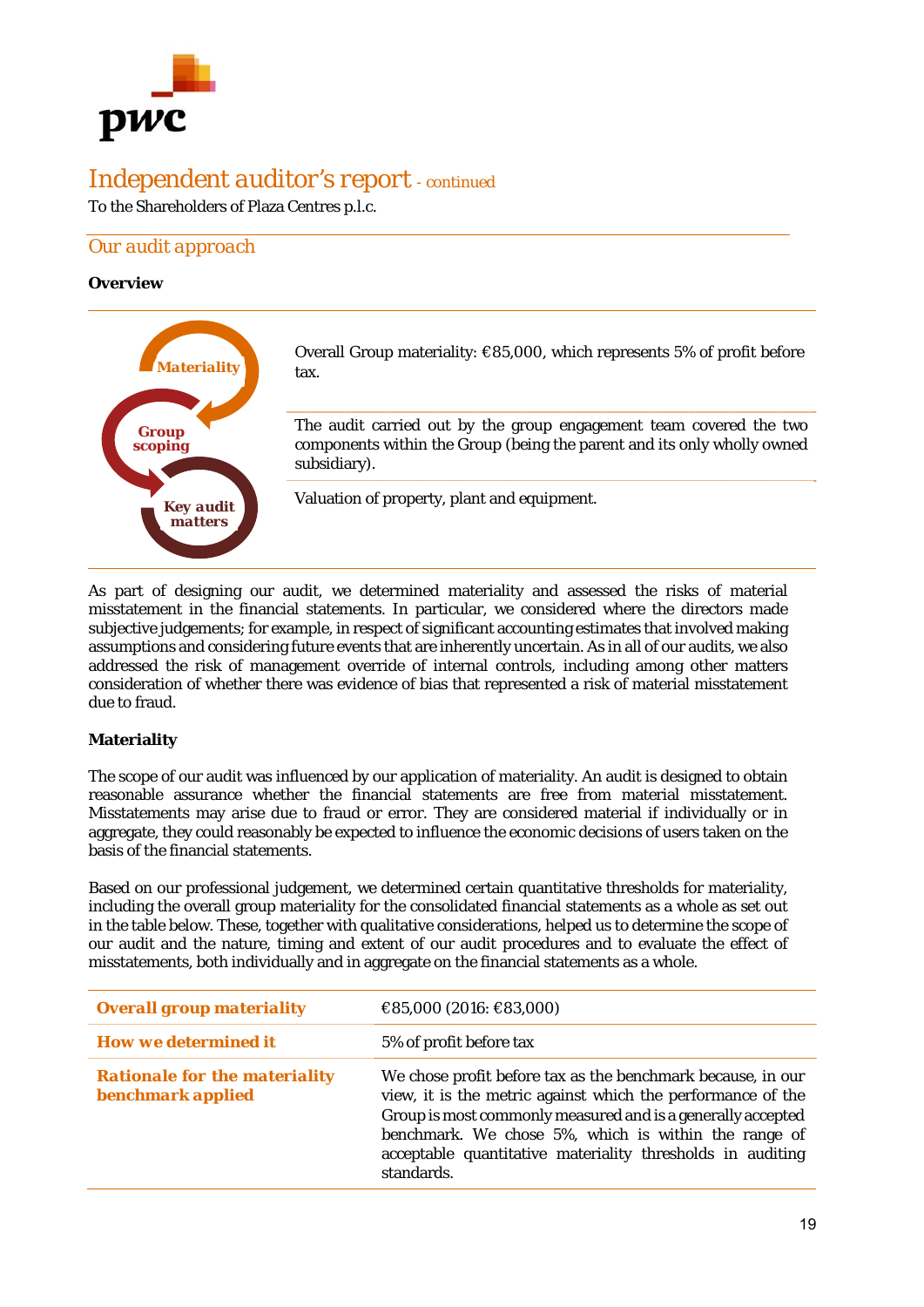

To the Shareholders of Plaza Centres p.l.c.

We agreed with the Audit Committee that we would report to them misstatements identified during our audit above €8,500 as well as misstatements below that amount that, in our view, warranted reporting for qualitative reasons.

# **Key audit matters**

Key audit matters are those matters that, in our professional judgement, were of most significance in our audit of the financial statements of the current period. These matters were addressed in the context of our audit of the financial statements as a whole, and in forming our opinion thereon, and we do not provide a separate opinion on these matters.

| <b>Key audit matter</b>                                                                                                                                                                                                                                    | How our audit addressed the Key audit<br>matter                                                                                                                                                                 |
|------------------------------------------------------------------------------------------------------------------------------------------------------------------------------------------------------------------------------------------------------------|-----------------------------------------------------------------------------------------------------------------------------------------------------------------------------------------------------------------|
| Valuation of property, plant and equipment<br>(Note 4), relating to the Group and the Parent<br>Company                                                                                                                                                    |                                                                                                                                                                                                                 |
| The Group's property comprises of two sites, the<br>Plaza Shopping and Commercial Centre and the<br>Tigne Place Commercial Property, having an                                                                                                             | We reviewed the valuation reports and discussed<br>the reports with the valuer and confirmed that the<br>valuation approaches used were in accordance with<br>professional valuation standards.                 |
| aggregate value of €44 million. Both properties,<br>which lease units primarily for either office and<br>retail activity, were revalued as at 31 December<br>2017 by an independent professionally qualified<br>valuer.                                    | We agreed the property information in the valuation<br>to the underlying property records held by the<br>Group.                                                                                                 |
| As explained in Note 4 to the financial statements,<br>the valuations for Plaza and Tigne Place were<br>determined using the discounted cash flow<br>approach and the capitalised rent approach                                                            | We tested the data inputs, including the rental<br>income streams and the contracted rental inflation<br>adjustments by agreeing them to supporting rental<br>agreements.                                       |
| respectively. The most significant estimates and<br>judgements affecting these valuations include the<br>projected pre-tax cash flows or rental income, the<br>growth rates and the discount/capitalisation rates.                                         | We also engaged our in-house valuation experts to<br>assess the appropriateness of the fair values,<br>particularly by understanding the methodology and<br>assumptions being used, testing the accuracy of the |
| Following the valuation assessment performed by<br>the independent architect:<br>- a revaluation surplus of $E1.1$ million was                                                                                                                             | workings within the valuation model and<br>challenging the assumptions used by the valuer.                                                                                                                      |
| recognised in relation to the Plaza property;<br>Tigne Place property's fair<br>$-$ the<br>value<br>established by the architect was not materially<br>different from the carrying amount and<br>accordingly no adjustment was required.                   | We discussed the valuations with the Audit<br>Committee and concluded, based on our audit work,<br>that the Group's property valuations were within an<br>acceptable range of values.                           |
| We focused on this area because of the significance<br>of the carrying value of the properties in the<br>consolidated and parent company statements of<br>financial position and the judgemental nature of<br>the assumptions used in the valuation model. |                                                                                                                                                                                                                 |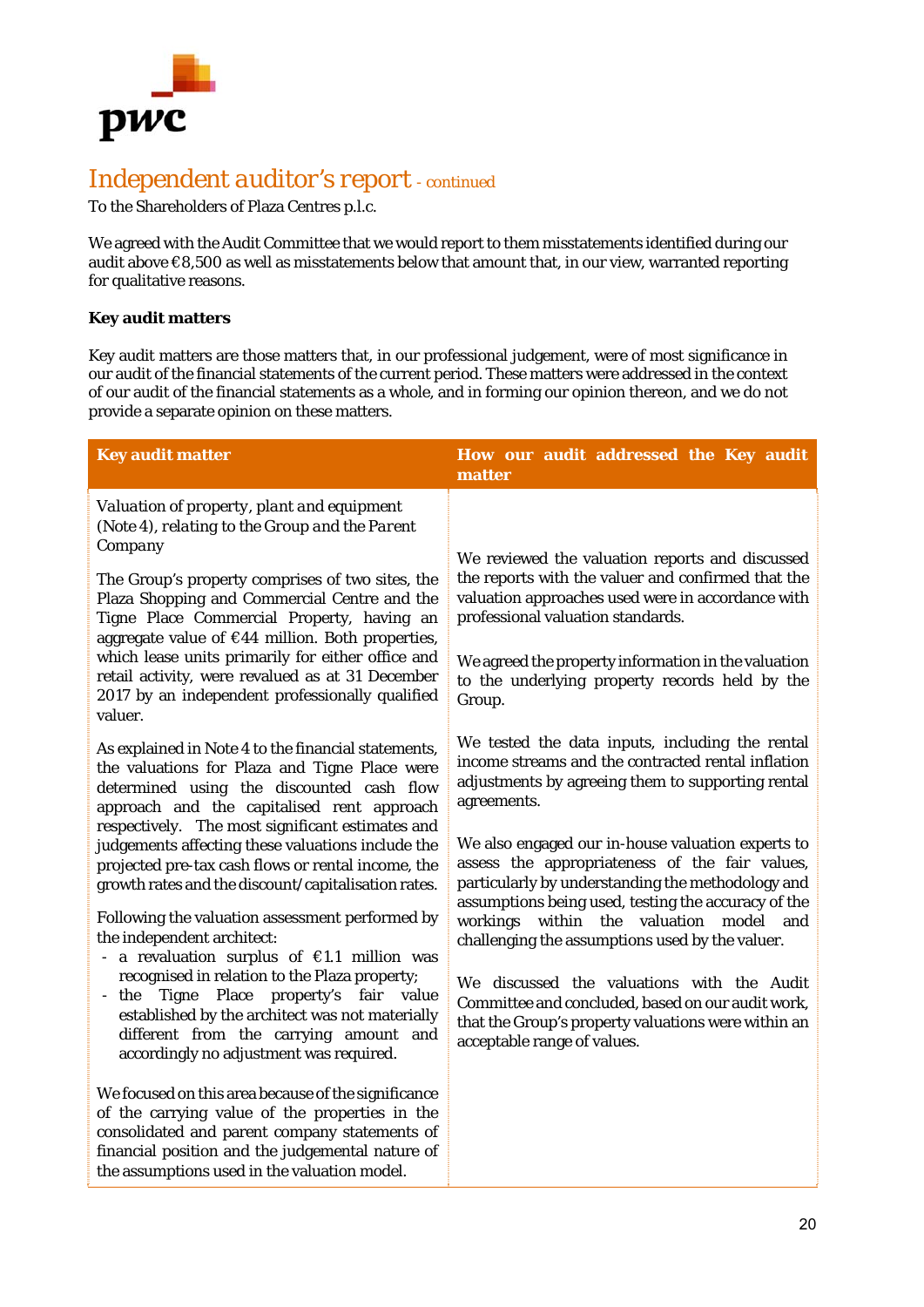

To the Shareholders of Plaza Centres p.l.c.

## **How we tailored our group audit scope**

The Group is composed of two components: Plaza Centres p.l.c. (the parent company) and Tigne Place Limited (its wholly owned subsidiary). Tigne Place Limited was set up on 8 July 2016 and the underlying property of this subsidiary was acquired towards the end of September 2016. We tailored the scope of our audit in order to perform sufficient work on both components to enable us to provide an opinion on the consolidated financial statements as a whole, taking into account the structure of the Group, the accounting processes and controls, and the industry in which the Group operates.

The group audit team performed all of this work by applying the overall Group materiality, together with additional procedures performed on the consolidation. This gave us sufficient appropriate audit evidence for our opinion on the Group financial statements as a whole.

# *Other information*

The directors are responsible for the other information. The other information comprises the chairman's statement and the directors' report (but does not include the financial statements and our auditor's report thereon).

Our opinion on the financial statements does not cover the other information, including the directors' report.

In connection with our audit of the financial statements, our responsibility is to read the other information identified above and, in doing so, consider whether the other information is materially inconsistent with the financial statements or our knowledge obtained in the audit, or otherwise appears to be materially misstated.

With respect to the directors' report, we also considered whether the directors' report includes the disclosures required by Article 177 of the Maltese Companies Act (Cap. 386).

Based on the work we have performed, in our opinion:

- The information given in the directors' report for the financial year for which the financial statements are prepared is consistent with the financial statements; and
- the directors' report has been prepared in accordance with the Maltese Companies Act (Cap. 386).

In addition, in light of the knowledge and understanding of the entity and its environment obtained in the course of the audit, we are required to report if we have identified material misstatements in the directors' report and other information that we obtained prior to the date of this auditor's report. We have nothing to report in this regard.

# *Responsibilities of the directors and those charged with governance for the financial statements*

The directors are responsible for the preparation of financial statements that give a true and fair view in accordance with IFRSs as adopted by the EU and the requirements of the Maltese Companies Act (Cap. 386), and for such internal control as the directors determine is necessary to enable the preparation of financial statements that are free from material misstatement, whether due to fraud or error.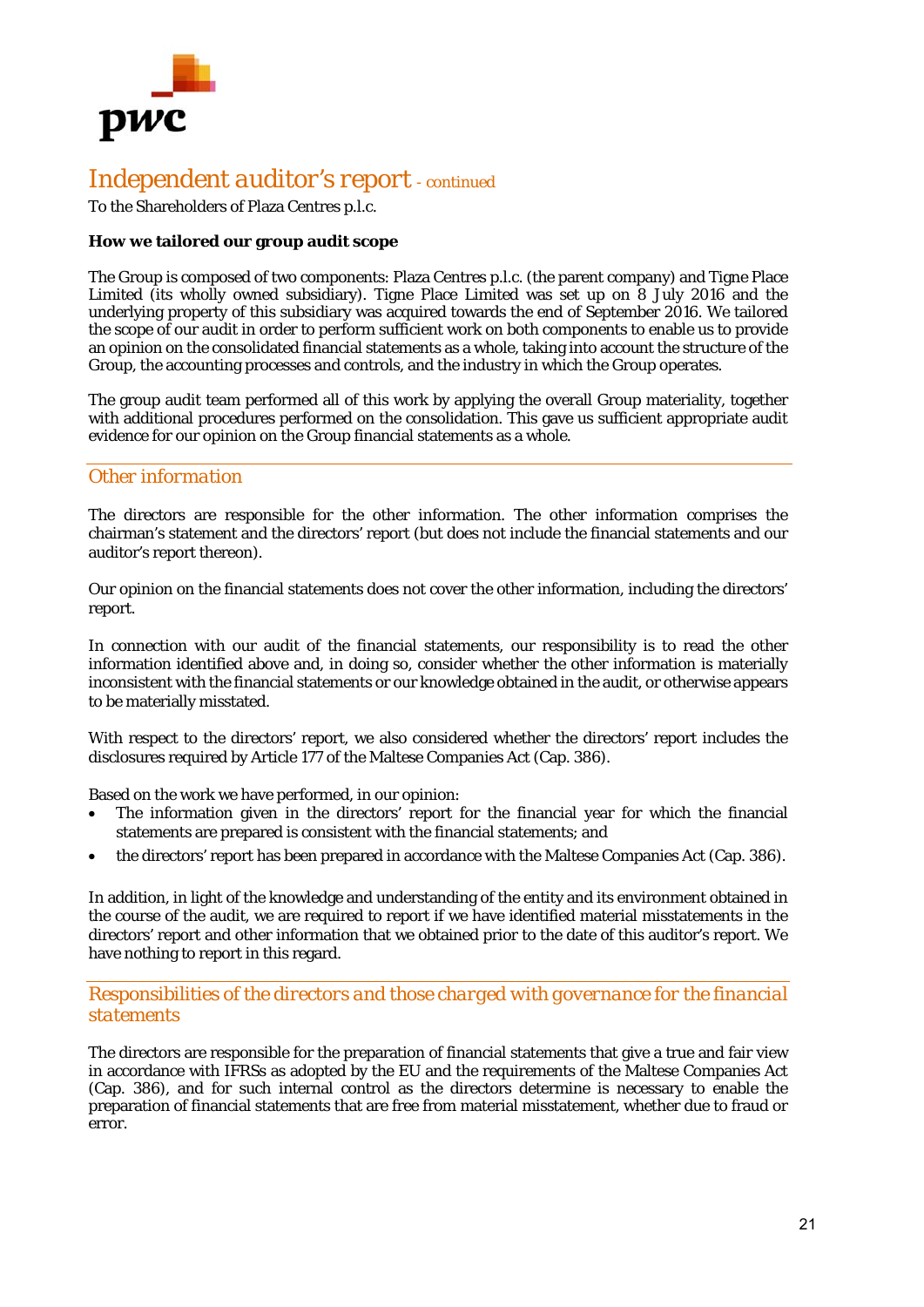

To the Shareholders of Plaza Centres p.l.c.

In preparing the financial statements, the directors are responsible for assessing the Group's and the Parent Company's ability to continue as a going concern, disclosing, as applicable, matters related to going concern and using the going concern basis of accounting unless the directors either intend to liquidate the Group or the Parent Company or to cease operations, or have no realistic alternative but to do so.

Those charged with governance are responsible for overseeing the Group's financial reporting process.

# *Auditor's responsibilities for the audit of the financial statements*

Our objectives are to obtain reasonable assurance about whether the financial statements as a whole are free from material misstatement, whether due to fraud or error, and to issue an auditor's report that includes our opinion. Reasonable assurance is a high level of assurance, but is not a guarantee that an audit conducted in accordance with ISAs will always detect a material misstatement when it exists. Misstatements can arise from fraud or error and are considered material if, individually or in the aggregate, they could reasonably be expected to influence the economic decisions of users taken on the basis of these financial statements.

As part of an audit in accordance with ISAs, we exercise professional judgement and maintain professional scepticism throughout the audit. We also:

- Identify and assess the risks of material misstatement of the financial statements, whether due to fraud or error, design and perform audit procedures responsive to those risks, and obtain audit evidence that is sufficient and appropriate to provide a basis for our opinion. The risk of not detecting a material misstatement resulting from fraud is higher than for one resulting from error, as fraud may involve collusion, forgery, intentional omissions, misrepresentations, or the override of internal control.
- Obtain an understanding of internal control relevant to the audit in order to design audit procedures that are appropriate in the circumstances, but not for the purpose of expressing an opinion on the effectiveness of the Group's and the Parent Company's internal control.
- Evaluate the appropriateness of accounting policies used and the reasonableness of accounting estimates and related disclosures made by the directors.
- Conclude on the appropriateness of the directors' use of the going concern basis of accounting and, based on the audit evidence obtained, whether a material uncertainty exists related to events or conditions that may cast significant doubt on the Group's or the Parent Company's ability to continue as a going concern. If we conclude that a material uncertainty exists, we are required to draw attention in our auditor's report to the related disclosures in the financial statements or, if such disclosures are inadequate, to modify our opinion. Our conclusions are based on the audit evidence obtained up to the date of our auditor's report. However, future events or conditions may cause the Group or the Parent Company to cease to continue as a going concern.
- Evaluate the overall presentation, structure and content of the financial statements, including the disclosures, and whether the financial statements represent the underlying transactions and events in a manner that achieves fair presentation.
- Obtain sufficient appropriate audit evidence regarding the financial information of the entities or business activities within the Group to express an opinion on the consolidated financial statements. We are responsible for the direction, supervision and performance of the group audit. We remain solely responsible for our audit opinion.

We communicate with those charged with governance regarding, among other matters, the planned scope and timing of the audit and significant audit findings, including any significant deficiencies in internal control that we identify during our audit.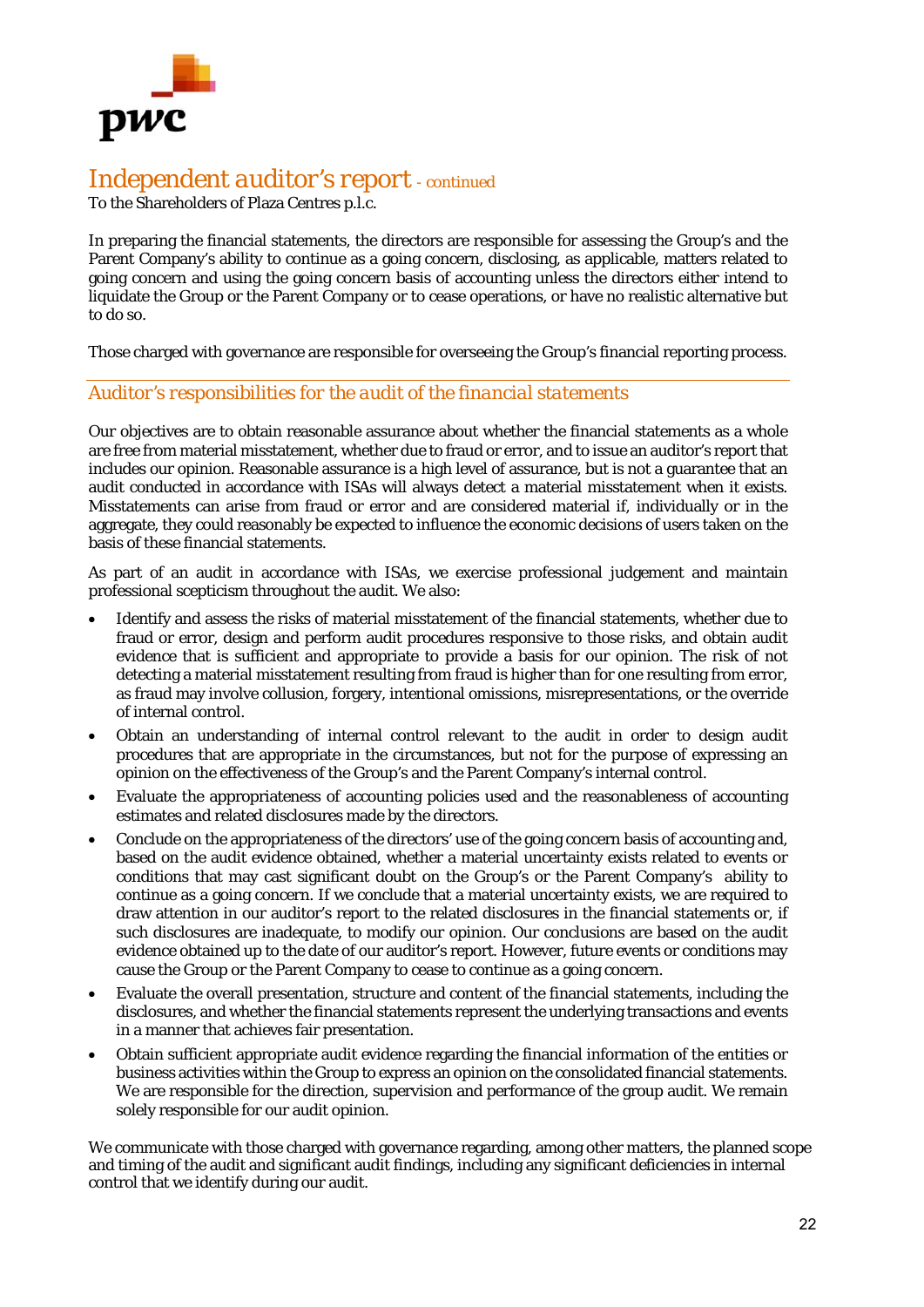

To the Shareholders of Plaza Centres p.l.c.

We also provide those charged with governance with a statement that we have complied with relevant ethical requirements regarding independence, and to communicate with them all relationships and other matters that may reasonably be thought to bear on our independence, and where applicable, related safeguards.

From the matters communicated with those charged with governance, we determine those matters that were of most significance in the audit of the financial statements of the current period and are therefore the key audit matters. We describe these matters in our auditor's report unless law or regulation precludes public disclosure about the matter or when, in extremely rare circumstances, we determine that a matter should not be communicated in our report because the adverse consequences of doing so would reasonably be expected to outweigh the public interest benefits of such communication.

# *Report on other legal and regulatory requirements*

## **Report on the statement of compliance with the Principles of Good Corporate Governance**

The Listing Rules issued by the Malta Listing Authority require the directors to prepare and include in their Annual Report a Statement of Compliance providing an explanation of the extent to which they have adopted the Code of Principles of Good Corporate Governance and the effective measures that they have taken to ensure compliance throughout the accounting period with those Principles.

The Listing Rules also require the auditor to include a report on the Statement of Compliance prepared by the directors.

We read the Statement of Compliance and consider the implications for our report if we become aware of any apparent misstatements or material inconsistencies with the financial statements included in the Annual Report. Our responsibilities do not extend to considering whether this statement is consistent with any other information included in the Annual Report.

We are not required to, and we do not, consider whether the Board's statements on internal control included in the Statement of Compliance cover all risks and controls, or form an opinion on the effectiveness of the Parent Company's corporate governance procedures or its risk and control procedures.

In our opinion, the Statement of Compliance set out on pages 6 to 17 has been properly prepared in accordance with the requirements of the Listing Rules issued by the Malta Listing Authority.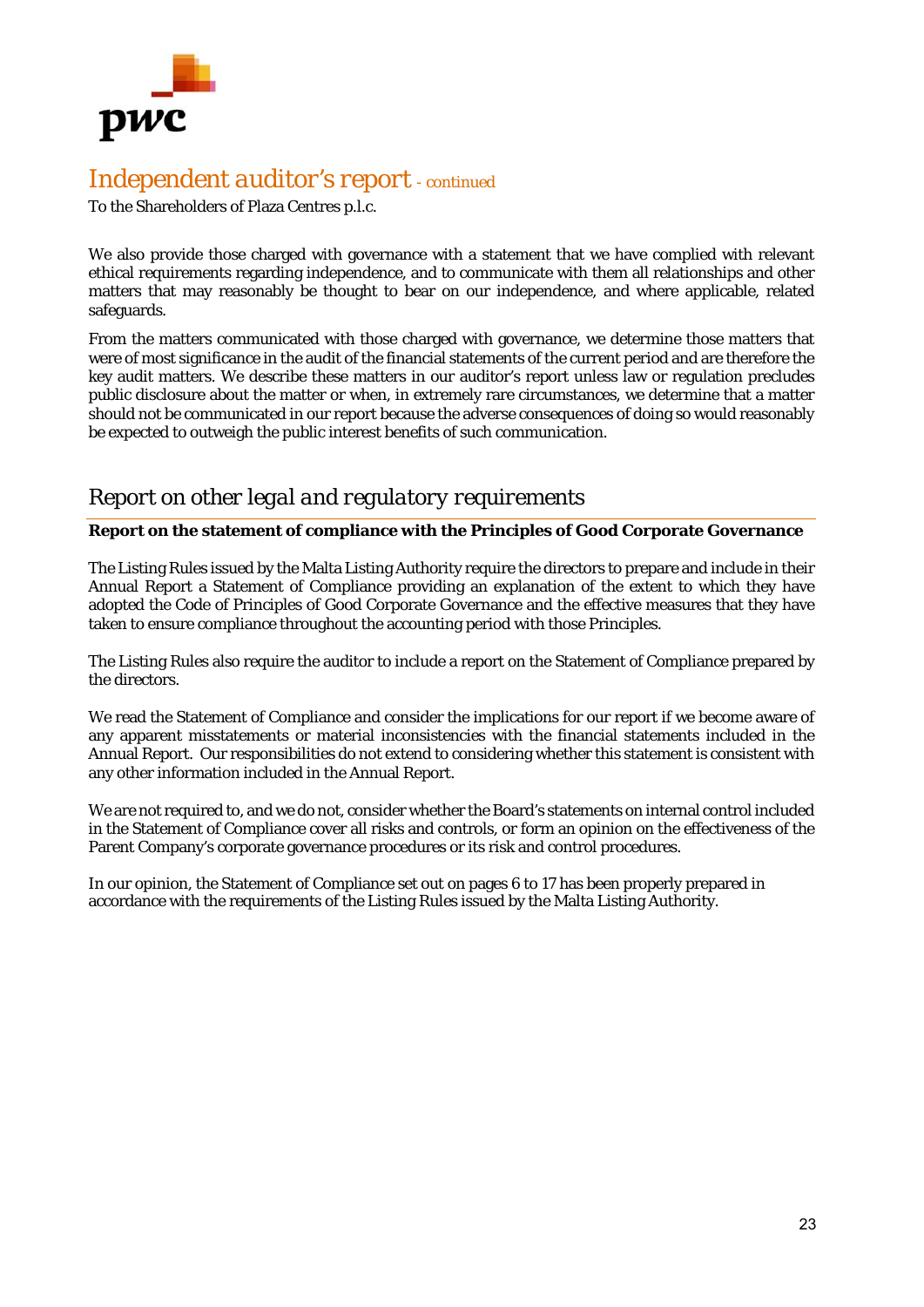

To the Shareholders of Plaza Centres p.l.c.

# **Other matters on which we are required to report by exception**

We also have responsibilities:

- under the Maltese Companies Act (Cap. 386) to report to you if, in our opinion:
	- Adequate accounting records have not been kept, or that returns adequate for our audit have not been received from branches not visited by us.
	- The financial statements are not in agreement with the accounting records and returns.
	- We have not received all the information and explanations we require for our audit.
	- Certain disclosures of directors' remuneration specified by law are not made in the financial statements, giving the required particulars in our report.
- under the Listing Rules to review the statement made by the directors that the business is a going concern together with supporting assumptions or qualifications as necessary.

We have nothing to report to you in respect of these responsibilities.

#### **Appointment**

We were first appointed as auditors of the Parent Company for the financial year ended 31 December 1978. Our appointment has been renewed annually by shareholder resolution representing a total period of uninterrupted engagement appointment of 40 years. The Parent Company became listed on a regulated market on 6 June 2000.

**PricewaterhouseCoopers**  78, Mill Street Qormi Malta

1a co

Lucienne Pace Ross Partner

20 March 2018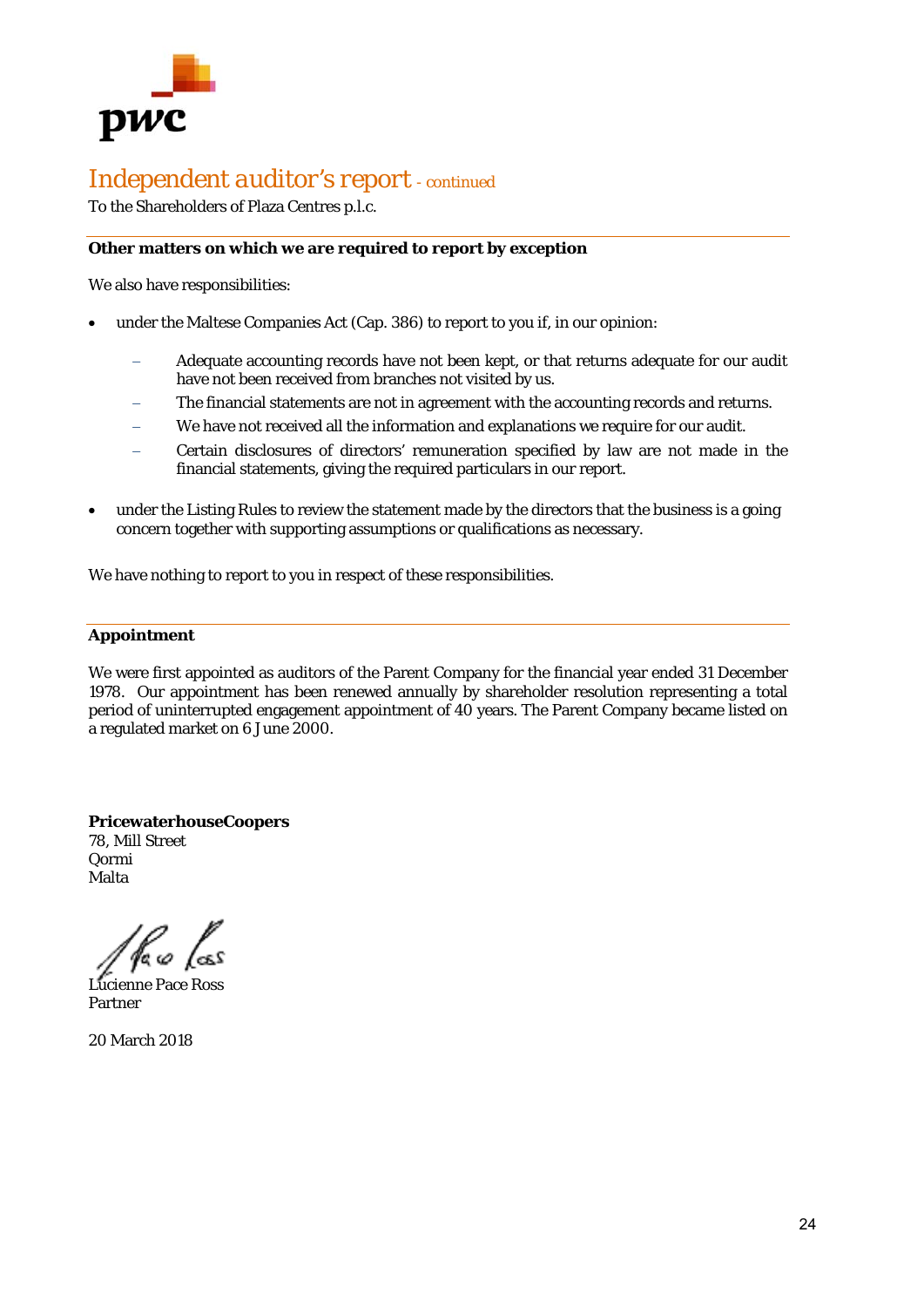# **Statements of financial position**

|                                                                                                             |                | As at 31 December                  |                                    |                                   |                                   |  |
|-------------------------------------------------------------------------------------------------------------|----------------|------------------------------------|------------------------------------|-----------------------------------|-----------------------------------|--|
|                                                                                                             |                | Group                              |                                    |                                   | Company                           |  |
|                                                                                                             | <b>Notes</b>   | 2017                               | 2016                               | 2017                              | 2016                              |  |
| <b>ASSETS</b>                                                                                               |                | €                                  | €                                  | €                                 | €                                 |  |
| <b>Non-current assets</b>                                                                                   |                |                                    |                                    |                                   |                                   |  |
| Property, plant and equipment                                                                               | 4              | 43,835,591                         | 42,667,266                         | 34,000,000                        | 33,000,000                        |  |
| Investment in subsidiary                                                                                    | 5              |                                    |                                    | 100,000                           | 100,000                           |  |
| Loans receivable                                                                                            | 6              |                                    |                                    | 5,261,363                         | 5,063,754                         |  |
| Total non-current assets                                                                                    |                | 43,835,591                         | 42,667,266                         | 39,361,363                        | 38, 163, 754                      |  |
| <b>Current assets</b>                                                                                       |                |                                    |                                    |                                   |                                   |  |
| Trade and other receivables                                                                                 | 7              | 269,131                            | 310,270                            | 515,763                           | 329,656                           |  |
| Available-for-sale financial assets<br>Current tax assets                                                   | 8              | 56,000                             | 181,013                            | 56,000<br>217,559                 | 181,013                           |  |
| Cash and cash equivalents                                                                                   | 9              | 217,559<br>503,400                 | 265,644                            | 256,817                           | 210,523                           |  |
|                                                                                                             |                |                                    |                                    |                                   |                                   |  |
| Total current assets                                                                                        |                | 1,046,090                          | 756,927                            | 1,046,139                         | 721,192                           |  |
| <b>Total assets</b>                                                                                         |                | 44,881,681                         | 43,424,193                         | 40,407,502                        | 38,884,946                        |  |
| <b>EQUITY AND LIABILITIES</b><br><b>Capital and reserves</b>                                                |                |                                    |                                    |                                   |                                   |  |
| Share capital<br>Share premium                                                                              | 10<br>11       | 5,648,400<br>3,094,868             | 5,648,400<br>3,094,868             | 5,648,400<br>3,094,868            | 5,648,400<br>3,094,868            |  |
| <b>Revaluation reserves</b>                                                                                 | 12             | 16,050,702                         | 15,056,600                         | 16,050,702                        | 15,056,600                        |  |
| Retained earnings                                                                                           |                | 2,830,884                          | 2,380,214                          | 2,855,641                         | 2,399,360                         |  |
| <b>Total equity</b>                                                                                         |                | 27,624,854                         | 26,180,082                         | 27,649,611                        | 26,199,228                        |  |
| <b>Non-current liabilities</b><br>Trade and other payables<br><b>Borrowings</b><br>Deferred tax liabilities | 13<br>14<br>15 | 133,930<br>11,961,457<br>3,528,884 | 309,827<br>12,323,635<br>3,366,719 | 133,930<br>8,339,060<br>3,528,884 | 309,827<br>8,320,490<br>3,366,719 |  |
|                                                                                                             |                |                                    |                                    |                                   |                                   |  |
| Total non-current liabilities                                                                               |                | 15,624,271                         | 16,000,181                         | 12,001,874                        | 11,997,036                        |  |
| <b>Current liabilities</b><br>Trade and other payables<br>Current tax liabilities                           | 13             | 1,073,773<br>47,050                | 842,310<br>1,409                   | 756,017                           | 688,682                           |  |
| <b>Borrowings</b>                                                                                           | 14             | 511,733                            | 400,211                            |                                   |                                   |  |
| <b>Total current liabilities</b>                                                                            |                | 1,632,556                          | 1,243,930                          | 756,017                           | 688,682                           |  |
| <b>Total liabilities</b>                                                                                    |                | 17,256,827                         | 17,244,111                         | 12,757,891                        | 12,685,718                        |  |
| <b>Total equity and liabilities</b>                                                                         |                | 44,881,681                         | 43,424,193                         | 40,407,502                        | 38,884,946                        |  |

The notes on pages 31 to 61 are an integral part of these financial statements.

The financial statements on pages 25 to 61 were authorised for issue by the Board on 20 March 2018 and were signed on its behalf by:

Charles J. Farrugia Etienne Sciberras<br>Chairman Director Chairman

 $1$ berra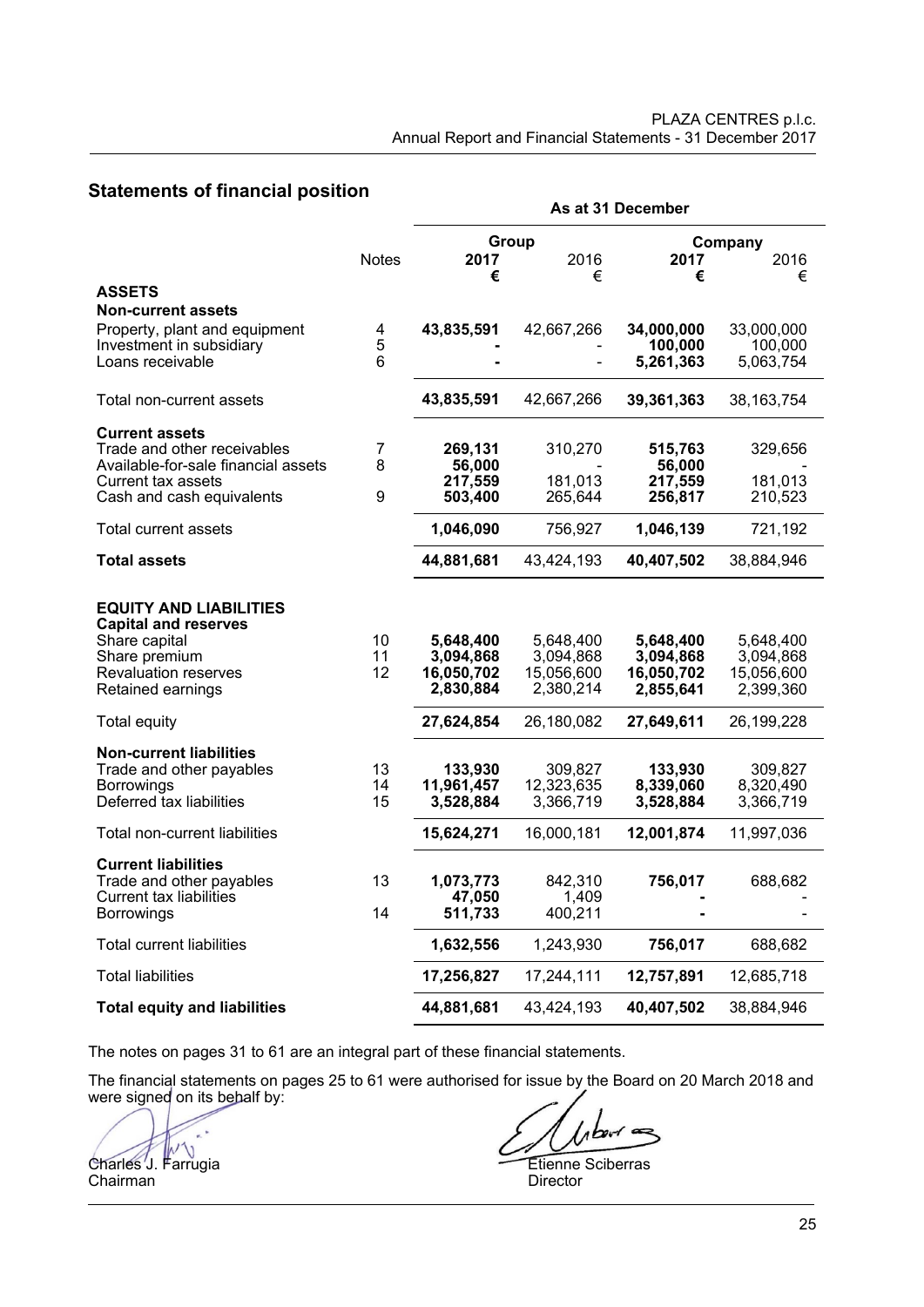# **Income statements**

|                                     |              | Year ended 31 December |            |            |            |
|-------------------------------------|--------------|------------------------|------------|------------|------------|
|                                     |              | Group                  |            | Company    |            |
|                                     | <b>Notes</b> | 2017                   | 2016       | 2017       | 2016       |
|                                     |              | €                      | €          | €          | €          |
| <b>Revenue</b>                      | 16           | 3,275,528              | 2,729,343  | 2,697,473  | 2,588,751  |
| Marketing and maintenance costs     | 17           | (74, 843)              | (58, 279)  | (60, 376)  | (50, 975)  |
| Administrative expenses             | 17           | (515, 904)             | (415, 730) | (475, 626) | (399, 682) |
| <b>Operating profit before</b>      |              |                        |            |            |            |
| depreciation                        |              | 2,684,781              | 2,255,334  | 2,161,471  | 2,138,094  |
| Depreciation                        | 17           | (505, 928)             | (366, 401) | (357, 570) | (341, 838) |
| <b>Operating profit</b>             |              | 2,178,853              | 1,888,933  | 1,803,901  | 1,796,256  |
| Investment and other related income | 19           | 31,107                 |            | 31,107     |            |
| Finance income                      | 20           | 3,938                  | 9,660      | 220,084    | 66,180     |
| Finance costs                       | 21           | (475, 274)             | (250, 185) | (356, 498) | (196, 291) |
| <b>Profit before tax</b>            |              | 1,738,624              | 1,648,408  | 1,698,594  | 1,666,145  |
| Tax expense                         | 22           | (469, 552)             | (381, 628) | (423, 911) | (380, 219) |
| Profit for the year                 |              | 1,269,072              | 1,266,780  | 1,274,683  | 1,285,926  |
| Earnings per share (cents)          | 24           | 4c49                   | 4c49       |            |            |

The notes on pages 31 to 61 are an integral part of these financial statements.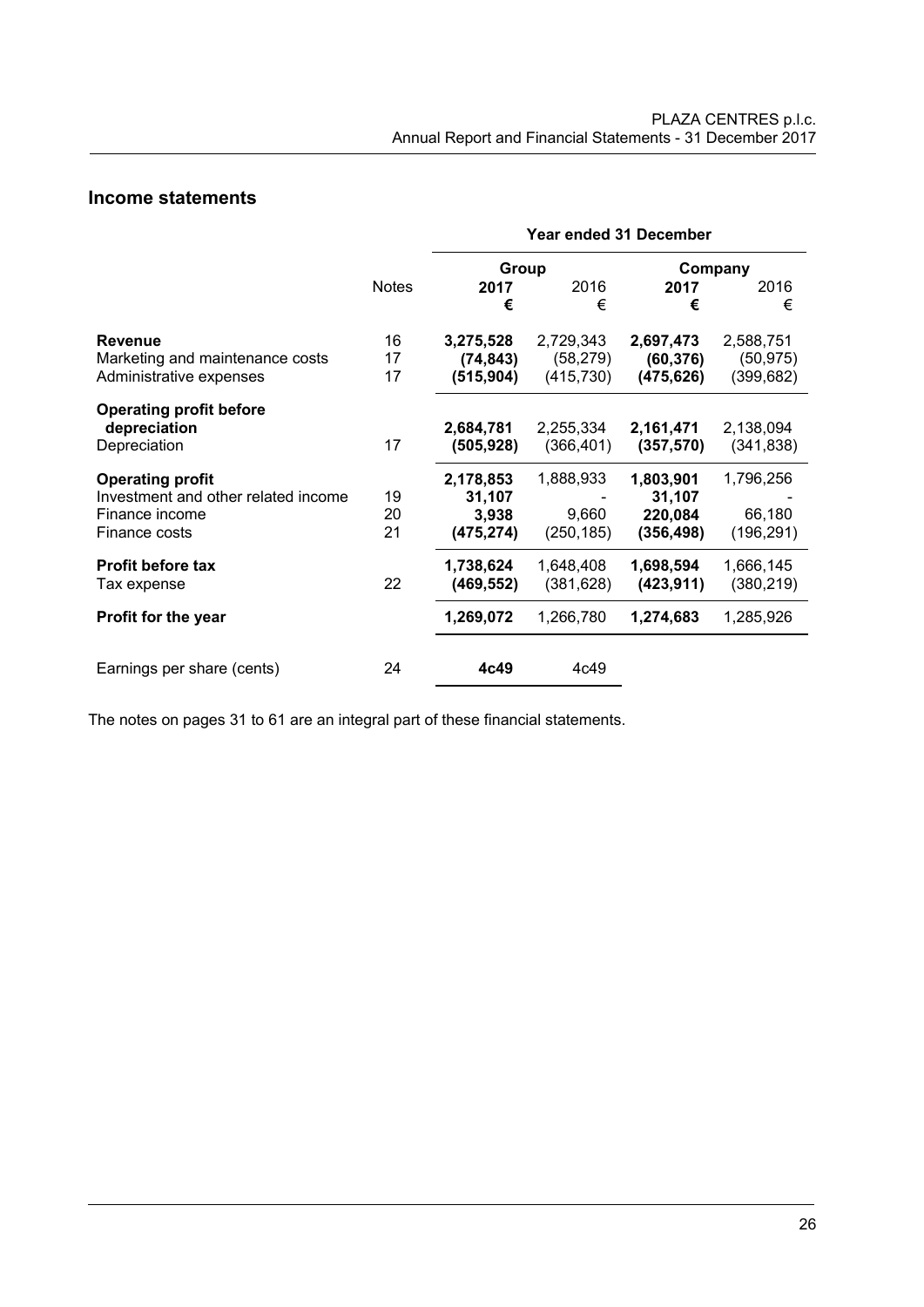# **Statements of comprehensive income**

|                                                                                                                                                                                                                                    |              | Year ended 31 December |                  |                    |                  |
|------------------------------------------------------------------------------------------------------------------------------------------------------------------------------------------------------------------------------------|--------------|------------------------|------------------|--------------------|------------------|
|                                                                                                                                                                                                                                    |              | Group                  |                  | Company            |                  |
|                                                                                                                                                                                                                                    | <b>Notes</b> | 2017<br>€              | 2016<br>€        | 2017<br>€          | 2016<br>€        |
|                                                                                                                                                                                                                                    |              |                        |                  |                    |                  |
| Profit for the year                                                                                                                                                                                                                |              | 1,269,072              | 1,266,780        | 1,274,683          | 1,285,926        |
| Other comprehensive income:<br>Items that will not be reclassified to<br>profit or loss                                                                                                                                            |              |                        |                  |                    |                  |
| Revaluation surplus on land and<br>buildings arising during year, net<br>of deferred tax<br>Movement in deferred tax<br>liability on revalued land and<br>buildings determined on the<br>basis applicable to<br>property disposals | 12<br>12, 15 | 990,419<br>(1,069)     | 1,054,135<br>805 | 990,419<br>(1,069) | 1,054,135<br>805 |
| Items that may be subsequently<br>reclassified to profit or loss                                                                                                                                                                   |              |                        |                  |                    |                  |
| Net gains from changes in fair value of<br>available-for-sale financial assets<br>Reclassification adjustments for net<br>gains included in profit or loss upon                                                                    | 12           | 46,138                 |                  | 46,138             |                  |
| disposal of available-for-sale financial<br>assets                                                                                                                                                                                 | 12           | (30, 138)              |                  | (30, 138)          |                  |
| Total other comprehensive income                                                                                                                                                                                                   |              | 1,005,350              | 1,054,940        | 1,005,350          | 1,054,940        |
| <b>Total comprehensive income</b>                                                                                                                                                                                                  |              |                        |                  |                    |                  |
| for the year                                                                                                                                                                                                                       |              | 2,274,422              | 2,321,720        | 2,280,033          | 2,340,866        |

The notes on pages 31 to 61 are an integral part of these financial statements.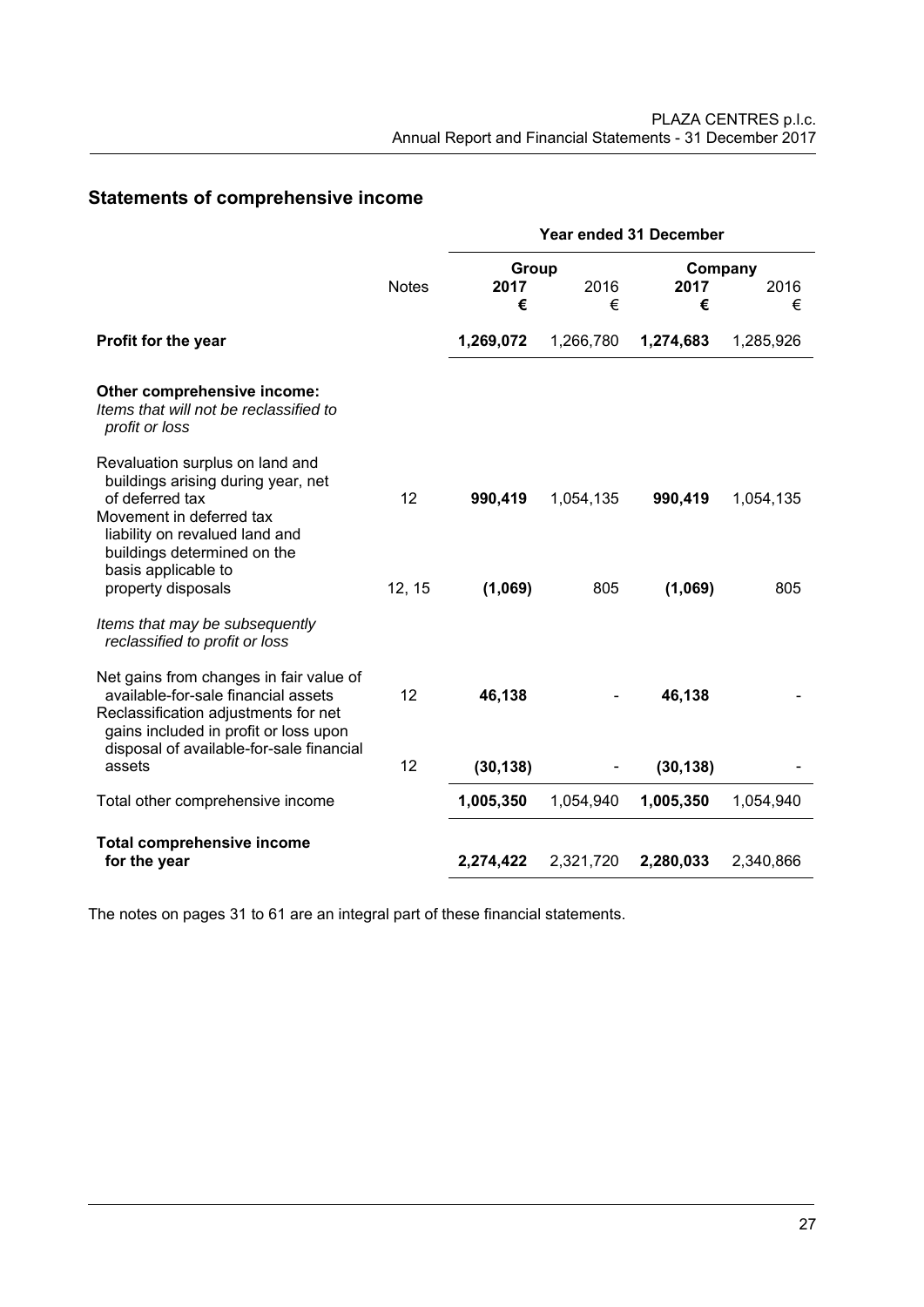# **Statements of changes in equity**

| Group                                                                                                                                                                                                                        | <b>Notes</b> | <b>Share</b><br>capital<br>€ | premium<br>€             | <b>Share Revaluation</b><br>reserve<br>€ | <b>Retained</b><br>earnings<br>€ | <b>Total</b><br>equity<br>€ |
|------------------------------------------------------------------------------------------------------------------------------------------------------------------------------------------------------------------------------|--------------|------------------------------|--------------------------|------------------------------------------|----------------------------------|-----------------------------|
| Balance at 1 January 2016                                                                                                                                                                                                    |              | 5,648,400                    | 3,094,868                | 14,012,908                               | 1,910,898                        | 24,667,074                  |
| <b>Comprehensive income</b><br>Profit for the year                                                                                                                                                                           |              |                              |                          |                                          | 1,266,780                        | 1,266,780                   |
| Other comprehensive income:<br>Revaluation surplus on land and<br>buildings arising during year,<br>net of deferred tax<br>Movement in deferred tax<br>liability determined on the basis<br>applicable to property disposals | 12<br>12, 15 |                              |                          | 1,054,135<br>805                         |                                  | 1,054,135<br>805            |
| Depreciation transfer through<br>asset use, net of deferred tax                                                                                                                                                              | 12, 15       |                              |                          | (11, 248)                                | 11,248                           |                             |
| Total other comprehensive<br>income                                                                                                                                                                                          |              |                              | $\overline{\phantom{a}}$ | 1,043,692                                | 11,248                           | 1,054,940                   |
| Total comprehensive income                                                                                                                                                                                                   |              |                              | $\overline{\phantom{a}}$ | 1,043,692                                | 1,278,028                        | 2,321,720                   |
| <b>Transactions with owners</b><br>Dividends for 2015                                                                                                                                                                        | 25           |                              |                          |                                          | (808, 712)                       | (808, 712)                  |
| Balance at 31 December 2016                                                                                                                                                                                                  |              | 5,648,400                    | 3,094,868                | 15,056,600                               | 2,380,214                        | 26,180,082                  |
| <b>Comprehensive income</b><br>Profit for the year                                                                                                                                                                           |              |                              |                          |                                          | 1,269,072                        | 1,269,072                   |
| Other comprehensive income:<br>Revaluation surplus on land and<br>buildings arising during year,<br>net of deferred tax<br>Movement in deferred tax<br>liability determined on the basis                                     | 12           |                              |                          | 990,419                                  |                                  | 990,419                     |
| applicable to property<br>disposals<br>Depreciation transfer through                                                                                                                                                         | 12, 15       |                              |                          | (1,069)                                  |                                  | (1,069)                     |
| asset use, net of deferred tax<br>Net gains from changes in                                                                                                                                                                  | 12, 15       |                              |                          | (11, 248)                                | 11,248                           |                             |
| fair value of available-for-sale<br>financial assets<br>Net gains included in profit or loss                                                                                                                                 | 12           |                              |                          | 46,138                                   |                                  | 46,138                      |
| upon disposal of available-for-<br>sale financial assets                                                                                                                                                                     | 12           |                              |                          | (30, 138)                                |                                  | (30, 138)                   |
| Total other comprehensive income                                                                                                                                                                                             |              |                              |                          | 994,102                                  | 11,248                           | 1,005,350                   |
| <b>Total comprehensive income</b>                                                                                                                                                                                            |              |                              |                          | 994,102                                  | 1,280,320                        | 2,274,422                   |
| <b>Transactions with owners</b><br>Dividends for 2016                                                                                                                                                                        | 25           |                              |                          |                                          | (829, 650)                       | (829, 650)                  |
| <b>Balance at 31 December 2017</b>                                                                                                                                                                                           |              | 5,648,400                    | 3,094,868                | 16,050,702                               | 2,830,884                        | 27,624,854                  |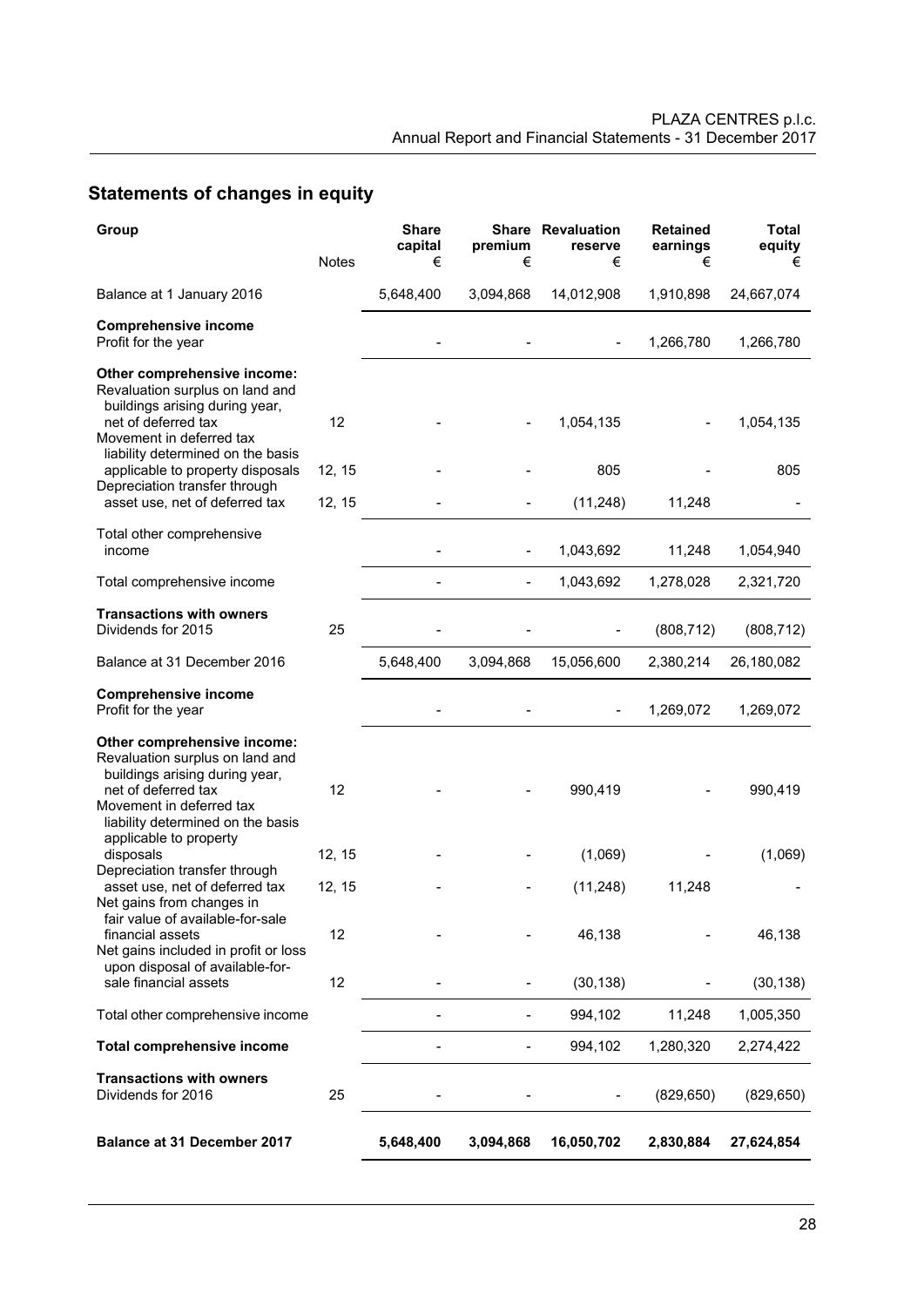# **Statements of changes in equity - continued**

| Company                                                                                                                                                                                                                                                       | <b>Notes</b> | <b>Share</b><br>capital<br>€ | premium<br>€   | <b>Share Revaluation</b><br>reserve<br>€ | <b>Retained</b><br>earnings<br>€ | <b>Total</b><br>equity<br>€ |
|---------------------------------------------------------------------------------------------------------------------------------------------------------------------------------------------------------------------------------------------------------------|--------------|------------------------------|----------------|------------------------------------------|----------------------------------|-----------------------------|
|                                                                                                                                                                                                                                                               |              |                              |                |                                          |                                  |                             |
| Balance at 1 January 2016                                                                                                                                                                                                                                     |              | 5,648,400                    | 3,094,868      | 14,012,908                               | 1,910,898                        | 24,667,074                  |
| <b>Comprehensive income</b><br>Profit for the year                                                                                                                                                                                                            |              |                              |                |                                          | 1,285,926                        | 1,285,926                   |
| Other comprehensive income:<br>Revaluation surplus on land and<br>buildings arising during year,<br>net of deferred tax<br>Movement in deferred tax<br>liability determined on the basis<br>applicable to property disposals<br>Depreciation transfer through | 12<br>12, 15 |                              |                | 1,054,135<br>805                         |                                  | 1,054,135<br>805            |
| asset use, net of deferred tax                                                                                                                                                                                                                                | 12, 15       |                              |                | (11, 248)                                | 11,248                           |                             |
| Total other comprehensive<br>income                                                                                                                                                                                                                           |              |                              | $\overline{a}$ | 1,043,692                                | 11,248                           | 1,054,940                   |
| Total comprehensive income                                                                                                                                                                                                                                    |              |                              |                | 1,043,692                                | 1,278,028                        | 2,321,720                   |
| <b>Transactions with owners</b><br>Dividends for 2015                                                                                                                                                                                                         | 25           |                              |                |                                          | (808, 712)                       | (808, 712)                  |
| Balance at 31 December 2016                                                                                                                                                                                                                                   |              | 5,648,400                    | 3,094,868      | 15,056,600                               | 2,399,360                        | 26,199,228                  |
| <b>Comprehensive income</b><br>Profit for the year                                                                                                                                                                                                            |              |                              |                |                                          | 1,274,683                        | 1,274,683                   |
| Other comprehensive income:<br>Revaluation surplus on land and<br>buildings arising during year,<br>net of deferred tax<br>Movement in deferred tax<br>liability determined on the basis<br>applicable to property                                            | 12           |                              |                | 990,419                                  |                                  | 990,419                     |
| disposals                                                                                                                                                                                                                                                     | 12, 15       |                              |                | (1,069)                                  |                                  | (1,069)                     |
| Depreciation transfer through<br>asset use, net of deferred tax<br>Net gains from changes in                                                                                                                                                                  | 12, 15       |                              |                | (11, 248)                                | 11,248                           |                             |
| fair value of available-for-sale<br>financial assets<br>Net gains included in profit or loss                                                                                                                                                                  | 12           |                              |                | 46,138                                   |                                  | 46,138                      |
| upon disposal of available-for-<br>sale financial assets                                                                                                                                                                                                      | 12           |                              |                | (30, 138)                                |                                  | (30, 138)                   |
| Total other comprehensive income                                                                                                                                                                                                                              |              |                              |                | 994,102                                  | 11,248                           | 1,005,350                   |
| <b>Total comprehensive income</b>                                                                                                                                                                                                                             |              |                              |                | 994,102                                  | 1,285,931                        | 2,280,033                   |
| <b>Transactions with owners</b><br>Dividends for 2016                                                                                                                                                                                                         | 25           |                              |                |                                          | (829, 650)                       | (829, 650)                  |
| Balance at 31 December 2017                                                                                                                                                                                                                                   |              | 5,648,400                    | 3,094,868      | 16,050,702                               | 2,855,641                        | 27,649,611                  |

The notes on pages 31 to 61 are an integral part of these financial statements.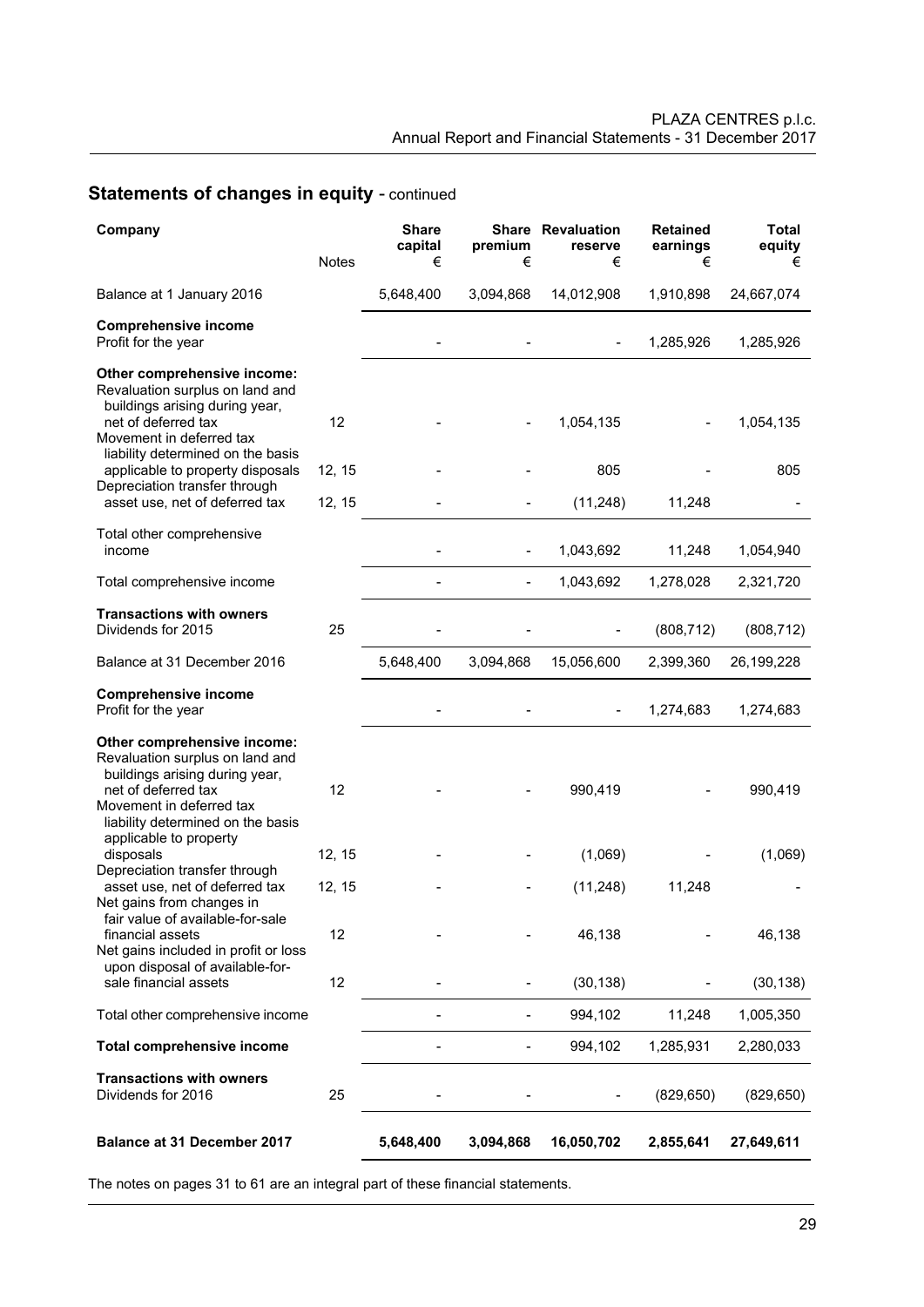# **Statements of cash flows**

|                                                                                                 |              |                                  |                                  | Year ended 31 December           |                                  |
|-------------------------------------------------------------------------------------------------|--------------|----------------------------------|----------------------------------|----------------------------------|----------------------------------|
|                                                                                                 | <b>Notes</b> | Group<br>2017<br>€               | 2016<br>€                        | Company<br>2017<br>€             | 2016<br>€                        |
| <b>Cash flows from operating</b><br>activities                                                  |              |                                  |                                  |                                  |                                  |
| Cash generated from operations<br>Interest received<br>Interest paid                            | 26           | 2,776,036<br>3,938<br>(451, 254) | 2,343,840<br>9,660<br>(190, 361) | 2,077,498<br>3,938<br>(332, 478) | 2,110,106<br>9,660<br>(136, 467) |
| Income tax paid                                                                                 |              | (409, 407)                       | (655, 827)                       | (409, 407)                       | (655, 827)                       |
| Net cash generated from operating<br>activities                                                 |              | 1,919,313                        | 1,507,312                        | 1,339,551                        | 1,327,472                        |
| <b>Cash flows from investing</b><br>activities<br>Purchase of property, plant and               |              |                                  |                                  |                                  |                                  |
| equipment<br>Investment in subsidiary<br>Payments for available-for-sale                        | 5            | (573, 788)                       | (9,948,742)                      | (257, 105)                       | (256, 913)<br>(100,000)          |
| financial assets<br>Proceeds from sale of available-                                            | 8            | (131, 850)                       |                                  | (131, 850)                       |                                  |
| for-sale financial assets<br>Loans advanced to subsidiary<br>Dividends received from available- | 8<br>6       | 121,988                          |                                  | 121,988<br>(197, 609)            | (5,063,754)                      |
| for-sale financial assets                                                                       | 19           | 969                              |                                  | 969                              |                                  |
| Net cash used in investing<br>activities                                                        |              | (582, 681)                       | (9,948,742)                      | (463, 607)                       | (5,420,667)                      |
| <b>Cash flows from financing</b><br>activities                                                  |              |                                  |                                  |                                  |                                  |
| Proceeds from bank borrowings<br>Repayments of bank borrowings<br>Net proceeds from issuance of | 14<br>14     | (269, 226)                       | 4,500,000<br>(2, 165, 816)       |                                  | (2,069,172)                      |
| bonds<br>Dividends paid                                                                         | 14<br>25     | (829, 650)                       | 8,314,300<br>(808, 712)          | (829, 650)                       | 8,314,300<br>(808, 712)          |
| Net cash (used in)/generated from<br>financing activities                                       |              | (1,098,876)                      | 9,839,772                        | (829, 650)                       | 5,436,416                        |
| Net movement in cash and cash<br>equivalents                                                    |              | 237,756                          | 1,398,342                        | 46,294                           | 1,343,221                        |
| Cash and cash equivalents at<br>beginning of year                                               |              | 265,644                          | (1, 132, 698)                    | 210,523                          | (1, 132, 698)                    |
| Cash and cash equivalents at<br>end of year                                                     | 9            | 503,400                          | 265,644                          | 256,817                          | 210,523                          |

The notes on pages 31 to 61 are an integral part of these financial statements.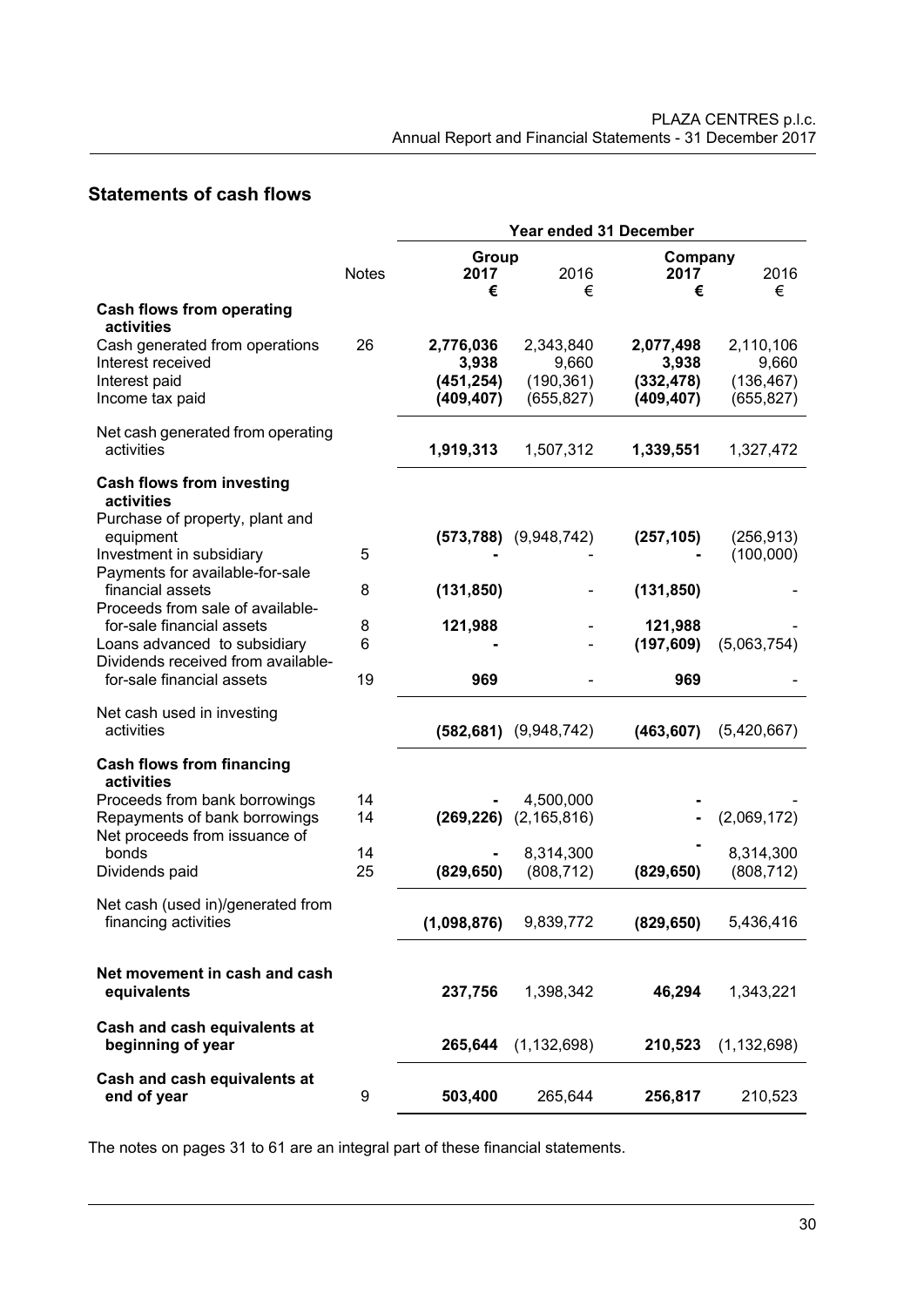# **Notes to the financial statements**

#### **1. Summary of significant accounting policies**

The principal accounting policies applied in the preparation of these financial statements are set out below. These policies have been consistently applied to all the years presented, unless otherwise stated.

## **1.1 Basis of preparation**

The consolidated financial statements include the financial statements of Plaza Centres p.l.c. and its subsidiary. These financial statements have been prepared in accordance with International Financial Reporting Standards (IFRSs) as adopted by the EU and the requirements of the Maltese Companies Act (Cap. 386). They have been prepared under the historical cost convention, as modified by the fair valuation of the land and buildings class of property, plant and equipment, and available-for-sale financial assets.

The preparation of financial statements in conformity with IFRSs as adopted by the EU requires the use of certain accounting estimates. It also requires Directors to exercise their judgement in the process of applying the Group's accounting policies (see Note 3 - Critical accounting estimates and judgements).

The Group financial statements for the year ended 31 December 2017 include the results for a full year operational activity for both the Parent Company and its subsidiary. However, during the preceding financial year, the subsidiary commenced its operational activity on 27 September 2016. Accordingly, the comparative amounts for the year ended 31 December 2016 for the Group's income statement, statement of comprehensive income, statement of changes in equity and statement of cash flows, together with their related rates, may not be comparable.

#### *Standards, interpretations and amendments to published standards effective in 2017*

In 2017, the Group adopted new standards, amendments and interpretations to existing standards that are mandatory for the Group's accounting period beginning on 1 January 2017. The adoption of these revisions to the requirements of IFRSs as adopted by the EU did not result in substantial changes to the Group's accounting policies.

#### *Standards, interpretations and amendments to published standards that are not yet effective*

Certain new standards, amendments and interpretations to existing standards have been published by the date of authorisation for issue of these financial statements but are not mandatory for the Group's current financial period ending 31 December 2017. The Group has not early adopted these revisions to the requirements of IFRSs as adopted by the EU and the assessment of the company's Directors of the impact of the new standards and interpretations that have an impact on the Group is set out below.

#### IFRS 9 - 'Financial instruments'

IFRS 9, which is effective for accounting periods commencing on 1 January 2018, addresses the classification and measurement of financial assets, and replaces the multiple classification and measurement models in IAS 39 with a single model that has only three classification categories: amortised cost, fair value through Other Comprehensive Income ('OCI') and fair value through profit or loss. Classification under IFRS 9 is driven by the reporting entity's business model for managing the financial assets and the contractual characteristics of the financial assets. Furthermore, there is now a new expected credit losses model that replaces the incurred loss impairment model used in IAS 39. IFRS 9, also addresses the classification and measurement of financial liabilities, and retains the majority of the requirements in IAS 39 in relation to financial liabilities.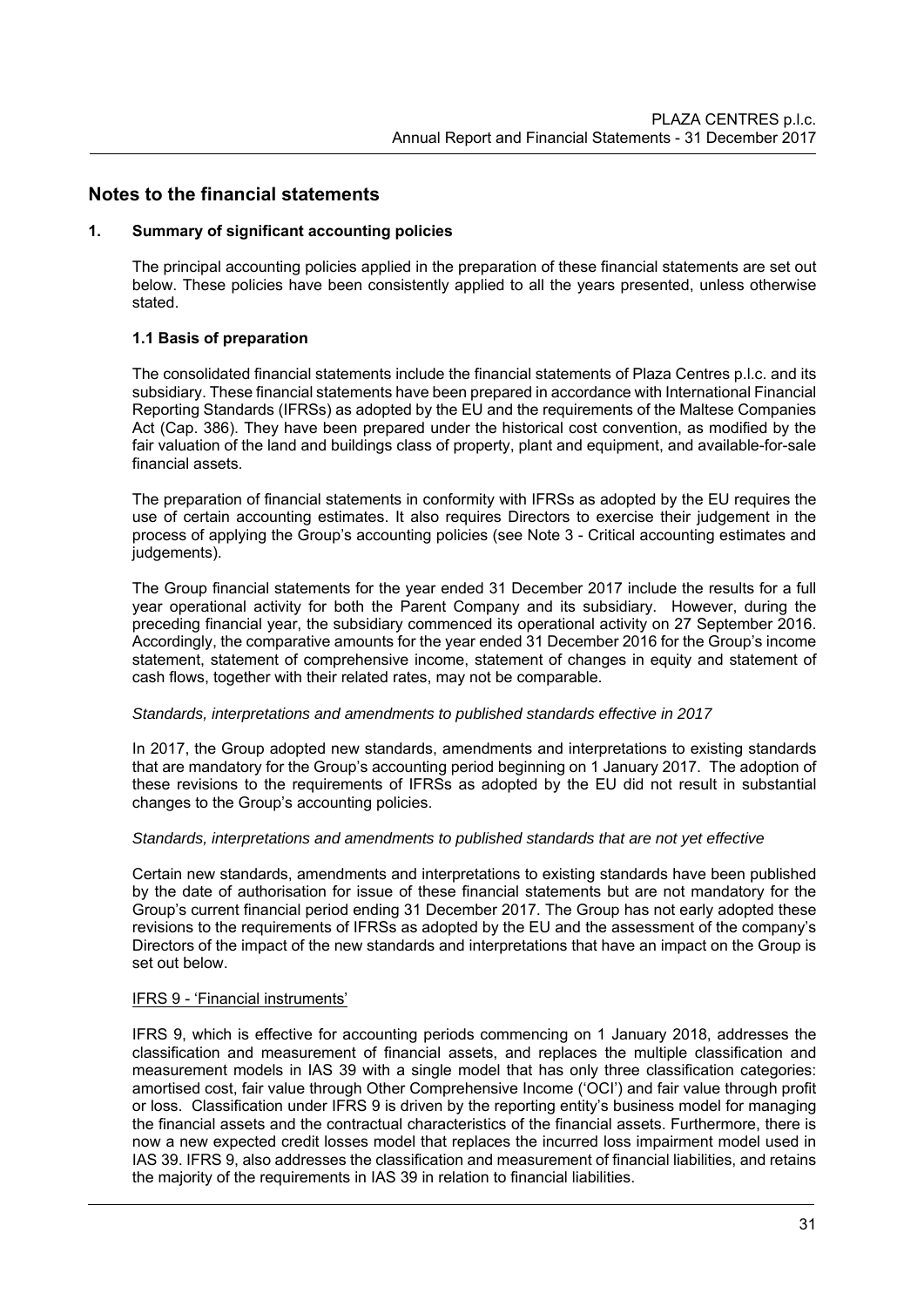## **1.1 Basis of preparation** - continued

The Group has reviewed its financial assets and liabilities and is expecting the following impact from the adoption of the new standard on 1 January 2018:

- The Group elected that its equity instruments that are currently classified as available-for-sale will be reclassified to financial assets at fair value through profit or loss (FVPL). Accordingly, the related fair value gains of €16,000 will have to be transferred from the revaluation reserve to retained earnings on 1 January 2018.
- The new impairment model requires the recognition of impairment provisions based on impairment credit losses rather than only incurred credit losses. For the Group, it applies to financial assets classified at amortised cost and lease receivables. Based on the assessments undertaken to date, the Group expects an immaterial increase in the impairment provisions for trade receivables. The assessment mainly considered that the Group does not have a history of bad debts, in view of the fact that it has a strong credit control environment and its receivables at the end of the reporting periods are low and mainly represent invoiced rents in advance. With respect to the loan to subsidiary, in the Parent Company's stand-alone financial statements, the Directors are not expecting a significant increase in the credit risk since initial recognition. The subsidiary has started its operational activity at the end of September 2016 and accordingly it is still considered to be a start-up operation. In their assessment, the Directors also noted that there were no expected declines in rental income streams or increases in operating costs. On this basis, the Company expects an immaterial provision for impairment with respect to the loan to subsidiary.
- There will be no impact on the Group's accounting for financial liabilities.

The new standard also introduces expanded disclosure requirements and changes in presentation with respect to the Group's financial instruments, particularly in the year of the adoption of IFRS 9.

## IFRS 16 - 'Leases'

Under IFRS 16, a contract is, or contains, a lease if the contract conveys the right to control the use of an identified asset for a period of time in exchange for consideration. The new standard will result in almost all leases being recognised in the statement of financial position, as the distinction between operating and finance leases is removed. IFRS 16 requires lessees to recognise a lease liability reflecting future lease payments and a 'right-of-use asset' for virtually all lease contracts; an optional exemption is available for certain short-term leases and leases of low-value assets. The standard is effective for annual periods beginning on or after 1 January 2019 and earlier application is permitted.

Where group undertakings within the Plaza Group are the lessors, IFRS 16 will not have any impact in view of the fact that no undertaking sub-leases any parts of its property to other parties. As at 31 December 2017, the Parent Company also had immaterial non-cancellable operating leases as a lessee, which by the time that IFRS 16 will be effective, these would be negligible. Accordingly, IFRS 16 will have an immaterial impact on the Group.

In the opinion of the Parent Company's Directors, there are no other standards that are not yet effective and that would be expected to have a material impact on the Group in the current or future reporting periods and on foreseeable future transactions.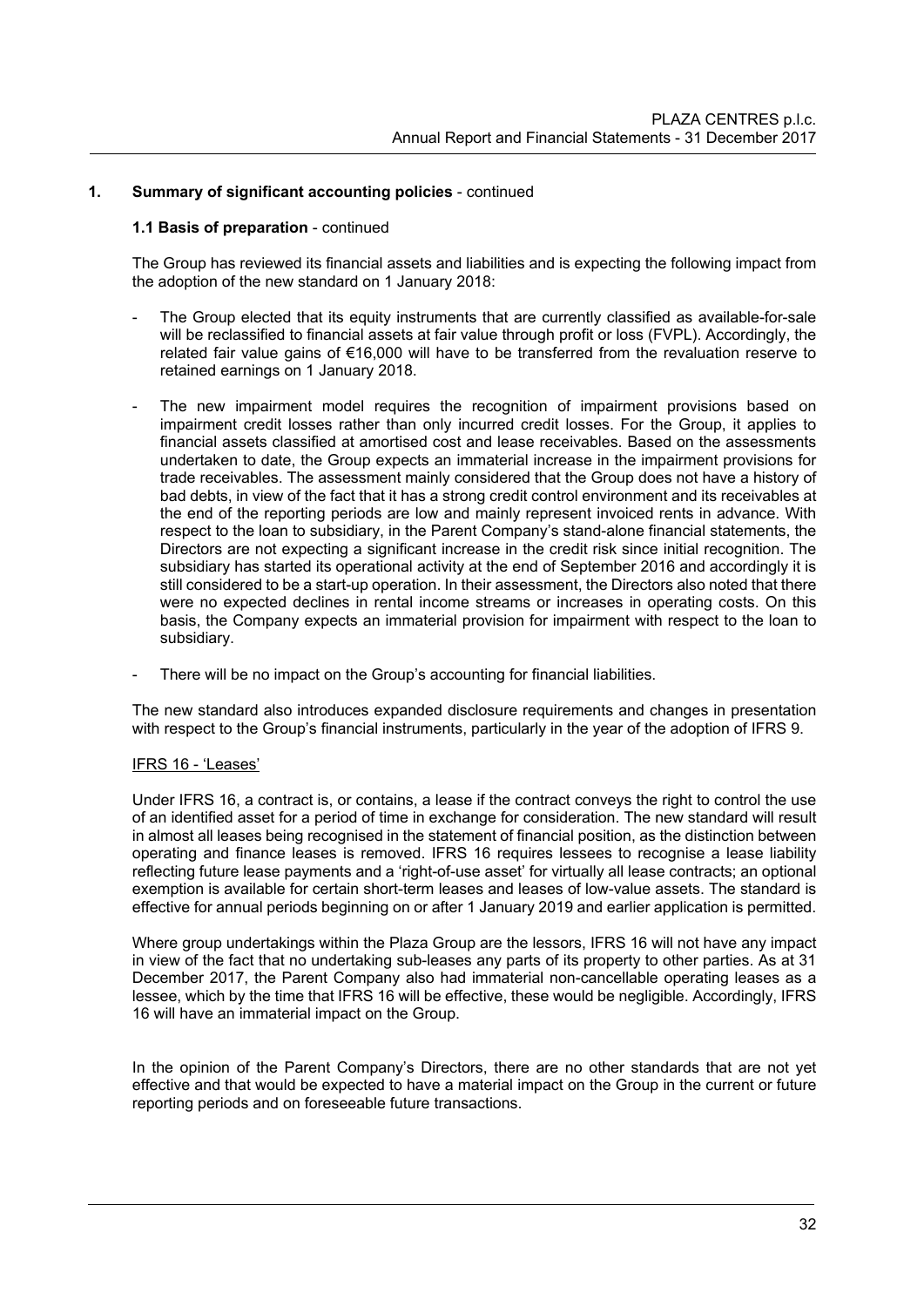## **1.2 Segment reporting**

Operating segments are reported in a manner consistent with the internal reporting provided to the chief operating decision-maker. The chief operating decision-maker, who is responsible for allocating resources and assessing performance of the operating segments has been identified as the Parent Company's Board of Directors that makes strategic decisions. The Board of Directors considers the Group to be made up of one segment, that is to lease, manage and market commercial property.

## **1.3 Consolidation**

Subsidiaries are all entities over which the Group has the power to govern the financial and operating policies generally accompanying a shareholding of more than one half of the voting rights. Subsidiaries are fully consolidated from the date on which control is transferred to the Group. They are de-consolidated from the date that control ceases.

The Group uses the acquisition method of accounting to account for business combinations. The consideration transferred for the acquisition of a subsidiary is the fair values of the assets transferred, the liabilities incurred and the equity interests issued by the Group. Acquisition-related costs are expensed as incurred. Identifiable assets acquired and liabilities and contingent liabilities assumed in a business combination are measured initially at their fair values at the acquisition date. On an acquisition-by-acquisition basis, the Group recognises any non-controlling interest in the acquiree either at fair value or at the non-controlling interest's proportionate share of the acquiree's net assets.

The excess of the consideration transferred, the amount of any non-controlling interest in the acquiree and the acquisition-date fair value of any previous equity interest in the acquiree over the fair value of the identifiable net assets acquired is recorded as goodwill. If this is less than the fair value of the net assets of the subsidiary acquired in the case of a bargain purchase, the difference is recognised directly in profit or loss.

Inter-company transactions, balances and unrealised gains on transactions between group companies are eliminated. Unrealised losses are also eliminated unless the transaction provides evidence of an impairment of the asset transferred. Accounting policies of subsidiaries are changed where necessary to ensure consistency with the policies adopted by the Group.

In the Company's separate financial statements, investments in subsidiaries are accounted for by the cost method of accounting i.e. at cost less impairment. Provisions are recorded where, in the opinion of the Directors, there is an impairment in value. Where there has been an impairment in the value of an investment, it is recognised as an expense in the period in which the diminution is identified. The results of subsidiaries are reflected in the Company's separate financial statements only to the extent of dividends receivable. On disposal of an investment, the difference between the net disposal proceeds and the carrying amount is charged or credited to profit or loss.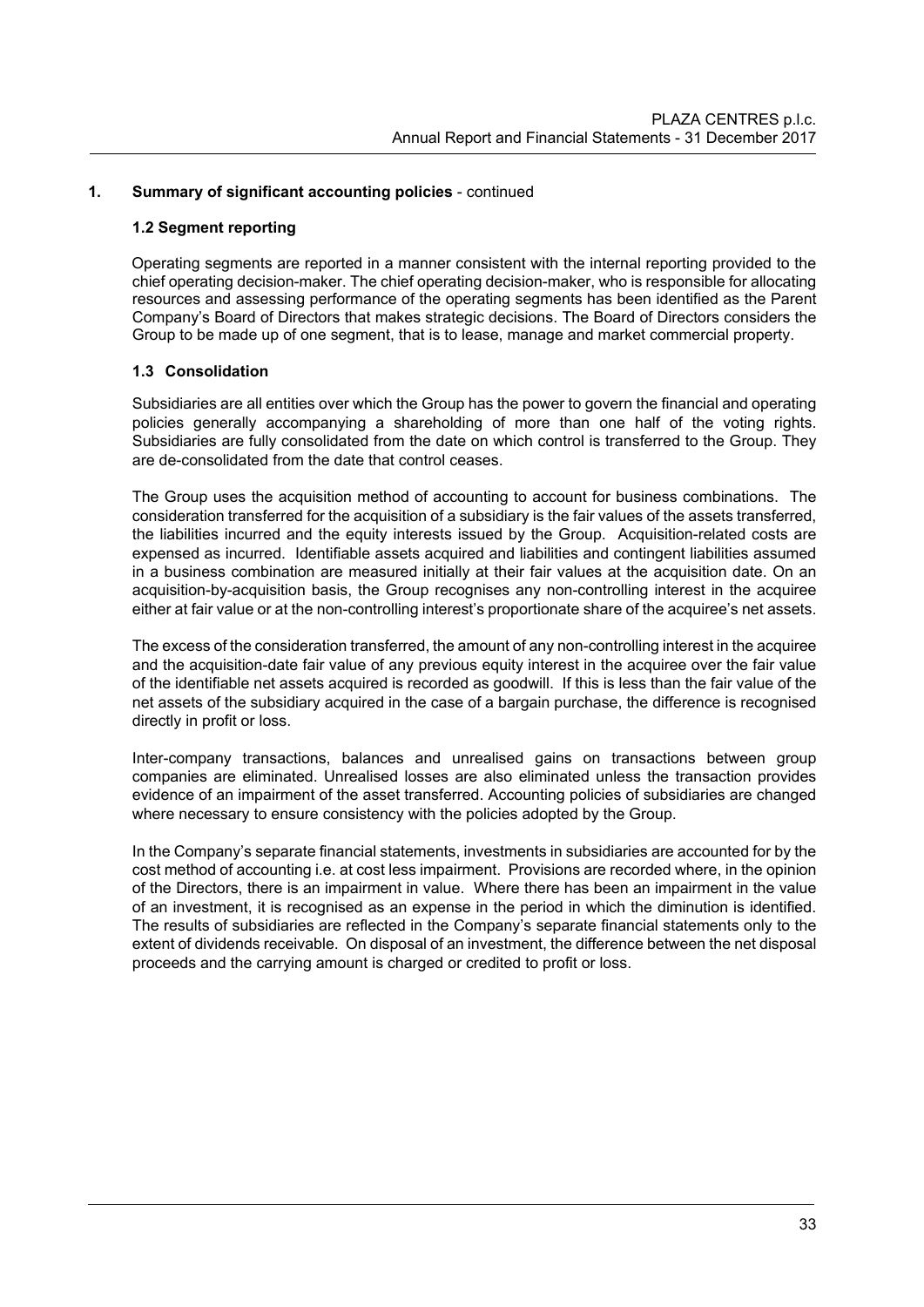#### **1.4 Foreign currency translation**

#### (a) Functional and presentation currency

Items included in the financial statements of each of the Group's entities are measured using the currency of the primary economic environment in which the entity operates ('the functional currency'). The consolidated financial statements are presented in euro, which is the Company's functional currency and the Group's presentation currency.

#### (b) Transactions and balances

Foreign currency transactions are translated into the functional currency using the exchange rates prevailing at the dates of the transactions. Foreign exchange gains and losses resulting from the settlement of such transactions and from the translation at year-end exchange rates of monetary assets and liabilities denominated in foreign currencies are recognised in profit or loss.

## **1.5 Property, plant and equipment**

The Group owns and operates commercial property that is fully serviced and which activity extends beyond the mere leasing out of retail space. The extent of the services provided by the Group is deemed to be significant to the arrangement with the tenants as a whole. Accordingly, the commercial property owned and managed by the Group is treated as property, plant and equipment under the requirements of IAS 16 rather than investment property under IAS 40.

 Property, plant and equipment, comprising land and buildings, electrical installations, plant, machinery and equipment, and furniture and fittings are initially recorded at cost. Land and buildings are subsequently shown at market value, based on periodic, but at least triennial valuations by external independent valuers, less subsequent depreciation for buildings. Valuations are carried out on a regular basis such that the carrying amount of property does not differ materially from that which would be determined using fair values at the end of the reporting period. Any accumulated depreciation at the date of revaluation is eliminated against the gross carrying amount of the asset, and the net amount is restated to the revalued amount of the asset. All other property, plant and equipment is stated at historical cost less depreciation. Historical cost includes expenditure that is directly attributable to the acquisition of the items. Borrowing costs which are incurred for the purpose of acquiring or constructing a qualifying asset are capitalised as part of its cost (Note 1.19).

 Subsequent costs are included in the asset's carrying amount or recognised as a separate asset, as appropriate, only when it is probable that future economic benefits associated with the item will flow to the Group and the cost of the item can be measured reliably. All other repairs and maintenance are charged to profit or loss during the financial period in which they are incurred.

 Increases in the carrying amount arising on revaluation of land and buildings are credited to other comprehensive income and shown as a revaluation reserve in shareholders' equity. Decreases that offset previous increases of the same asset are charged in other comprehensive income and debited against the revaluation reserve directly in equity; all other decreases are charged to profit or loss. Each year the difference between depreciation based on the revalued carrying amount of the asset charged to profit or loss and depreciation based on the asset's original cost, net of any related deferred income taxes, is transferred from the revaluation reserve to retained earnings.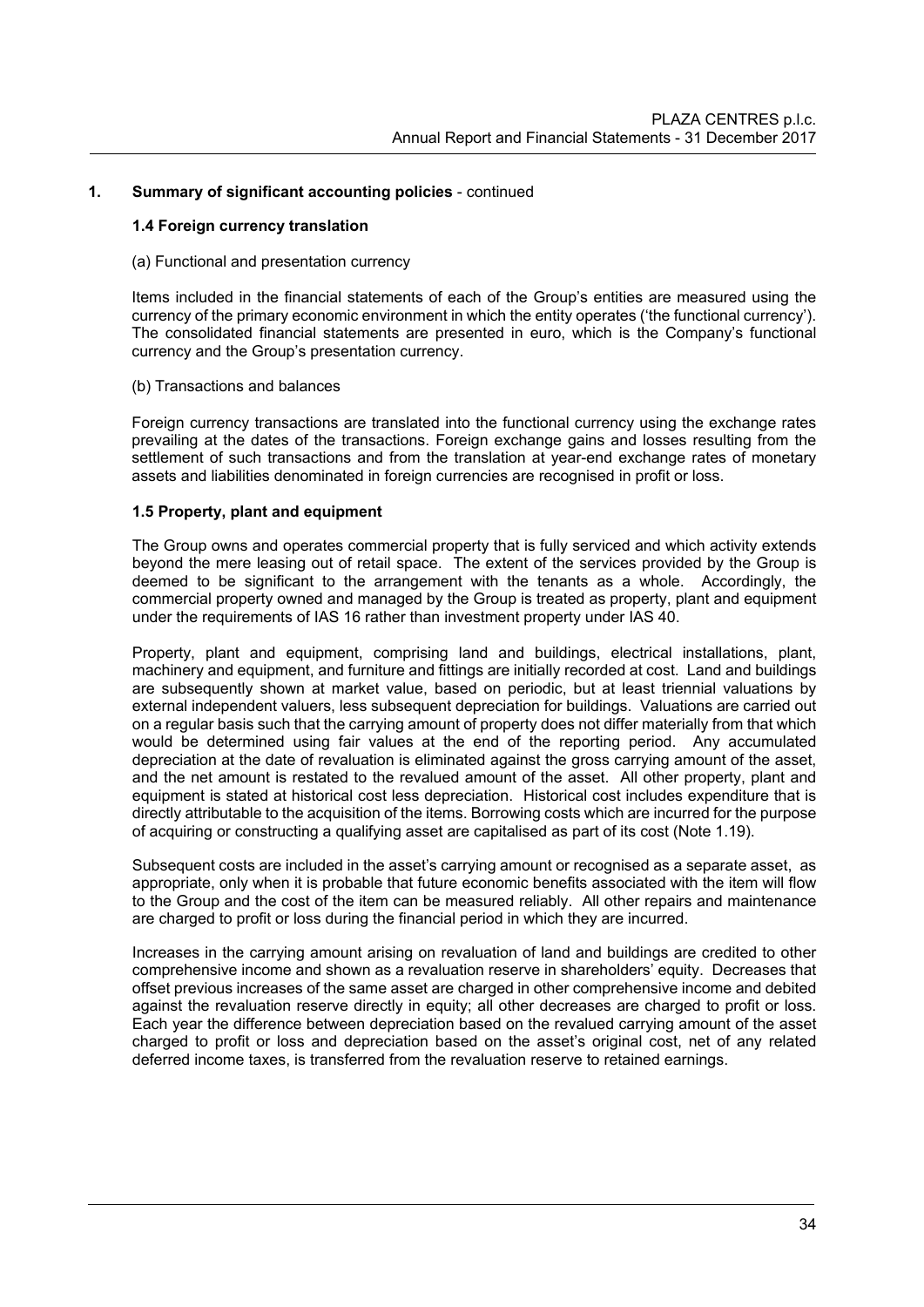#### **1.5 Property, plant and equipment** - continued

Land is not depreciated as it is deemed to have an indefinite life. Depreciation on other assets is calculated using the straight-line method to allocate their cost or revalued amount to their residual values over their estimated useful lives, as follows:

|                                | %              |
|--------------------------------|----------------|
| <b>Buildings</b>               | $1 - 10$       |
| Electrical installations       |                |
| Plant, machinery and equipment | $5 - 20$       |
| Furniture and fittings         | $3.33 - 33.33$ |

Assets in the course of construction are not depreciated.

The assets' residual values and useful lives are reviewed and adjusted if appropriate, at the end of each reporting period.

An asset's carrying amount is written down immediately to its recoverable amount if the asset's carrying amount is greater than its estimated recoverable amount (Note 1.6).

Gains and losses on disposals are determined by comparing proceeds with the carrying amount and are recognised in profit or loss. When revalued assets are sold, the amounts included in the revaluation reserve relating to that asset are transferred to retained earnings.

#### **1.6 Impairment of non-financial assets**

Assets that have an indefinite useful life are not subject to depreciation and are tested annually for impairment. Assets that are subject to depreciation are reviewed for impairment whenever events or changes in circumstances indicate that the carrying amount may not be recoverable. An impairment loss is recognised for the amount by which the asset's carrying amount exceeds its recoverable amount. The recoverable amount is the higher of an asset's fair value less costs to sell and value in use. For the purposes of assessing impairment, assets are grouped at the lowest levels for which there are separately identifiable cash flows (cash-generating units). Non-financial assets other than goodwill that suffered impairment are reviewed for possible reversal of the impairment at the end of each reporting period.

# **1.7 Financial assets**

## **Classification**

The Group classifies its financial assets in the following categories: loans and receivables and available-for-sale. The classification depends on the purpose for which the financial assets were acquired. Management determines the classification of its financial assets at initial recognition.

## *(a) Loans and receivables*

Loans and receivables are non-derivative financial assets with fixed or determinable payments that are not quoted in an active market. They arise when group undertakings provide money, goods or services directly to a debtor with no intention of trading the asset. They are included in current assets, except for maturities greater than twelve months after the end of the reporting period. These are classified as non-current assets. The Group's loans and receivables comprise trade and other receivables and cash and cash equivalents in the statement of financial position (Notes 1.9 and 1.10 respectively). The Parent Company's statement of financial position also includes loans receivable (Note 1.8).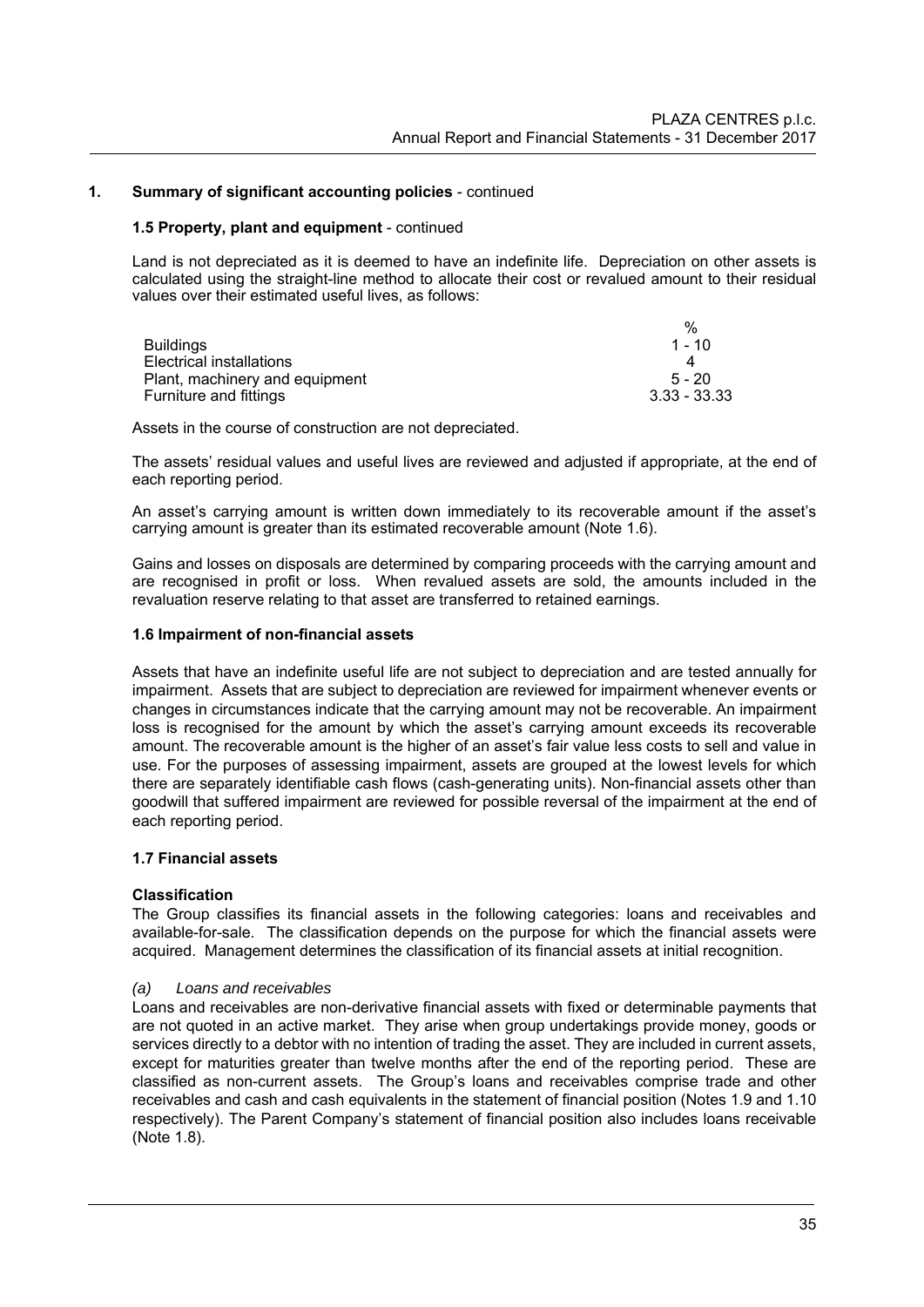# **1.7 Financial assets** - continued

#### *(b) Available-for-sale financial assets*

Available-for-sale financial assets are non-derivatives that are either designated in this category or not classified in any of the other categories. Investments intended to be held for an indefinite period of time, which may be sold in response to needs for liquidity or changes in interest rates, exchange rates or equity prices are classified as available-for-sale assets. They are included in non-current assets unless the asset matures or management intends to dispose of it within twelve months from the end of the reporting period.

#### **Recognition and measurement**

The Group recognises a financial asset in its statement of financial position when it becomes a party to the contractual provisions of the instrument. Regular way purchases and sales of financial assets are recognised on settlement date, which is the date on which an asset is delivered to or by the group undertaking. Any change in fair value for the asset to be received is recognised between the trade date and settlement date in respect of assets which are carried at fair value in accordance with the measurement rules applicable to the respective financial assets.

Financial assets are initially recognised at fair value plus transaction costs for all financial assets not carried at fair value through profit or loss.

Available-for-sale financial assets are subsequently carried at fair value. Loans and receivables are subsequently carried at amortised cost using the effective interest method. Amortised cost is the initial measurement amount adjusted for the amortisation of any difference between the initial and maturity amounts using the effective interest method.

Financial assets are derecognised when the rights to receive cash flows from the assets have expired or have been transferred and the Group has transferred substantially all risks and rewards of ownership or has not retained control of the asset.

Changes in the fair value of monetary assets denominated in a foreign currency and classified as available-for-sale are analysed between translation differences resulting from changes in amortised cost of the asset and other changes in the carrying amount of the asset. The translation differences on monetary assets are recognised in profit or loss; translation differences on non-monetary assets are recognised in other comprehensive income. Changes in the fair value of monetary and nonmonetary assets classified as available-for-sale are recognised in other comprehensive income in equity.

The fair values of quoted investments are based on current bid prices. If the market for a financial asset is not active (and for unlisted securities), the group undertaking establishes fair value by using valuation techniques, in most cases by reference to the net asset backing of the investee.

When assets classified as available-for-sale are sold or impaired, the accumulated fair value adjustments recognised in equity are included in profit or loss within 'Investment and other related income'. Dividends on available-for-sale equity instruments are recognised in profit or loss when the group undertaking's right to receive payment is established.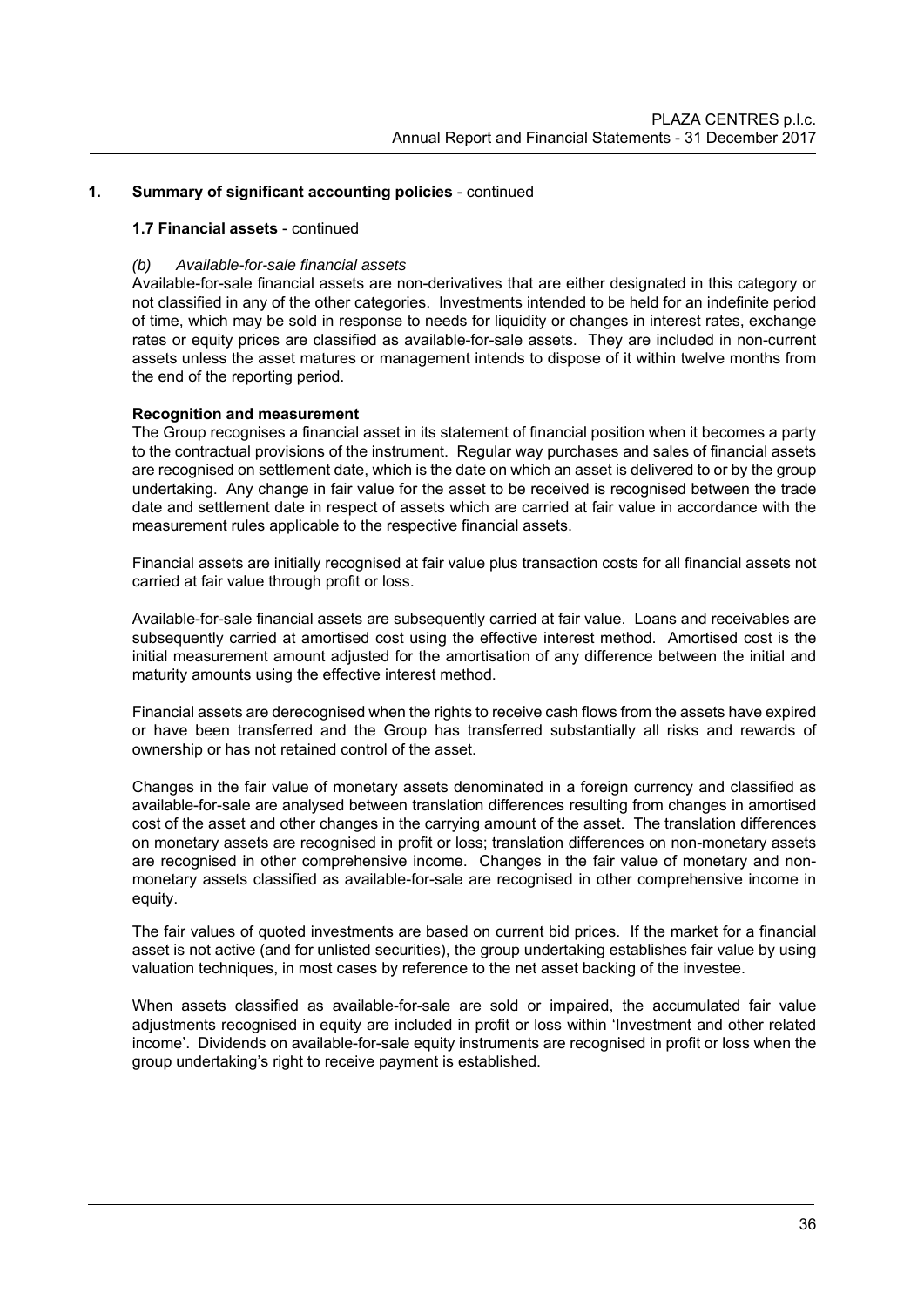## **1.7 Financial assets** - continued

# **Impairment**

The Group assesses at the end of each reporting period whether there is objective evidence that a financial asset or group of financial assets is impaired. A financial asset or a group of financial assets is impaired and impairment losses are incurred only if there is objective evidence of impairment as a result of one or more events that occurred after the initial recognition of the asset (a 'loss event') and that loss event (or events) has an impact on the estimated future cash flows of the financial asset or group of financial assets that can be reliably estimated. The Group first assesses whether objective evidence of impairment exists. The criteria that the Group uses to determine that there is objective evidence of an impairment loss include:

- significant financial difficulty of the issuer or obligor;
- a breach of contract, such as a default or delinquency in interest or principal payments;
- it becomes probable that the borrower will enter bankruptcy or other financial reorganisation.

## *(a) Assets carried at amortised cost*

For financial assets carried at amortised cost, the amount of the loss is measured as the difference between the asset's carrying amount and the present value of estimated future cash flows (excluding future credit losses that have not been incurred) discounted at the financial asset's original effective interest rate. The asset's carrying amount of the asset is reduced and the amount of the loss is recognised in profit or loss. If, in a subsequent period, the amount of the impairment loss decreases and the decrease can be related objectively to an event occurring after the impairment was recognised (such as an improvement in the debtor's credit rating), the reversal of the previously recognised impairment loss is recognised in profit or loss.

## *(b) Assets classified as available-for-sale*

In the case of equity investments classified as available-for-sale, a significant or prolonged decline in the fair value of the security below its cost is considered an indicator that the assets are impaired. If objective evidence of impairment exists for available-for-sale financial assets, the cumulative loss – measured as the difference between the acquisition cost and the current fair value, less any impairment loss on that financial asset previously recognised in profit or loss – is reclassified from equity to profit or loss as a reclassification adjustment. Impairment losses recognised in profit or loss on equity instruments are not reversed through profit or loss.

## **1.8 Loans receivable**

Under the requirements of IAS 39, the Parent Company's loans receivable, which consist of advances to the subsidiary, are classified as loans and receivables, unless the Company has the intention of trading the asset immediately or in the short-term, in which case the loans receivable are categorised as instruments held-for-trading.

All loans receivable are recognised when cash is advanced to the borrowers. Loans receivable are initially recognised at the fair value of cash consideration given or proceeds advanced, plus transaction costs. These financial assets are subsequently carried at amortised cost using the effective interest method. The Company assesses at the end of each reporting period whether there is objective evidence that loans receivable are impaired.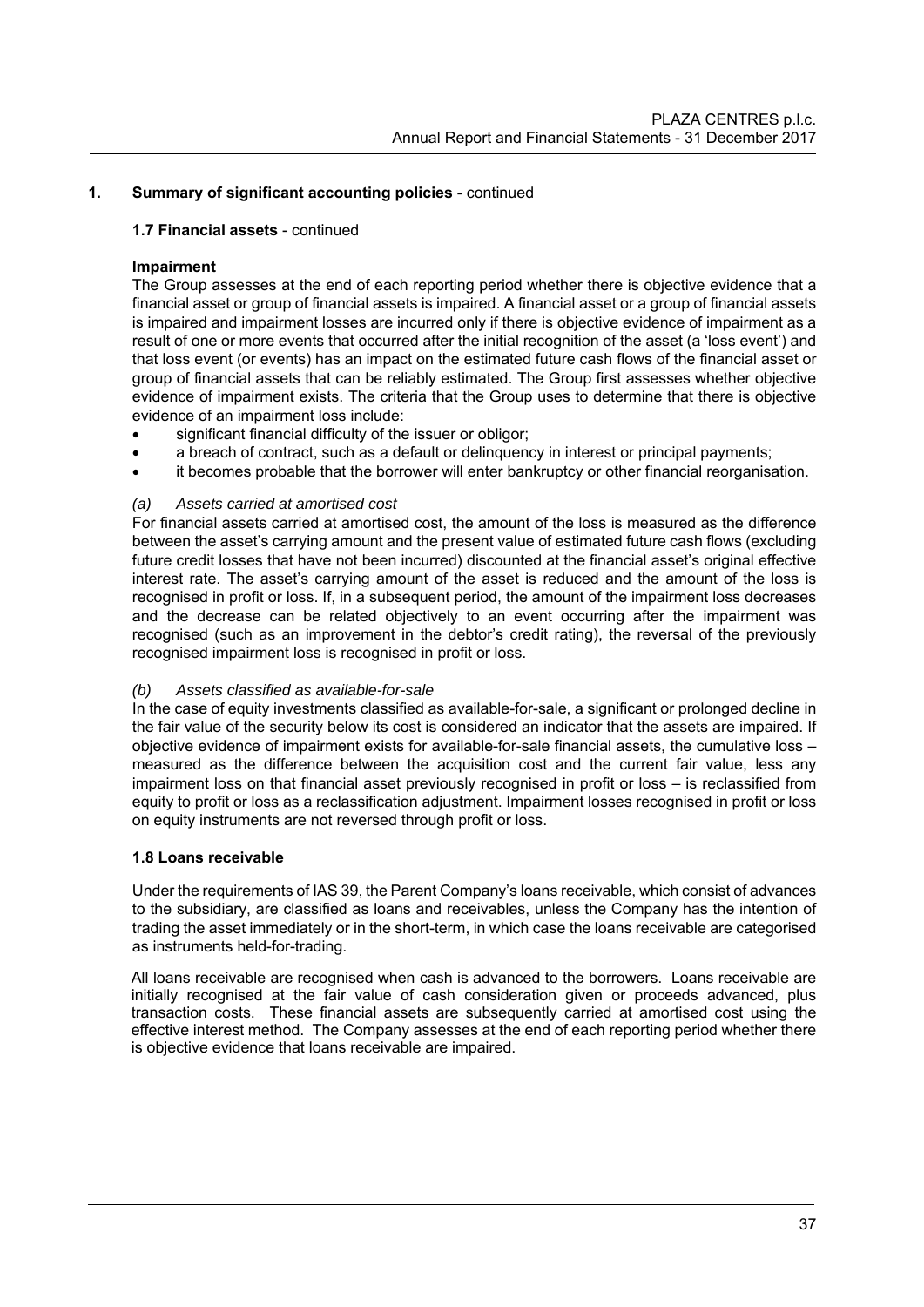#### **1.9 Trade and other receivables**

Trade receivables comprise amounts due from customers for services rendered in the ordinary course of business. If collection is expected in one year or less (or in the normal operating cycle of the business if longer), they are classified as current assets. If not, they are presented as non-current assets.

Trade and other receivables are recognised initially at fair value and subsequently measured at amortised cost using the effective interest method, less provision for impairment (Note 1.7). The carrying amount of the asset is reduced through the use of an allowance account and the amount of the loss is recognised in profit or loss. When a receivable is uncollectible, it is written off against the allowance account for trade and other receivables. Subsequent recoveries of amounts previously written off are credited against profit or loss.

#### **1.10 Cash and cash equivalents**

Cash and cash equivalents are carried in the statement of financial position at face value. In the statement of cash flows, cash and cash equivalents includes cash in hand, deposits held at call with banks and bank overdrafts. Bank overdrafts are shown within borrowings in current liabilities in the statement of financial position.

#### **1.11 Share capital**

Ordinary shares are classified as equity. Incremental costs directly attributable to the issue of new ordinary shares are shown as a deduction in equity from the proceeds.

#### **1.12 Financial liabilities**

The Group recognises a financial liability in its statement of financial position when it becomes a party to the contractual provisions of the instrument. The Group's financial liabilities are classified as financial liabilities which are not at fair value through profit or loss (classified as 'Other liabilities') under IAS 39. Financial liabilities not at fair value through profit or loss are recognised initially at fair value, being the fair value of consideration received, net of transaction costs that are directly attributable to the acquisition or the issue of the financial liability. These liabilities are subsequently measured at amortised cost. The Group derecognises a financial liability from its statement of financial position when the obligation specified in the contract or arrangement is discharged, is cancelled or expires.

#### **1.13 Trade and other payables**

Trade payables comprise obligations to pay for goods or services that have been acquired in the ordinary course of business from suppliers. Accounts payable are classified as current liabilities if payment is due within one year or less (or in the normal operating cycle of the business if longer). If not, they are presented as non-current liabilities.

Deferred income comprises advance payments for rent receivable relating to subsequent periods and rental premia that are credited to profit or loss on a straight-line basis over the lease term.

Trade and other payables are recognised initially at fair value and subsequently measured at amortised cost using the effective interest method.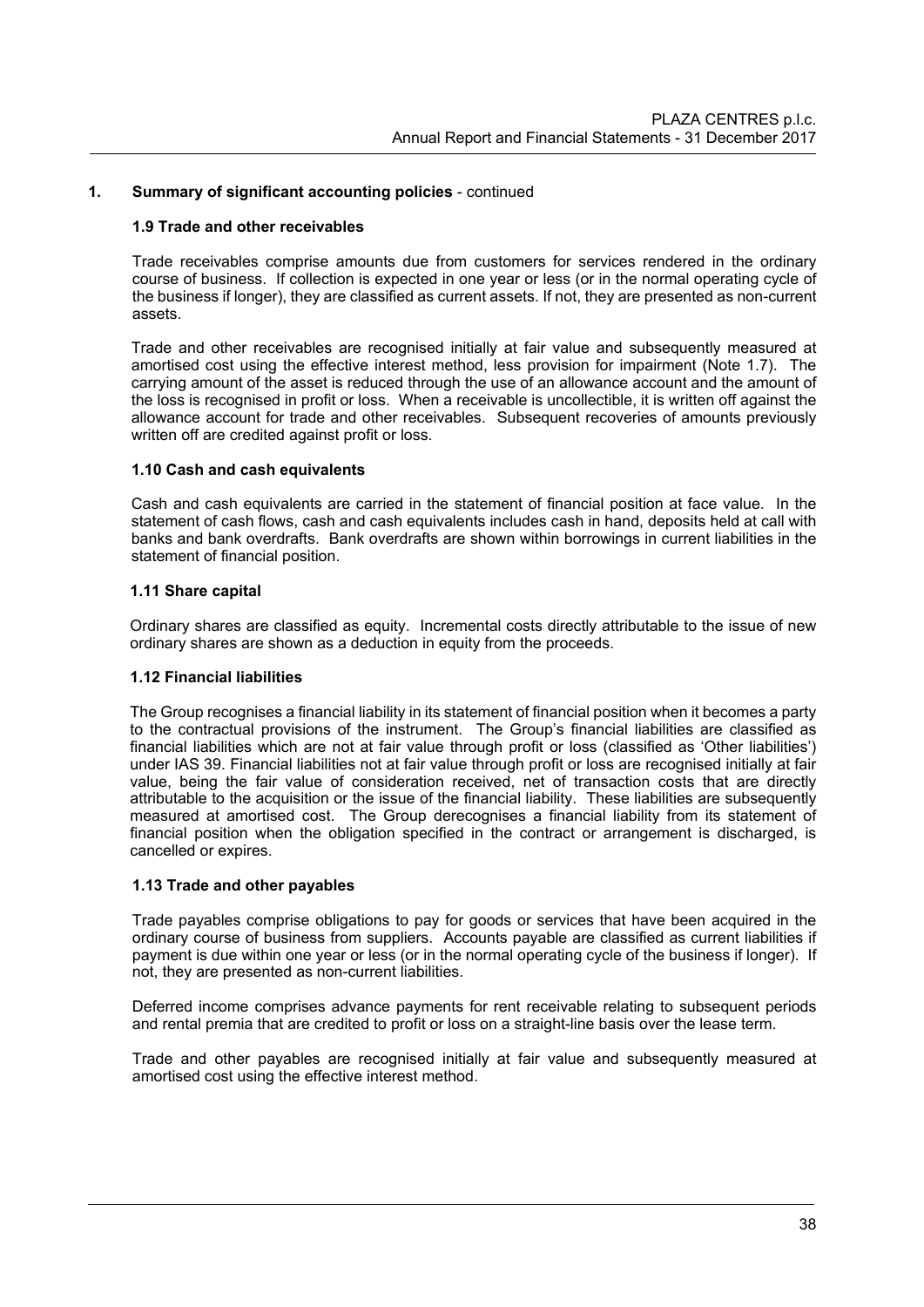#### **1.14 Borrowings**

Borrowings are recognised initially at the fair value of proceeds received, net of transaction costs incurred. Borrowings are subsequently carried at amortised cost; any difference between the proceeds (net of transaction costs) and the redemption value is recognised in profit or loss over the period of the borrowings using the effective interest method. Borrowings are classified as current liabilities unless the Group has an unconditional right to defer settlement of the liability for at least twelve months after the end of the reporting period.

## **1.15 Offsetting financial instruments**

Financial assets and liabilities are offset and the net amount reported in the statement of financial position when there is a legally enforceable right to set off the recognised amounts and there is an intention to settle on a net basis, or realise the asset and settle the liability simultaneously.

#### **1.16 Current and deferred tax**

The tax expense for the period comprises current and deferred tax. Tax is recognised in profit or loss, except to the extent that it relates to items recognised in other comprehensive income or directly in equity. In this case, the tax is also recognised in other comprehensive income or directly in equity, respectively.

Deferred tax is recognised using the liability method, on temporary differences arising between the tax bases of assets and liabilities and their carrying amounts in the financial statements. However, deferred tax is not accounted for if it arises from initial recognition of an asset or liability in a transaction other than a business combination that at the time of the transaction affects neither accounting nor taxable profit or loss. Deferred tax is determined using tax rates (and laws) that have been enacted or substantively enacted by the end of the reporting period and are expected to apply when the related deferred tax asset is realised or the deferred tax liability is settled.

Under this method, the Group is required to make a provision for deferred taxes on the revaluation of property, plant and equipment. Such deferred tax is charged or credited directly to the revaluation reserve. Deferred tax on the difference between the actual depreciation on the property and the equivalent depreciation based on the historical cost of the property is realised through profit or loss.

Deferred tax assets are recognised only to the extent that it is probable that future taxable profit will be available against which the temporary differences can be utilised.

Deferred tax assets and liabilities are offset when there is a legally enforceable right to offset current tax assets against current tax liabilities and when the deferred tax assets and liabilities relate to income taxes levied by the same taxation authority on either the same taxable entity or different taxable entities where there is an intention to settle the balances on a net basis.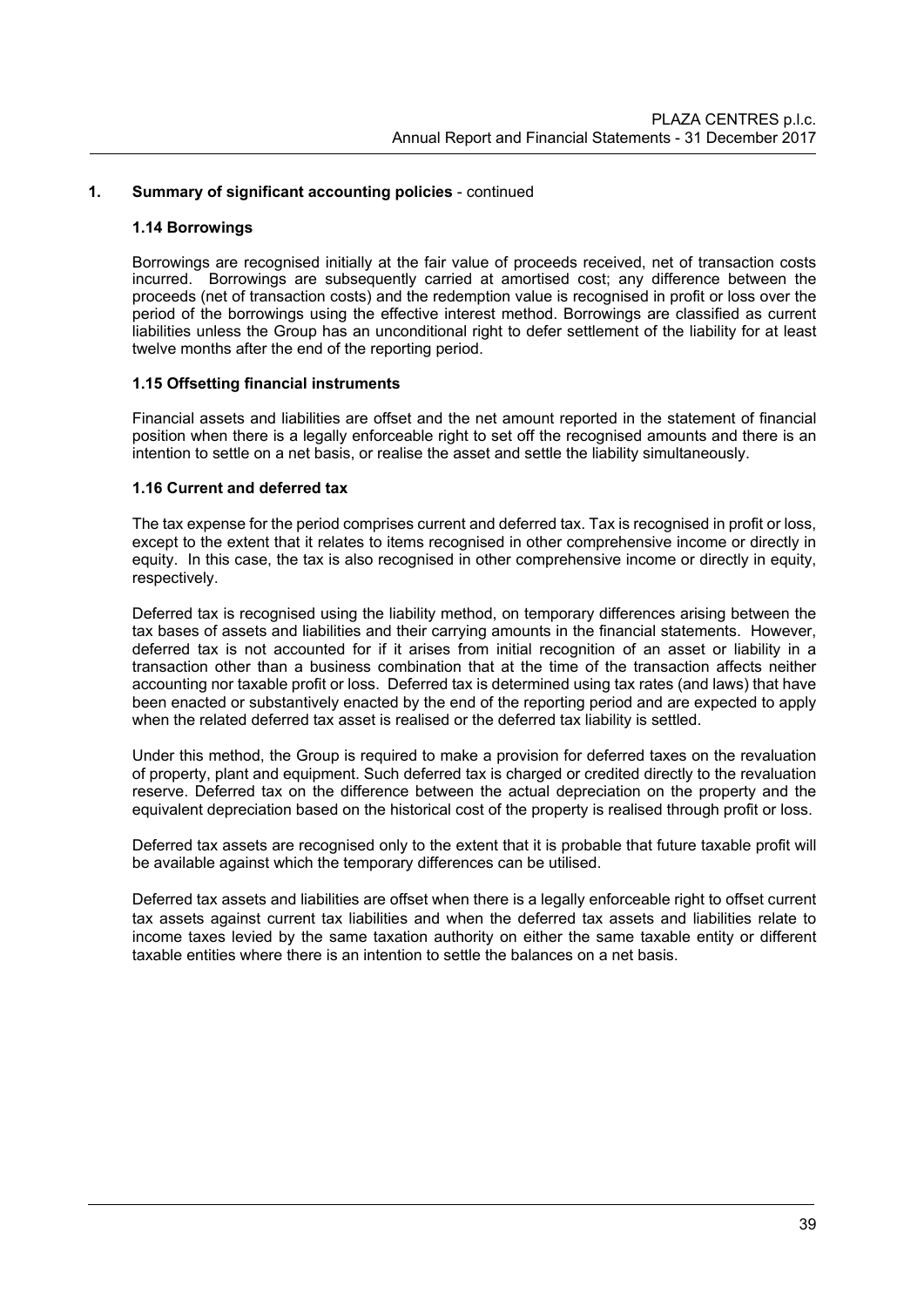#### **1.17 Revenue recognition**

 Revenue is measured at the fair value of the consideration received or receivable for the sale of services in the ordinary course of the Group's activities. Revenue is recognised upon performance of services, and is stated net of sales tax, returns, rebates and discounts.

The Group recognises revenue when the amount of revenue can be reliably measured; when it is probable that future economic benefits will flow to the entity and when specific criteria have been met for each of the Group's activities as described below:

#### (a) Rental income

Rents receivable and premia charged to clients are included in the financial statements as revenue. Leases in which a significant portion of the risks and rewards of ownership are retained by the lessor are classified as operating leases. Payments received under operating leases are credited to profit or loss on a straight-line basis over the period of the lease.

#### (b) Finance income

Interest income is recognised in profit or loss as it accrues, unless collectability is in doubt.

#### **1.18 Operating leases**

(a) A group undertaking is the lessor

Assets leased out under operating leases are included in property, plant and equipment in the statement of financial position and are accounted for in accordance with accounting policy 1.5. They are depreciated over their expected useful lives on a basis consistent with similar owned property, plant and equipment. Rental income from operating leases is recognised in profit or loss on a straightline basis over the lease term.

(b) A group undertaking is the lessee

Leases of assets in which a significant portion of the risks and rewards of ownership are effectively retained by the lessor are classified as operating leases. Payments made under operating leases are charged to profit and loss on a straight-line basis over the period of the lease.

#### **1.19 Borrowing costs**

Borrowing costs which are incurred for the purpose of acquiring or constructing qualifying property, plant and equipment, are capitalised as part of its cost. Qualifying assets are assets that necessarily take a substantial period of time to get ready for their intended use or sale.

Borrowing costs are capitalised while acquisition or construction is actively underway, during the period of time that is required to complete and prepare the asset for its intended use. Capitalisation of borrowing costs is ceased once the asset is substantially ready for its intended use or sale and is suspended if the development of the asset is suspended. All other borrowing costs are expensed. Borrowing costs are recognised for all interest-bearing instruments on an accrual basis using the effective interest method. Interest costs include the effect of amortising any difference between initial net proceeds and redemption value in respect of interest-bearing borrowings.

#### **1.20 Dividend distribution**

Dividend distribution to the Company's shareholders is recognised as a liability in the financial statements in the period in which the dividends are approved by the shareholders.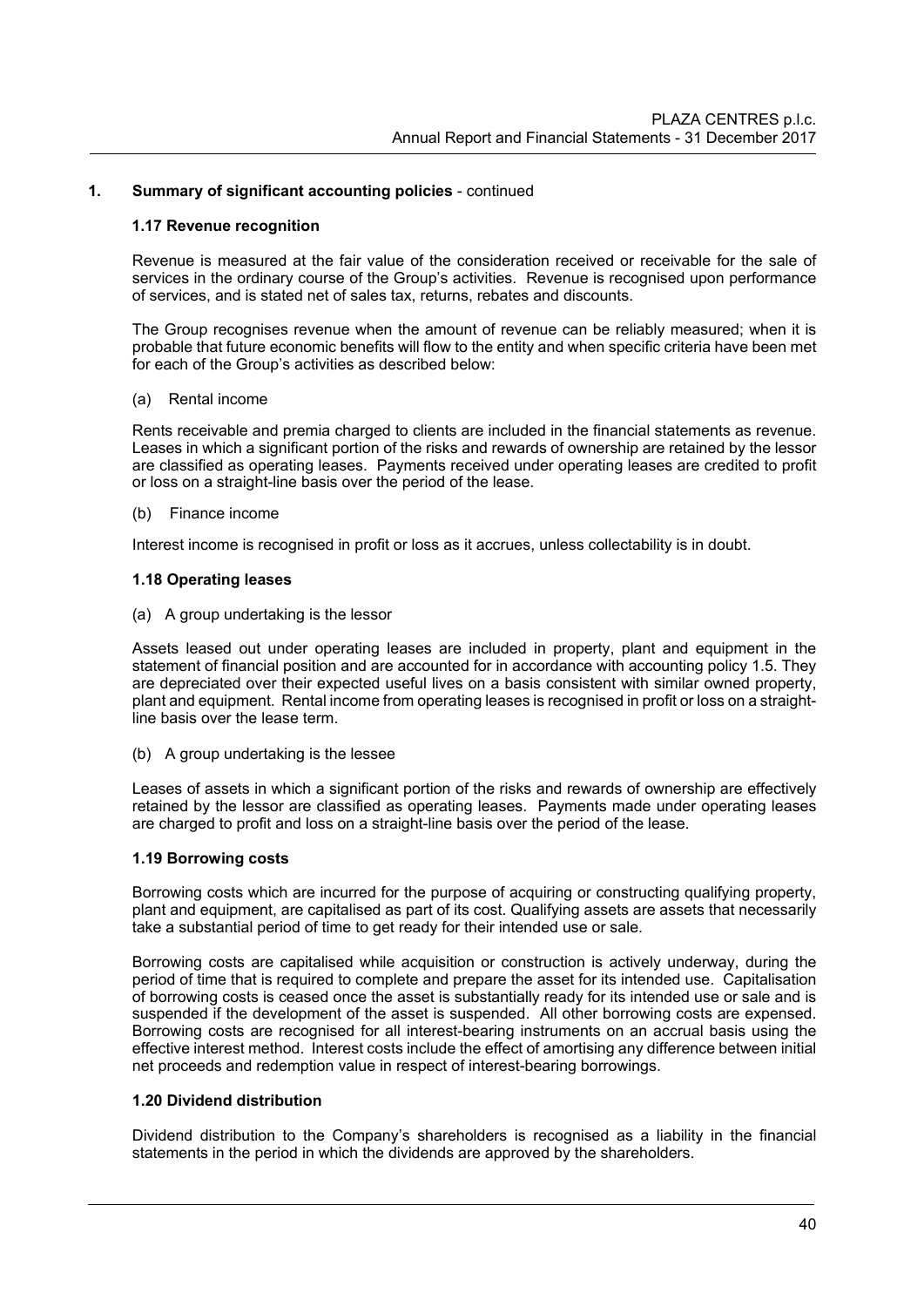#### **2. Financial risk management**

#### **2.1 Financial risk factors**

The Group's activities potentially expose it to a variety of financial risks: market risk (including price risk, cash flow and fair value interest rate risk), credit risk and liquidity risk. The Group's overall risk management focuses on the unpredictability of financial markets and seeks to minimise potential adverse effects on the Group's financial performance. The Group did not make use of derivative financial instruments to hedge risk exposures during the current and preceding financial years. The Board provides principles for overall risk management, as well as policies covering risks referred to above.

#### *(a) Market risk*

(i) Foreign exchange risk

Foreign exchange risk arises from future commercial transactions and recognised assets and liabilities which are denominated in a currency that is not the entity's functional currency. The Group's transactions and recognised assets and liabilities are all denominated in euro and hence the Group is not exposed to foreign exchange risk.

(ii) Cash flow and fair value interest rate risk

The Group's significant interest-bearing assets and liabilities, and related interest rate and maturity information, are disclosed in Notes 6, 7 and 14.

The Group's instruments which are subject to fixed interest rates comprise the bonds issued to the general public (Note 14) and overdue receivables (Note 7). The Company's fixed interest instruments also comprise loans receivable from subsidiary (Note 6). In this respect, the Group and the Company are potentially exposed to fair value interest rate risk in view of the fixed interest nature of these instruments, which are however measured at amortised cost.

The Group's cash flow interest rate risk principally arises from bank borrowings issued at variable rates (Note 14), which exposes the Group to cash flow interest rate risk. Management monitors the impact of changes in market interest rates on amounts reported in profit or loss in respect of these instruments. The Group's operating cash flows are substantially independent of changes in market interest rates. Based on the above, management considers the potential impact on profit or loss of a defined interest rate shift that is reasonably possible at the end of the reporting period to be immaterial.

(iii) Price risk

The Group is exposed to equity securities price risk in view of investments held by the Parent Company which have been classified in the statement of financial position as available-for-sale. The available-for-sale financial assets are quoted on the Malta Stock Exchange (refer to Note 8) and are accordingly incorporated in the MSE equity index. In the context of the Company's figures reported in the statement of financial position, the impact of a reasonable possible shift in the MSE equity index on the Comapny's available-for-sale revaluation reserve is not deemed significant.

#### *(b) Credit risk*

Financial assets that potentially subject the Group to concentrations of credit risk consist principally of cash and cash equivalents and credit exposure to customers, including outstanding receivables and committed transactions. The Company is also exposed to credit risk with respect to loans to its subsidiary.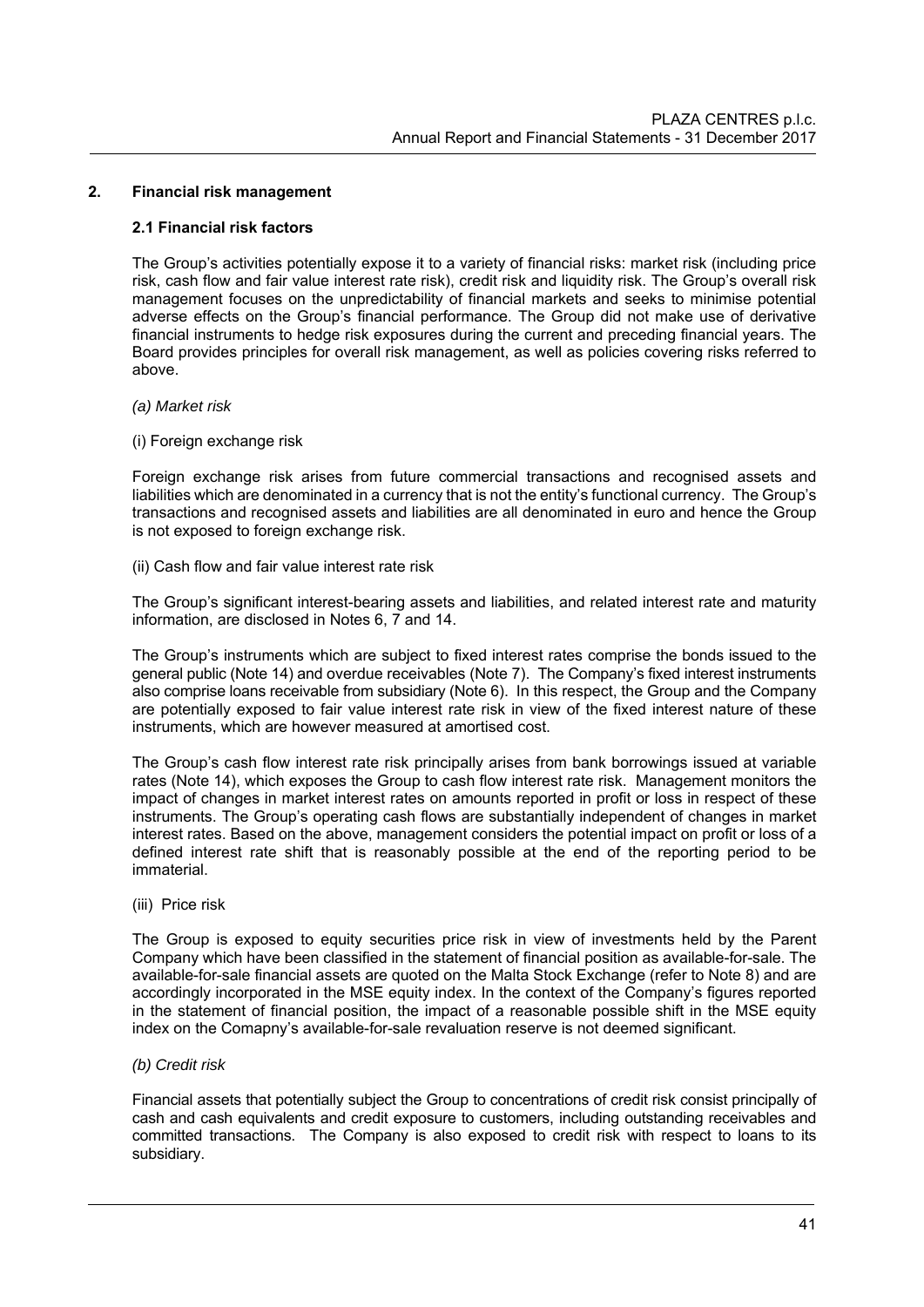#### **2. Financial risk management** - continued

The Group's and the Company's exposures to credit risk as at the end of each reporting period are analysed as follows:

|                                                                                                                                            | Group              |                                                |                                 | Company                         |
|--------------------------------------------------------------------------------------------------------------------------------------------|--------------------|------------------------------------------------|---------------------------------|---------------------------------|
|                                                                                                                                            | 2017<br>€          | 2016<br>€                                      | 2017<br>€                       | 2016<br>€                       |
| Loans and receivables category:<br>Loans receivable (Note 6)<br>Trade and other receivables (Note 7)<br>Cash and cash equivalents (Note 9) | 269,131<br>503,400 | $\overline{\phantom{a}}$<br>310,270<br>265,644 | 5,261,363<br>515,763<br>256,817 | 5,063,754<br>329,656<br>210,523 |
|                                                                                                                                            | 772,531            | 575.914                                        | 6,033,943                       | 5.603.933                       |

The maximum exposure to credit risk at the end of the reporting period in respect of the financial assets mentioned above is equivalent to their carrying amount. The Group does not hold any collateral as security in this respect.

Credit risk with respect to cash and cash equivalents is not considered to be significant since the Group's cash is placed with quality financial institutions. Concentration of credit risk with respect to trade receivables is limited due to the number of customers comprising the Group's debtor base. The Group assesses the credit quality of its tenants taking into account financial position, past experience and other factors. The Group manages credit limits and exposures actively in a practicable manner such that there are no material past due amounts receivable from tenants as at the end of the reporting period. The Group's debtors are principally in respect of transactions with tenants for whom there is no recent history of default. Management does not expect any material losses from nonperformance by these tenants.

The Company's loans receivable referred to in the table above consist of advances to subsidiary which have been primarily effected out of the bond issue proceeds. Management monitors intra-group credit exposures at individual entity level on a regular basis and ensures timely performance of these assets in the context of overall group liquidity management. The Company assesses the credit quality of the subsidiary taking into account financial position, performance and other factors. The Company take cognisance of the related party relationship with this entity and management does not expect any losses from non-performance or default.

At 31 December 2017 and 2016, no trade receivables were considered to be impaired. However, at the end of the current and preceding financial years, certain trade receivables were past due but not impaired. These mainly relate to a number of independent customers for whom there is no recent history of default. Categorisation of trade receivables as past due is determined by the Group on the basis of the nature of the credit terms in place and credit arrangements actually utilised in managing exposures with customers. The ageing analysis of these past due but not impaired trade receivables is disclosed below:

|                         | <b>Group and Company</b> |        |  |
|-------------------------|--------------------------|--------|--|
|                         | 2017                     | 2016   |  |
|                         | €                        | €      |  |
| Past due up to 2 months | 42                       | 13,936 |  |
| Past due over 2 months  | 19,954                   | 11,948 |  |
|                         | 19,996                   | 25,884 |  |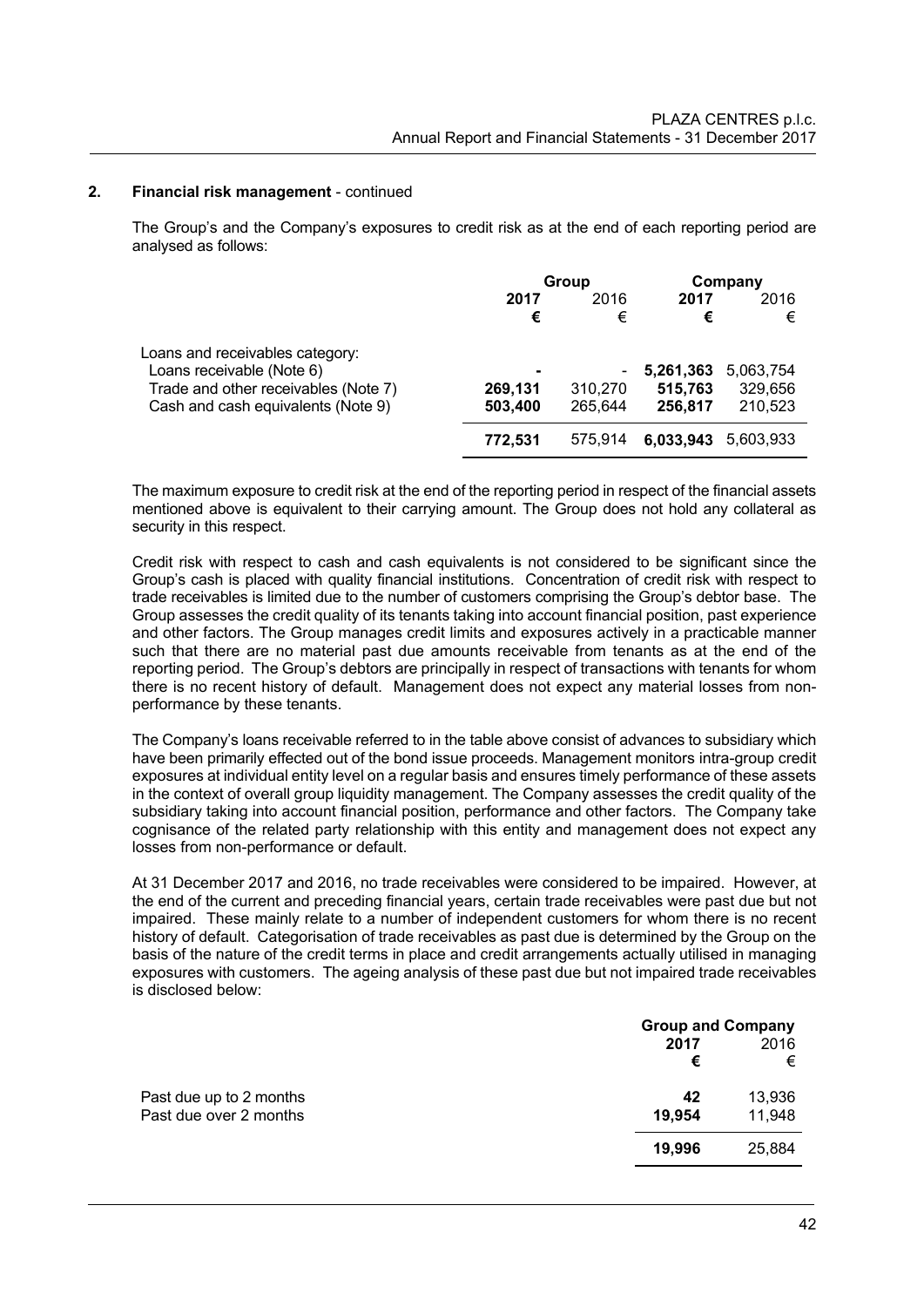## **2. Financial risk management** - continued

#### *(c) Liquidity risk*

The Group is exposed to liquidity risk in relation to meeting future obligations associated with its financial liabilities, which comprise principally interest-bearing borrowings and trade and other payables (refer to Notes 14 and 13 respectively). Prudent liquidity risk management includes maintaining sufficient cash and committed credit lines to ensure the availability of an adequate amount of funding to meet the Group's obligations.

The Group's liquidity risk is actively managed by ensuring that net cash inflows from the Group's trading operations are monitored in relation to cash outflows and arising from the Group's borrowings, principally bonds and bank loans, covering principle and interest payments as reflected in more detail in Note 14. Such note gives an analysis of the Group's borrowings into relevant maturity groupings based on the remaining term at the end of the reporting period to the contractual maturity date. The amounts disclosed are the contractual undiscounted cash flows and when applicable are inclusive of interest.

The key objective of the Group's liquidity management process is that of channelling a regular stream of net cash flows to fund bond and other interest and capital repayment obligations, and strengthening the Group's reserves with the residual amounts. Management monitors liquidity risk by means of cash flow forecasts on the basis of expected cash flows over a twelve month period and ensures that no additional financing facilities are expected to be required over the coming year.

The Group's current liabilities exceeded its current assets as at the end of the financial year by €198,379 (2016: €194,818), after adjusting for deferred income amounting to €388,087 (2016: €292,185). However, the Directors are of the opinion that the Group's liquidity risk is not deemed to be material in view of the matching of cash inflows and outflows arising from expected maturities of financial instruments, expectations for future income streams from existing and new contracts, coupled with the Group's committed borrowing facilities that it can access to meet liquidity needs as disclosed further in Note 14.

Balances due within twelve months are stated at their carrying amount, as the impact of discounting is not significant.

## **2.2 Capital risk management**

The Group's objectives when managing capital are to safeguard the Group's ability to continue as a going concern in order to provide returns for shareholders and benefits for other stakeholders and to maintain an optimal capital structure to reduce the cost of capital. In order to maintain or adjust the capital structure, the Parent Company may issue new shares or adjust the amount of dividends paid to shareholders.

The Group's equity, as disclosed in the statement of financial position, constitutes its capital. The Group maintains the level of capital by reference to its financial obligations and commitments arising from operational requirements. In view of the nature of the Group's activities and the extent of borrowings or debt, the capital level as at the end of the reporting period is deemed adequate by the Directors.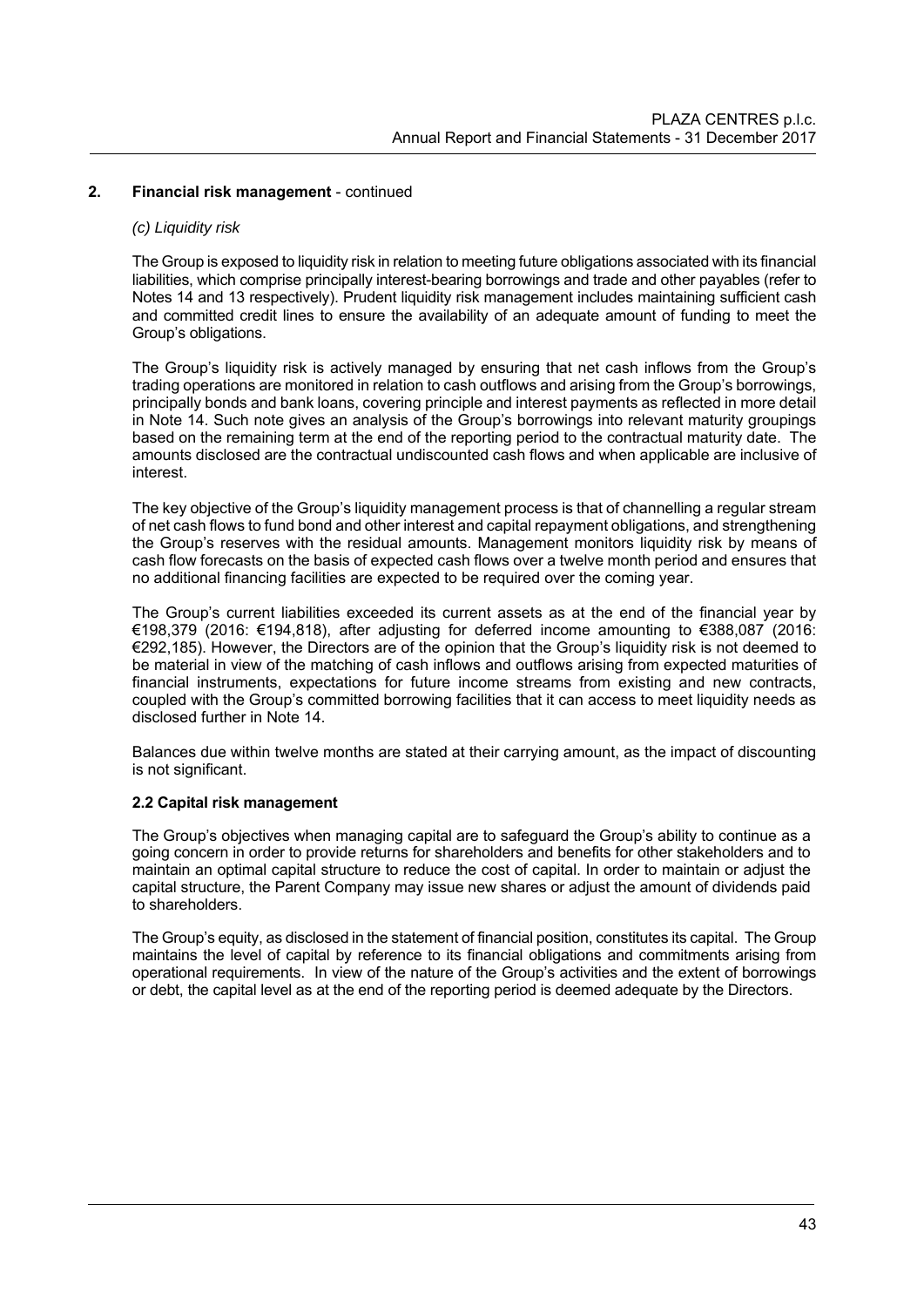#### **2. Financial risk management** - continued

#### **2.3 Fair values of financial instruments**

#### *(a) Financial instruments carried at fair value*

The Group is required to disclose for financial instruments that are measured in the statement of financial position at fair value, fair value measurements by level of the following fair value measurement hierarchy:

- Quoted prices (unadjusted) in active markets for identical assets (level 1).
- Inputs other than quoted prices included within level 1 that are observable for the asset or liability either directly i.e. as prices, or indirectly i.e. derived from prices (level 2).
- Inputs for the asset or liability that are not based on observable market data i.e. unobservable inputs (level 3).

The fair value of the Group's available-for-sale financial assets (refer to Note 8) is based on quoted market prices at the end of the reporting period. A market is regarded as active if quoted prices are readily and regularly available from an exchange, dealer or broker and those prices represent actual and regularly occurring market transactions on an arm's length basis. The quoted market price used for the financial assets held by the Group is the current bid price quoted on the Malta Stock Exchange. Accordingly, the Group's available-for-sale investments are categorised as level 1 instruments since these investments are listed in an active market. These assets have been categorised as level 1 since initial recognition.

#### *(b) Financial instruments not carried at fair value*

At 31 December 2017 and 2016, the carrying amounts of cash at bank, receivables, payables, accrued expenses and short-term borrowings reflected in the financial statements are reasonable estimates of fair value in view of the nature of these instruments or the relatively short period of time between the origination of the instruments and their expected realisation.

The fair value of non-current financial instruments for disclosure purposes is estimated by discounting the future contractual cash flows at the current market interest rate that is available to the Group for similar financial instruments. The carrying amount of the Company's non-current loans to subsidiary fairly approximates the estimated fair value of these assets based on discounted cash flows. The fair value of the Group's non-current floating interest rate bank borrowings at the end of the reporting period is not significantly different from the carrying amounts. The current market interest rates utilised for discounting purposes, which were almost equivalent to the respective instruments' contractual interest rates, are deemed observable and accordingly these fair value estimates have been categorised as level 2 within the fair value measurement hierarchy required by IFRS 7, 'Financial Instruments: Disclosures'. Information on the fair value of the bonds issued to the public is disclosed in Note 14 to the financial statements. The fair value estimate in this respect is deemed level 1 as it constitutes a quoted price in an active market.

## **3. Critical accounting estimates and judgements**

Estimates and judgements are continually evaluated and based on historical experience and other factors including expectations of future events that are believed to be reasonable under the circumstances. In the opinion of the Directors, except as disclosed in Note 4, the accounting estimates and judgements made in the course of preparing these financial statements, are not difficult, subjective or complex to a degree which would warrant their description as critical in terms of the requirements of IAS 1.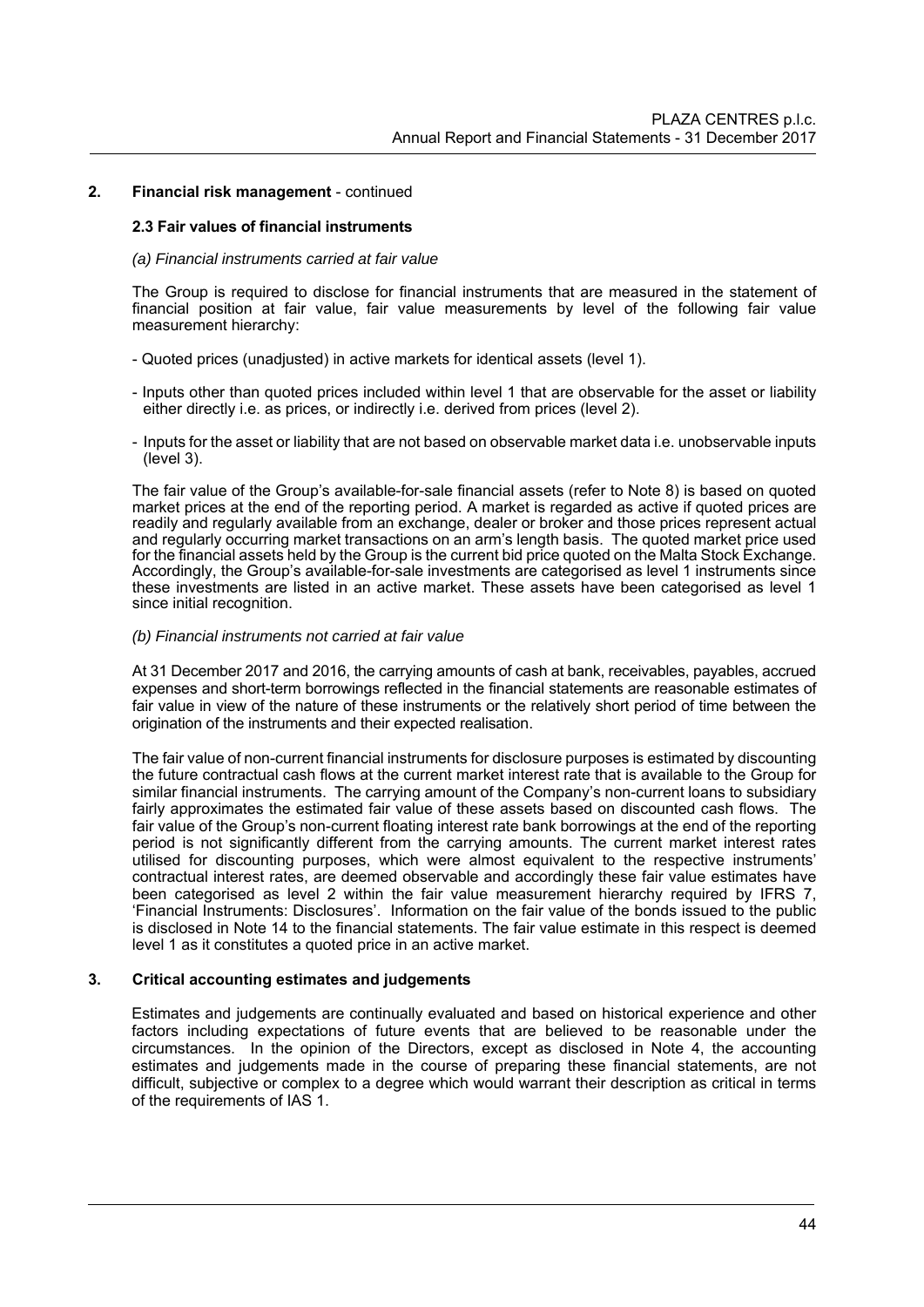# **4. Property, plant and equipment**

**Group** 

|                                                      |                         |               | Plant,           |                            |                         |
|------------------------------------------------------|-------------------------|---------------|------------------|----------------------------|-------------------------|
|                                                      | Land<br>and             | Electrical    | machinery<br>and | Furniture,<br>fixtures and |                         |
|                                                      | buildings               | installations | equipment        | fittings                   | Total                   |
|                                                      | €                       | €             | €                | €                          | €                       |
| At 1 January 2016                                    |                         |               |                  |                            |                         |
| Cost or valuation                                    | 29,837,885              | 1,125,977     | 4,329,428        | 1,963,213                  | 37,256,503              |
| Accumulated depreciation                             | (110, 660)              | (717, 711)    | (3,337,926)      | (1, 137, 262)              | (5,303,559)             |
| Net book amount                                      | 29,727,225              | 408,266       | 991,502          | 825,951                    | 31,952,944              |
| Year ended 31 December                               |                         |               |                  |                            |                         |
| 2016                                                 |                         |               |                  |                            |                         |
| Opening net book amount                              | 29,727,225              | 408,266       | 991,502          | 825,951                    | 31,952,944              |
| Additions                                            | 9,688,912               | 10,006        | 182,103          | 28,441                     | 9,909,462               |
| Revaluation surplus arising<br>during year (Note 12) | 1,171,261               |               |                  |                            | 1,171,261               |
| Depreciation charge                                  | (112,060)               | (45, 439)     | (140, 433)       | (68, 469)                  | (366, 401)              |
|                                                      |                         |               |                  |                            |                         |
| Closing net book amount                              | 40,475,338              | 372,833       | 1,033,172        | 785,923                    | 42,667,266              |
|                                                      |                         |               |                  |                            |                         |
| At 31 December 2016                                  |                         |               |                  |                            |                         |
| Cost or valuation                                    | 40,475,338              | 1,135,983     | 4,511,531        | 1,991,654                  | 48,114,506              |
| Accumulated depreciation                             |                         | (763, 150)    | (3,478,359)      | (1, 205, 731)              | (5,447,240)             |
| Net book amount                                      | 40,475,338              | 372,833       | 1,033,172        | 785,923                    | 42,667,266              |
| <b>Year ended 31 December</b>                        |                         |               |                  |                            |                         |
| 2017                                                 |                         |               |                  |                            |                         |
| Opening net book amount                              | 40,475,338              | 372,833       | 1,033,172        | 785,923                    | 42,667,266              |
| Additions                                            | 32,353                  | 55,542        | 443,081          | 42,812                     | 573,788                 |
| Revaluation surplus arising                          |                         |               |                  |                            |                         |
| during year (Note 12)<br>Depreciation charge         | 1,100,465<br>(206, 244) | (47,661)      | (179, 234)       | (72, 789)                  | 1,100,465<br>(505, 928) |
|                                                      |                         |               |                  |                            |                         |
| Closing net book amount                              | 41,401,912              | 380,714       | 1,297,019        | 755,946                    | 43,835,591              |
|                                                      |                         |               |                  |                            |                         |
| At 31 December 2017<br>Cost or valuation             | 41,401,912              | 1,191,525     | 4,954,612        | 2,034,466                  | 49,582,515              |
| Accumulated depreciation                             |                         | (810, 811)    | (3,657,593)      | (1,278,520)                | (5,746,924)             |
|                                                      |                         |               |                  |                            |                         |
| Net book amount                                      | 41,401,912              | 380,714       | 1,297,019        | 755,946                    | 43,835,591              |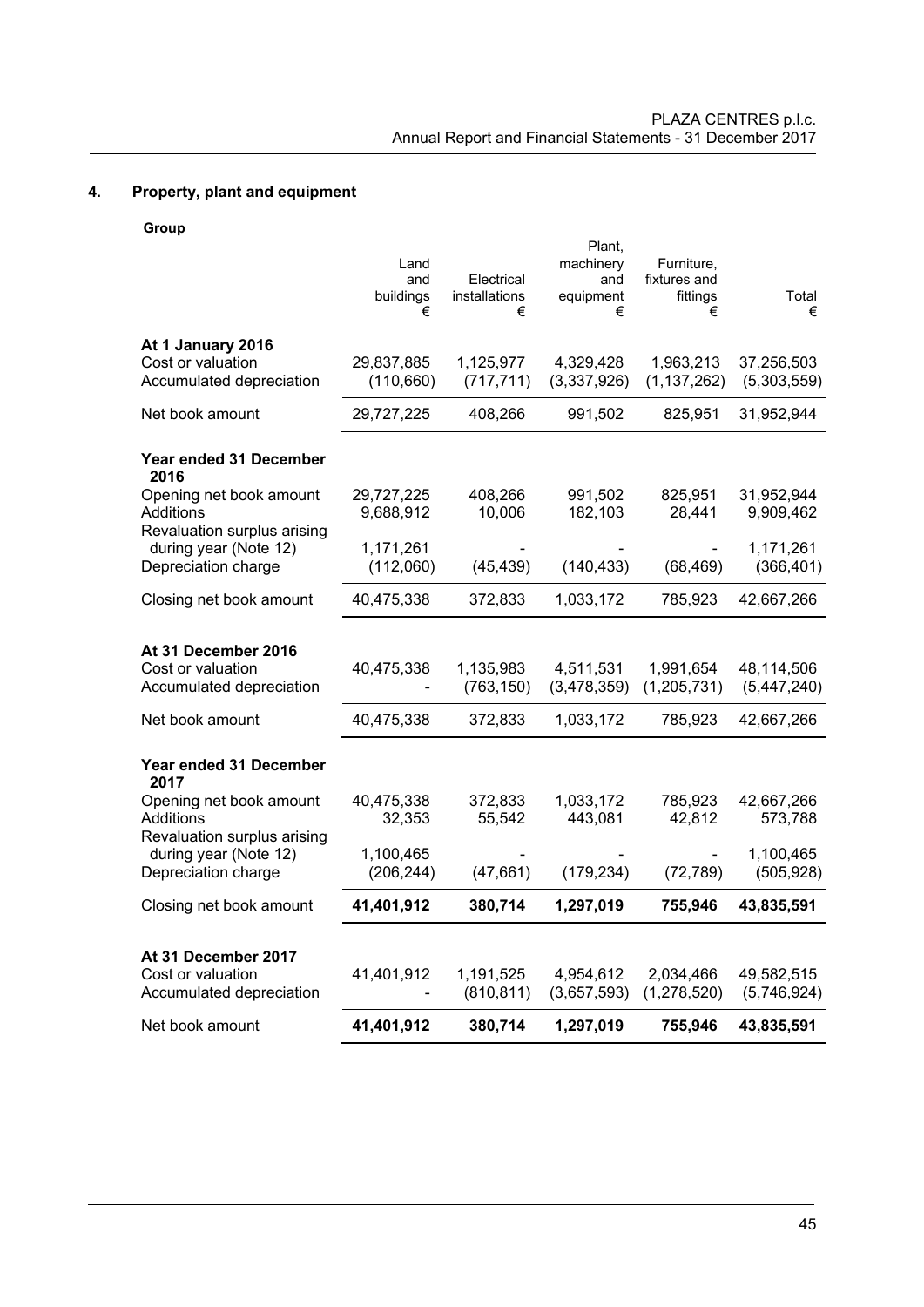# **4. Property, plant and equipment** - continued

## **Company**

| Net book amount                                                               | 31,880,456                    | 340,267                          | 1,036,270                                    | 743,007                                     | 34,000,000                |
|-------------------------------------------------------------------------------|-------------------------------|----------------------------------|----------------------------------------------|---------------------------------------------|---------------------------|
| At 31 December 2017<br>Cost or valuation<br>Accumulated depreciation          | 31,880,456                    | 1,149,393<br>(809, 126)          | 4,665,673<br>(3,629,403)                     | 2,020,629<br>(1, 277, 622)                  | 39,716,151<br>(5,716,151) |
| Closing net book amount                                                       | 31,880,456                    | 340,267                          | 1,036,270                                    | 743,007                                     | 34,000,000                |
| Revaluation surplus arising<br>during year (Note 12)<br>Depreciation charge   | 1,100,465<br>(88, 270)        | (45, 976)                        | (151, 372)                                   | (71, 952)                                   | 1,100,465<br>(357, 570)   |
| Year ended 31 December<br>2017<br>Opening net book amount<br>Additions        | 30,829,866<br>38,395          | 372,833<br>13,410                | 1,012,047<br>175,595                         | 785,254<br>29,705                           | 33,000,000<br>257,105     |
| Net book amount                                                               | 30,829,866                    | 372,833                          | 1,012,047                                    | 785,254                                     | 33,000,000                |
| At 31 December 2016<br>Cost or valuation<br>Accumulated depreciation          | 30,829,866                    | 1,135,983<br>(763, 150)          | 4,490,078<br>(3,478,031)                     | 1,990,924<br>(1,205,670)                    | 38,446,851<br>(5,446,851) |
| Closing net book amount                                                       | 30,829,866                    | 372,833                          | 1,012,047                                    | 785,254                                     | 33,000,000                |
| Revaluation surplus arising<br>during year (Note 12)<br>Depreciation charge   | 1,171,261<br>(87, 886)        | (45, 439)                        | (140, 105)                                   | (68, 408)                                   | 1,171,261<br>(341, 838)   |
| <b>Year ended 31 December</b><br>2016<br>Opening net book amount<br>Additions | 29,727,225<br>19,266          | 408,266<br>10,006                | 991,502<br>160,650                           | 825,951<br>27,711                           | 31,952,944<br>217,633     |
| Net book amount                                                               | 29,727,225                    | 408,266                          | 991,502                                      | 825,951                                     | 31,952,944                |
| At 1 January 2016<br>Cost or valuation<br>Accumulated depreciation            | 29,837,885<br>(110, 660)      | 1,125,977<br>(717, 711)          | 4,329,428<br>(3,337,926)                     | 1,963,213<br>(1, 137, 262)                  | 37,256,503<br>(5,303,559) |
|                                                                               | Land<br>and<br>buildings<br>€ | Electrical<br>installations<br>€ | Plant,<br>machinery<br>and<br>equipment<br>€ | Furniture,<br>fixtures and<br>fittings<br>€ | Total<br>€                |

Fully depreciated assets which were still in use at 31 December 2017 amounted to €2,992,743 (2016: € 2,897,549).

Bank borrowings are secured on the Group's land and buildings (refer to Note 14).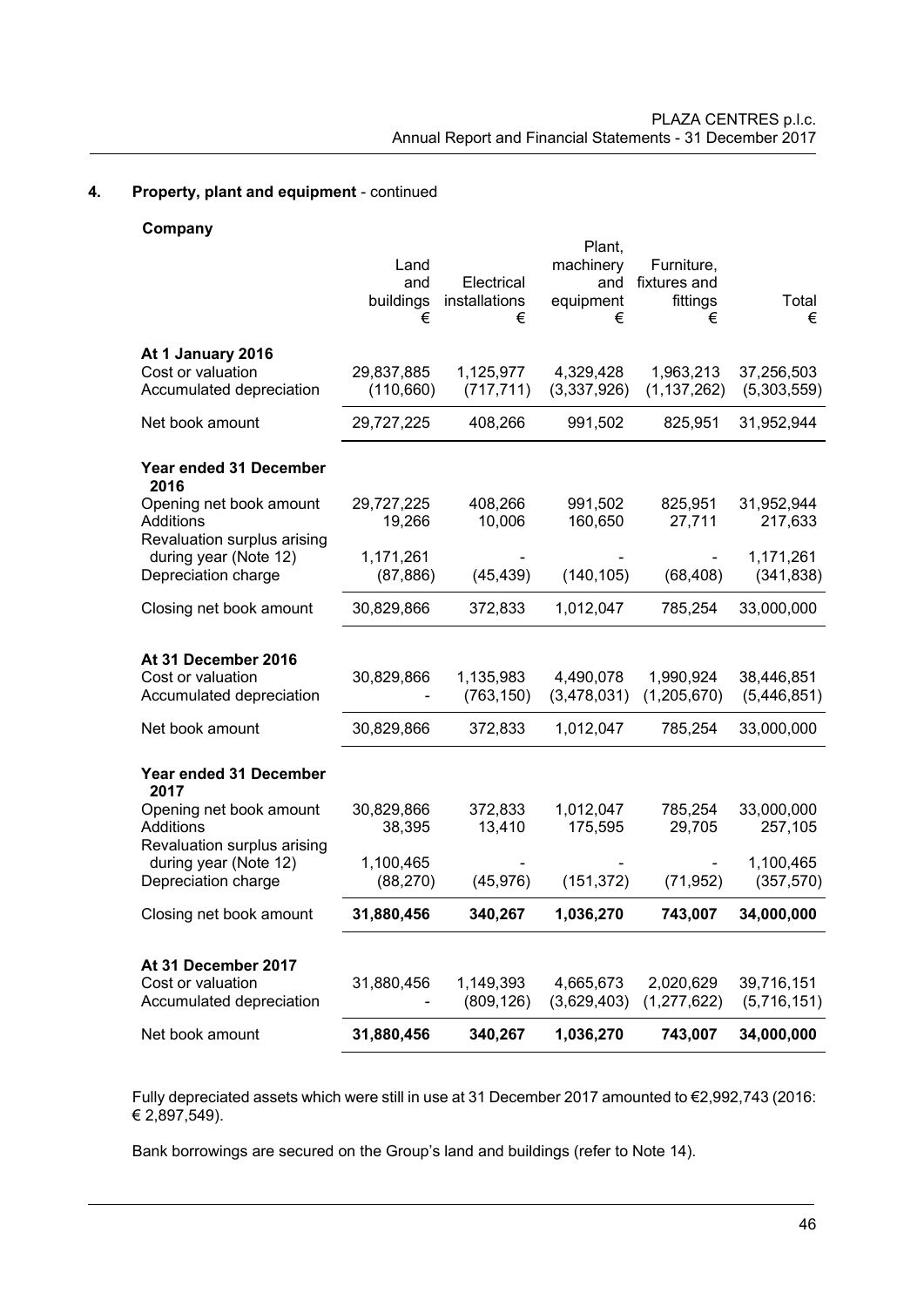#### **4. Property, plant and equipment** - continued

#### **Fair value of land and buildings**

The Group's land and buildings, comprising the Plaza Shopping and Commercial Centre and the Tigne Place Commercial Property, were revalued by an independent professionally qualified valuer on 31 December 2017 at €43.8 million. The arising revaluation surplus, net of applicable deferred taxes, has been credited to the revaluation reserve in shareholders' equity (Note 12).

The Directors are of the opinion that the carrying amounts of all the Group's properties as at the end of current financial period, is an appropriate estimate of its fair value and that their current use equates to the highest and best use.

The Group is required to disclose fair value measurements by level of the following fair value measurement hierarchy for non-financial assets carried at fair value:

- Quoted prices (unadjusted) in active markets for identical assets (level 1).
- Inputs other than quoted prices included within level 1 that are observable for the asset either directly (that is, as prices) or indirectly (that is, derived from prices) (level 2).
- Inputs for the asset that are not based on observable market data (that is, unobservable inputs) (level 3).

The Group's recurring fair value measurements are categorised as level 3 as they are based on significant unobservable inputs. The Group's policy is to recognise transfers into and out of fair value hierarchy levels as of the beginning of the reporting period. During the current and the preceding financial years there were no transfers between the fair value levels. A reconciliation from the opening balance to the closing balance of property for recurring fair value measurements categorised within level 3 of the fair value hierarchy, for the current and preceding financial years, is reflected in the table above.

#### *Valuation process and techniques*

The Group's property is valued on periodic basis, but at least every three years, by an independent professionally qualified valuer who holds a recognised relevant professional qualification and has the necessary experience in the location and segments of the property being valued. When external valuations are carried out in accordance with this policy, the valuer reports directly to the Audit Committee and discussions on the valuation technique and its results, including an evaluation of the inputs to the valuation, are held between these parties.

At the end of every reporting period in which an external valuation is not carried out, the CEO also assesses whether any significant changes in actual circumstances, income streams, results and developments have been experienced from the date of the last external valuation. Findings are discussed with the Audit Committee, and an adjustment to the carrying amount of the property is only reflected if it has been determined that there has been significant change. Any changes to the carrying amount are ultimately approved by the Board.

As noted above, an external valuation on all the Group's property has been carried out at the end of the current reporting period. The external valuations of each property has been performed using a multi-criteria approach, with every property being valued utilising the valuation technique considered by the external valuer to be the most appropriate for the respective property. The significant inputs to the approaches used are those described below.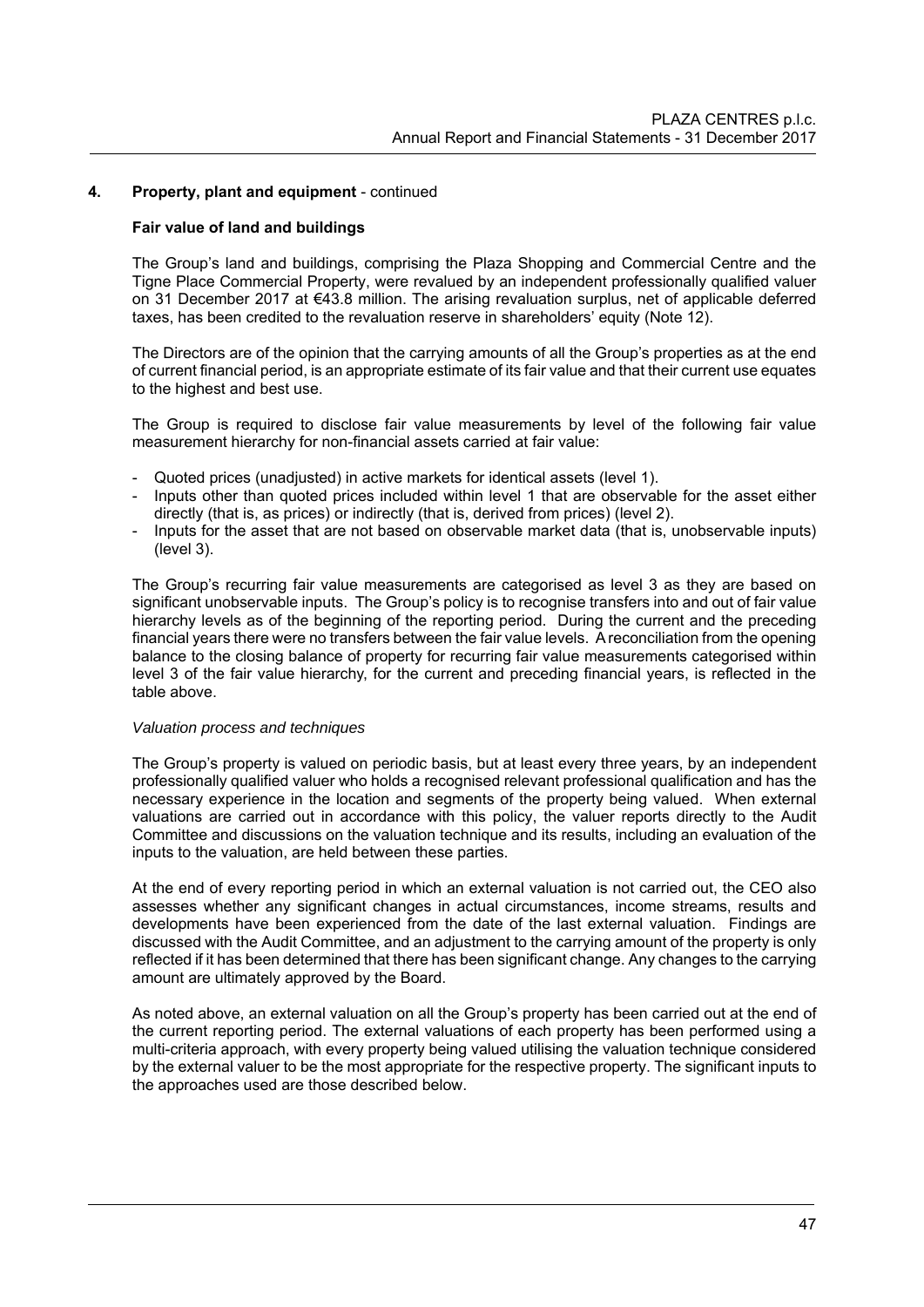## **4. Property, plant and equipment** - continued

As at 31 December 2017, the Plaza Shopping and Commerial Centre was fair valued at €34 million (2016: €33 million) and the valuation was determined using the Discounted Cash Flow approach. This approach is based on the projected future cash flows from the continued operation of the Plaza Shopping and Commercial Centre in its remaining useful life, which are discounted to present value at a rate of return that reflects what an investor should fairly expect from an investment of this type. At the end of the expected useful life of the property, the residual value reflects the underlying land value. Accordingly, the significant unobservable inputs applied in the property's valuation are the following:

- *Projected pre-tax cash flows:* The projected cash-flows are initially based on the existing rental income streams less operating costs that reflect the existing cost structure. The aggregated projected net cash generation in 2018 from the rentals relating to the retail activity and from the office rentals amounts to €2.1 million (2017: €2 million). Going forward, all the rental streams are adjusted to reflect contracted rental adjustments and, subsequent to the expiry of the current term, assumed to increase at an average rate of 4% per annum (2016: 4%).
- *Discount Rates*: The discount rates applied are based on current market interest rates and a risk premium that reflects the valuer's assessment of the specific risk attached to the property being valued and its underlying activity. In view of the different risk premium between the rental agreements for the retail and office areas, a different pre-tax discount rate was applied to the respective income streams. Accordingly, the pre-tax discount rates applied were as follows: 8% (2016: 7.5%) for the retail rentals and 8.5% (2016: 9.3%) for the office rentals.

The Tigne Place Commercial Property was acquired in September 2016 at which point the Directors commissioned a full valuation by an independent professionally qualified valuer to substantiate the property's cost.

As at 31 December 2017, the Tigne Place Commercial Property is carried at a fair value of  $\epsilon$ 9.8 million, on the basis of an independent architect's valuation. The current year's valuation was determined using the Capitalised Rent approach. This approach is based on an annual rental rate per square metre together with a capitalisation rate which is then used for the capitalisation of the rental income streams. The significant unobservable inputs applied in the property's valuation are the following: a net estimated rental income of €650,000 and a capitalisation rate ranging from 7% to 8%.

Generally, an increase in the projected cash flows and rentals per square metre will result in an increase to the fair value of the property. Conversely, a lower discount rate and capitalisation rate will give a higher fair value.

## **Historical cost of land and buildings**

The carrying value of land and buildings would have been as follows had these assets been included in the financial statements at cost less depreciation:

|                          | Group         |            | Company     |            |
|--------------------------|---------------|------------|-------------|------------|
|                          | 2017          | 2016       | 2017        | 2016       |
|                          | €             | €          | €           | €          |
| Cost                     | 22,305,351    | 22,272,998 | 12,641,747  | 12,603,352 |
| Accumulated depreciation | (1, 152, 140) | (963, 201) | (1,010,011) | (939,046)  |
| Net book amount          | 21,153,211    | 21,309,797 | 11,631,736  | 11.664.306 |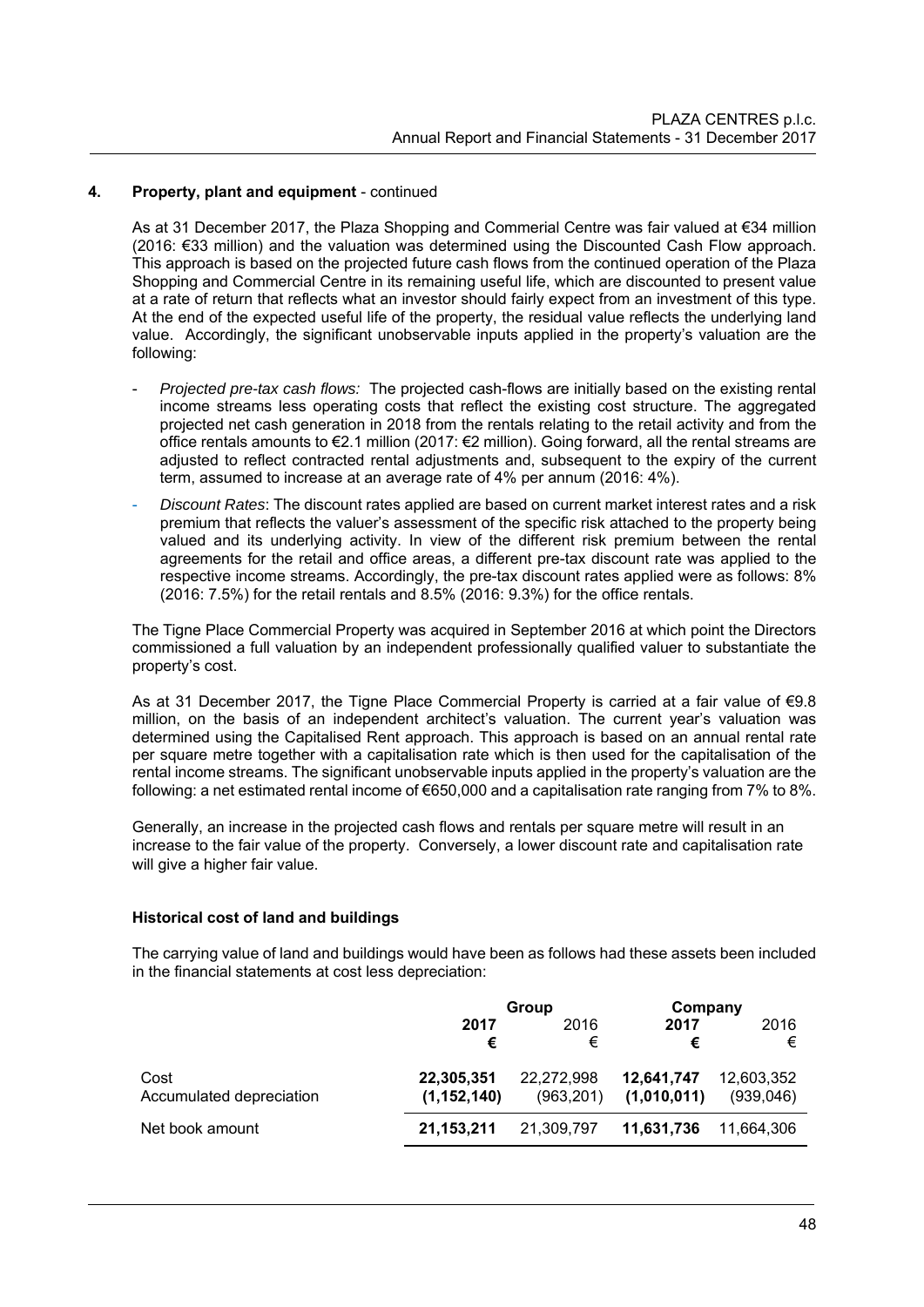#### **5. Investment in subsidiary**

|                                                                         | Company      |           |
|-------------------------------------------------------------------------|--------------|-----------|
|                                                                         | 2017<br>€    | 2016<br>€ |
| Year ended 31 December<br>Opening cost and carrying amount<br>Additions | 100,000<br>۰ | 100,000   |
| Closing cost and carrying amount                                        | 100,000      | 100,000   |

In 2016, the company was allotted 100% of the ordinary shares of a newly incorporated entity, Tigne Place Limited, which was set up on 8 July 2016. The registered address of this subsidiary is The Plaza Commercial Centre, Level 6, Bisazza Street, Sliema, SLM 1640, Malta.

#### **6. Loans receivable**

The loans receivable amounting to €5,261,363 (2016: €5,063,754) represent advances by the Parent Company to its subsidiary, primarily from the proceeds of the bond issue that was effected in the previous financial year (refer to Note 14). The loans to subsidiary are subject to a fixed interest rate of 4.2% per annum and are repayable by 2041, in accordance with the terms of the loan agreement.

# **7. Trade and other receivables**

|                   | Group   |                          | Company |         |
|-------------------|---------|--------------------------|---------|---------|
|                   | 2017    | 2016                     | 2017    | 2016    |
|                   | €       | €                        | €       | €       |
| <b>Current</b>    |         |                          |         |         |
| Trade receivables | 133,833 | 199,142                  | 115,039 | 169,730 |
| Indirect taxation | 12,158  |                          | 12,158  |         |
| Accrued income    |         | $\overline{\phantom{a}}$ | 272,666 | 56,520  |
| Prepayments       | 123,140 | 111,128                  | 115,900 | 103,406 |
|                   | 269,131 | 310,270                  | 515,763 | 329,656 |

As at 31 December 2017, interest on overdue receivables is charged at the rate of 5% (2016: 5%).

Accrued income for the Company represents the accrued interest on the loan to subsidiary (refer to Note 6).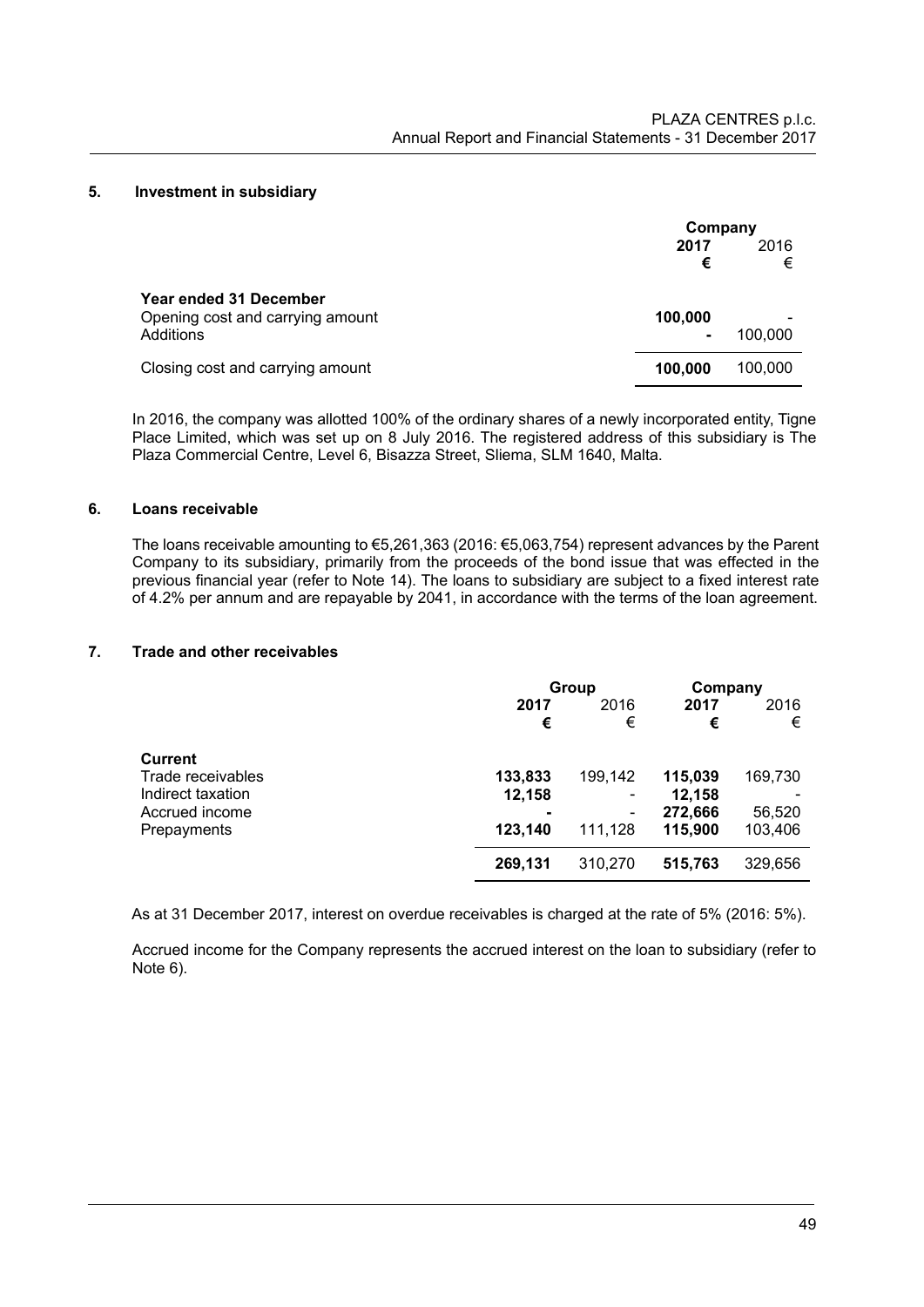## **8. Available-for-sale financial assets**

|                                                | <b>Group and Company</b> |      |  |
|------------------------------------------------|--------------------------|------|--|
|                                                | 2017                     | 2016 |  |
|                                                | €                        | €    |  |
| Year ended 31 December                         |                          |      |  |
| Additions                                      | 131,850                  |      |  |
| Net gains from changes in fair value (Note 12) | 46,138                   |      |  |
| Disposals                                      | (121, 988)               |      |  |
| Closing carrying amount                        | 56,000                   |      |  |
| At 31 December                                 |                          |      |  |
| Cost                                           | 40,000                   |      |  |
| Fair value gains                               | 16,000                   |      |  |
|                                                | 56,000                   |      |  |

The company's available-for-sale financial assets, consisting of equity instruments, are fair valued annually. These investments are traded on the Malta Stock Exchange and fair value is determined by reference to quoted market prices.

#### **9. Cash and cash equivalents**

 For the purpose of the statement of cash flows, the year-end cash and cash equivalents comprise the following:

|                          |         | Group   |         | Company |
|--------------------------|---------|---------|---------|---------|
|                          | 2017    | 2016    | 2017    | 2016    |
|                          | €       | €       |         | €       |
| Cash at bank and in hand | 503,400 | 265,644 | 256,817 | 210.523 |

#### **10. Share capital**

|                                                                          | <b>Group and Company</b><br>2017 | 2016            |
|--------------------------------------------------------------------------|----------------------------------|-----------------|
| <b>Authorised</b><br>75,000,000 ordinary shares of $\epsilon$ 0.20 each  | €<br>15,000,000                  | €<br>15,000,000 |
| <b>Issued and fully paid</b><br>28,242,000 ordinary shares of €0.20 each | 5,648,400                        | 5.648.400       |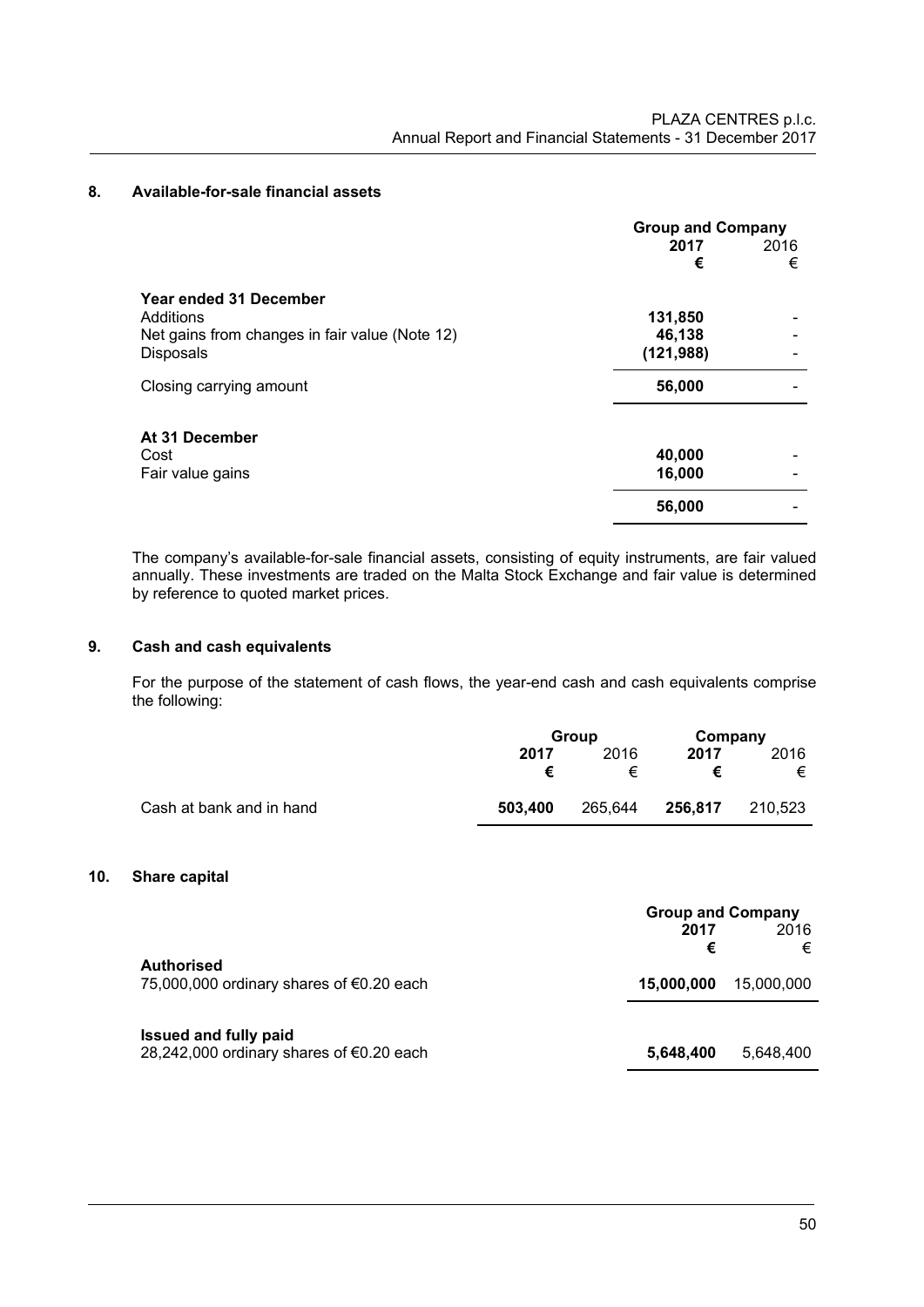#### **11. Share premium**

|                              | <b>Group and Company</b> |           |
|------------------------------|--------------------------|-----------|
|                              | 2017                     | 2016<br>€ |
| At beginning and end of year | 3.094.868                | 3,094,868 |

The share premium arose in previous financial years on the issue of 2,050,000 ordinary shares at a premium of €1.509691 per share.

# **12. Revaluation reserves**

|                                                                                                                                                                                               | <b>Group and Company</b><br>2017<br>€ | 2016<br>€                            |
|-----------------------------------------------------------------------------------------------------------------------------------------------------------------------------------------------|---------------------------------------|--------------------------------------|
| Surplus arising on fair valuation of:<br>Land and buildings<br>Available-for-sale financial assets                                                                                            | 16,034,702<br>16,000                  | 15,056,600                           |
|                                                                                                                                                                                               | 16,050,702                            | 15,056,600                           |
| The movements in each category are analysed as follows:                                                                                                                                       |                                       |                                      |
|                                                                                                                                                                                               | <b>Group and Company</b><br>2017<br>€ | 2016<br>€                            |
| Revaluation surplus on land and buildings<br>At beginning of year, before deferred tax<br>Revaluation surplus arising during the year (Note 4)<br>Transfer upon realisation through asset use | 18,139,587<br>1,100,465<br>(17, 305)  | 16,985,631<br>1,171,261<br>(17, 305) |
| At end of year, before deferred tax<br>Deferred taxation (Note 15)                                                                                                                            | 19,222,747<br>(3, 188, 045)           | 18,139,587<br>(3,082,987)            |
| At end of year                                                                                                                                                                                | 16,034,702                            | 15,056,600                           |
| Revaluation surplus on available-for-sale financial assets<br>Net gains from changes in fair value (Note 8)<br>Net gains included in profit or loss upon disposal                             | 46,138<br>(30, 138)                   |                                      |
| At end of year                                                                                                                                                                                | 16,000                                |                                      |

The tax impact relating to components of other comprehensive income is presented in the above tables.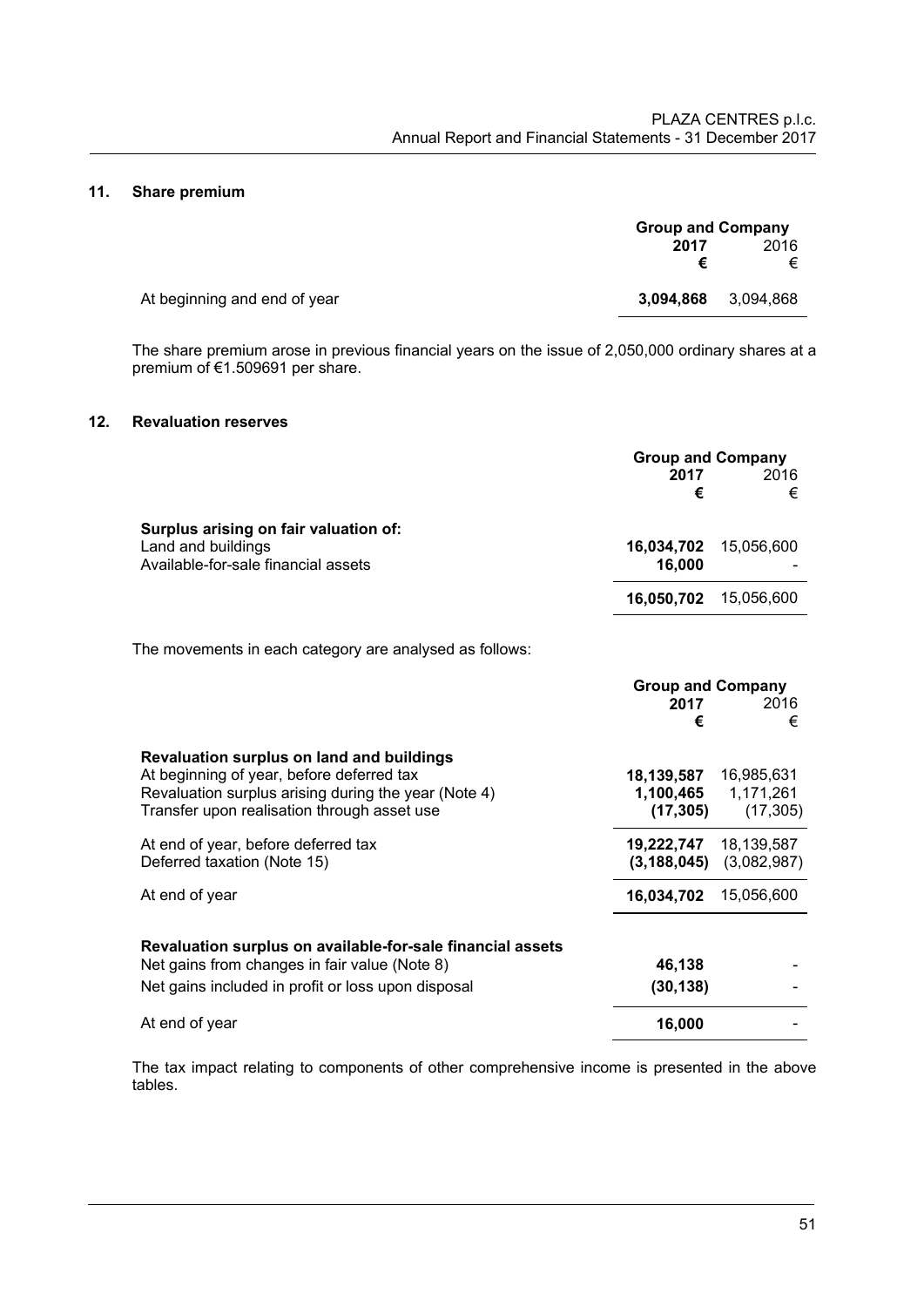#### **12. Revaluation reserves** - contined

Gains and losses arising from changes in fair value of available-for-sale financial assets are recognised directly in equity in other comprehensive income through the revaluation reserve in accordance with the Group's accounting policy. When the assets are disposed of, the related accumulated fair value adjustments, including the amount of the adjustment on initial application of IAS 39, are reclassified to profit or loss as a reclassification adjustment and reflected as gains and losses from available-for-sale financial assets.

The revaluation reserves are non-distributable.

#### **13. Trade and other payables**

|                   | Group     |         | Company |         |
|-------------------|-----------|---------|---------|---------|
|                   | 2017      | 2016    | 2017    | 2016    |
|                   | €         | €       | €       | €       |
| <b>Current</b>    |           |         |         |         |
| Trade payables    | 98.431    | 105,143 | 92,591  | 100,806 |
| Indirect taxation | 8.922     | 8,686   |         | 5,701   |
| Other payables    | 399,256   | 258,858 | 254,725 | 165,581 |
| Accruals          | 179,077   | 177,438 | 164,677 | 169,048 |
| Deferred income   | 388,087   | 292,185 | 244.024 | 247.546 |
|                   | 1,073,773 | 842.310 | 756,017 | 688,682 |
| Non-current       |           |         |         |         |
| Deferred income   | 133,930   | 309,827 | 133.930 | 309.827 |

## **14. Borrowings**

|                                                                      | 2017<br>€              | Group<br>2016<br>€     | 2017<br>€ | Company<br>2016<br>€ |
|----------------------------------------------------------------------|------------------------|------------------------|-----------|----------------------|
| <b>Current</b><br>Bank loans                                         | 511,733                | 400.211                |           |                      |
| <b>Non-current</b><br>85,000 3.9% unsecured bonds 2026<br>Bank loans | 8,339,060<br>3,622,397 | 8,320,490<br>4,003,145 | 8,339,060 | 8,320,490            |
|                                                                      |                        | 11,961,457 12,323,635  | 8,339,060 | 8,320,490            |
| Total borrowings                                                     |                        | 12,473,190 12,723,846  | 8,339,060 | 8,320,490            |

#### *Unsecured bonds*

By virtue of the Prospectus dated 11 August 2016, the Parent Company issued for subscription by the general public 85,000 unsecured bonds for an amount of €8,500,000. The bonds have a nominal value of €100 per bond and have been issued at par.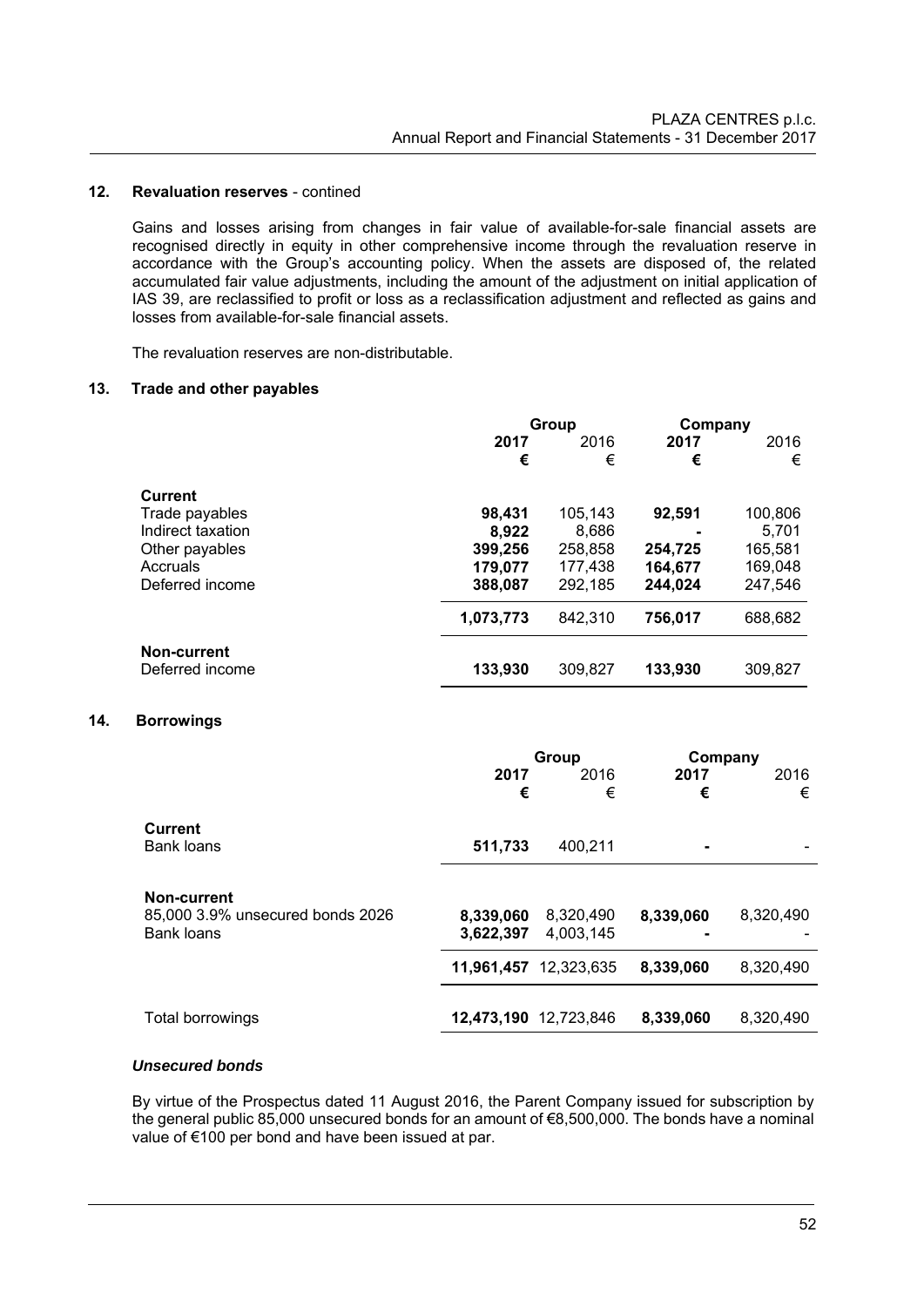#### **14. Borrowings** - continued

The bonds are subject to a fixed interest rate of 3.9% per annum payable annually in arrears on 19 September of each year. All bonds are redeemable at par (€100 for each bond) on 22 September 2026 unless they are previously re-purchased and cancelled.

The proceeds from the bond issue were used by the issuer to grant a loan to the subsidiary for the purpose of the acquisition of the Tigne Place Commercial Property (refer to Notes 4 and 6) and to refinance its bank facilities.

The bonds have been admitted to the Official List of the Malta Stock Exchange. The quoted market price of the bonds at 31 December 2017 was €101.15 (2016: €104.00), which in the opinion of the Directors fairly represented the fair value of these financial liabilities.

The bonds are measured at the amount of net proceeds adjusted for the amortisation of the difference between net proceeds and the redemption value of the bonds using the effective interest method as follows:

|                                                                                | <b>Group and Company</b> |            |
|--------------------------------------------------------------------------------|--------------------------|------------|
|                                                                                | 2017                     | 2016       |
|                                                                                | €                        | €          |
| 3.9% unsecured bonds 2026                                                      |                          |            |
| Original face value of bonds issued                                            | 8,500,000                | 8,500,000  |
| Gross amount of bond issue costs                                               | (185, 700)               | (185,700)  |
| Amortisation of gross amount of bond issue costs:                              |                          |            |
| Accumulated amortisation at beginning of year<br>Amortisation charge (Note 21) | 6,190<br>18,570          | 6,190      |
| Accumulated amortisation at the end of year                                    | 24,760                   | 6,190      |
| Unamortised bond issue costs                                                   | (160, 940)               | (179, 510) |
| Amortised cost and closing carrying amount of the bonds                        | 8,339,060                | 8,320,490  |

The following are the contracted undiscounted cash flows of the bonds analysed into relevant maturity groupings based on the remaining term at the end of the reporting period to the maturity date:

|                                                                                       |                                            | <b>Group and Company</b>                    |  |
|---------------------------------------------------------------------------------------|--------------------------------------------|---------------------------------------------|--|
|                                                                                       | 2017<br>€                                  | 2016<br>€                                   |  |
| Within 1 year<br>Between 1 and 2 years<br>Between 2 and 5 years<br>Later than 5 years | 331,500<br>331,500<br>995,408<br>9,736,086 | 331,500<br>331,500<br>995,408<br>10,067,586 |  |
|                                                                                       | 11,394,494                                 | 11,725,994                                  |  |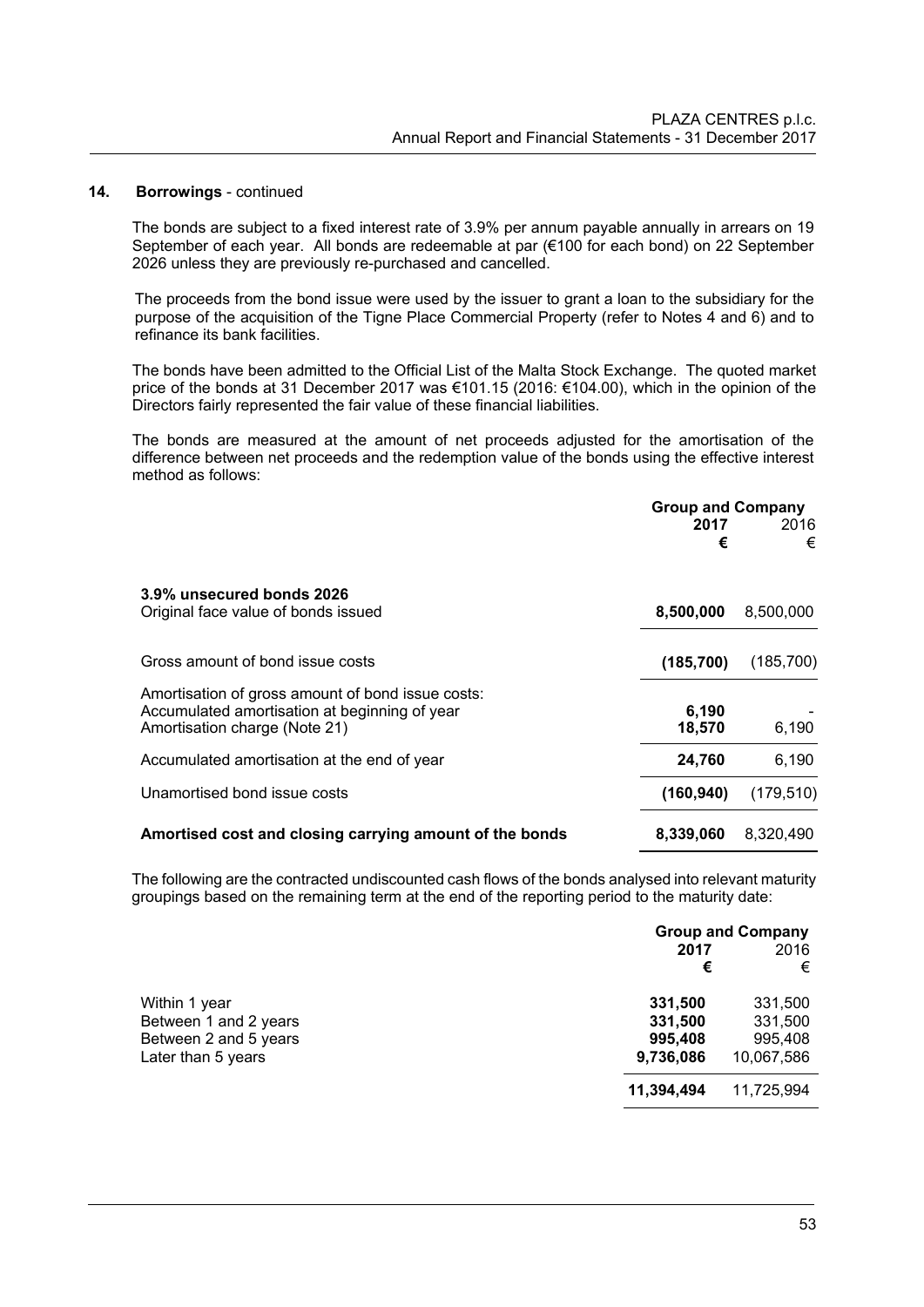#### **14. Borrowings** - continued

#### *Bank facilities*

The Group's loan facilities as at 31 December 2017 amounted to €4,134,130 (2016: €4,403,356). The Company also avails itself of a general facility amounting to €1,500,000 (2016: €1,500,000).

The bank facilities of the Group as at 31 December 2017 and 2016 are mainly secured by:

- (a) a general hypothec on the Group's assets for €6,000,000;
- (b) a special hypothec and guarantee for the amount of  $\epsilon$ 6,000,000 over property; and
- (c) a pledge over the insurance policy covering the specific property.

Bank borrowings are entirely subject to variable rates of interest and as at 31 December 2017 the interest rates are linked to the Euribor. The weighted average effective interest rates for bank borrowings at the end of the reporting period are as follows:

|            | Group |      |  |
|------------|-------|------|--|
|            | 2017  | 2016 |  |
|            | $\%$  | $\%$ |  |
| Bank loans | 2.75  | 2.75 |  |
|            |       |      |  |

The following are the contracted undiscounted cash flows of the Group's bank loans analysed into relevant maturity groupings based on the remaining term at the end of the reporting period to the maturity date:

|                                                                                       | Group                                                     |                                                           |  |
|---------------------------------------------------------------------------------------|-----------------------------------------------------------|-----------------------------------------------------------|--|
|                                                                                       | 2017<br>€                                                 | 2016<br>€                                                 |  |
| Within 1 year<br>Between 1 and 2 years<br>Between 2 and 5 years<br>Later than 5 years | 646,500<br>517,200<br>1,551,600<br>1,930,771<br>4,646,071 | 517,200<br>517,200<br>1,551,600<br>2,447,971<br>5,033,971 |  |
| Carrying amount                                                                       | 4,134,130                                                 | 4,403,356                                                 |  |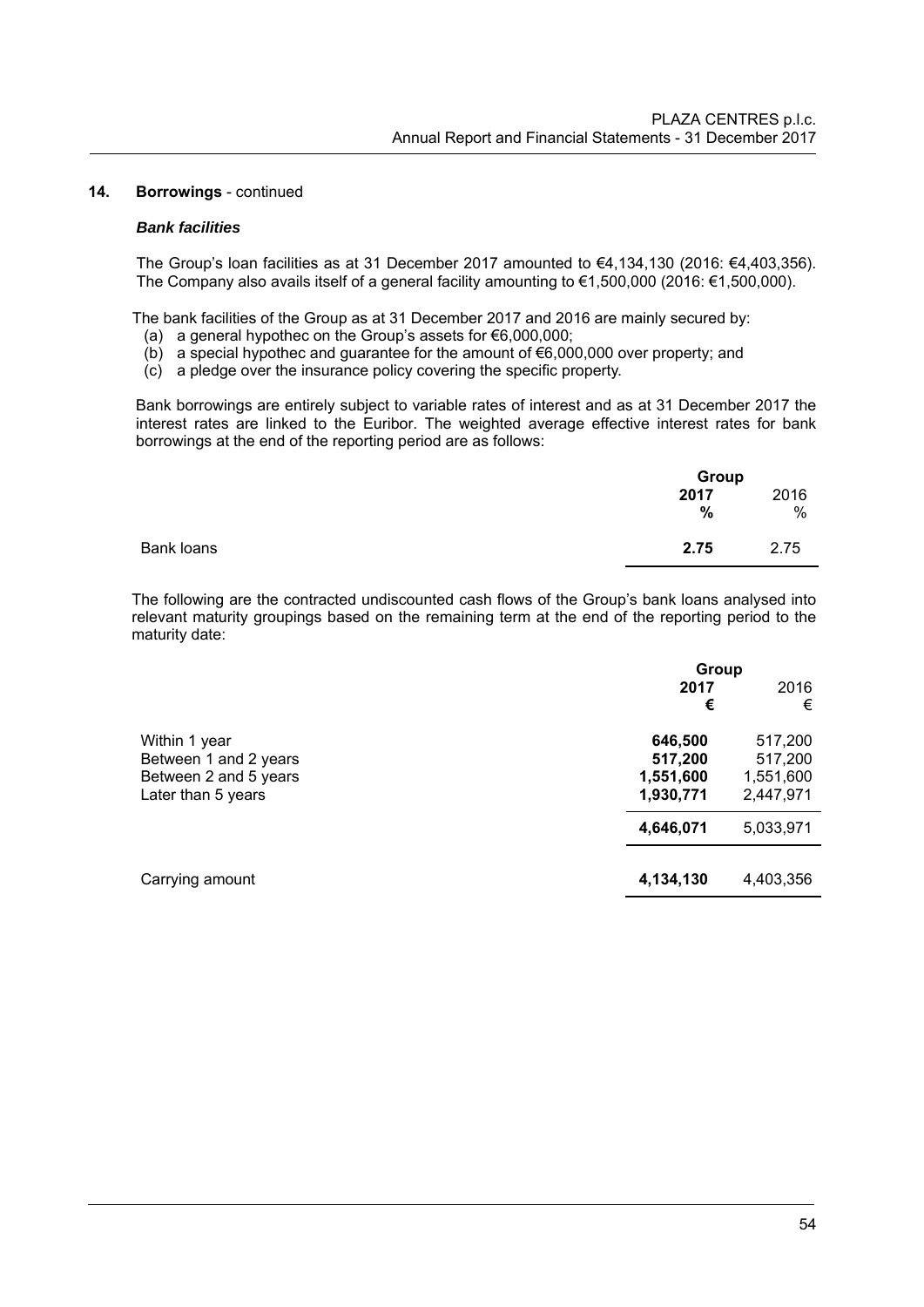#### **15. Deferred taxation**

Deferred taxes are calculated on temporary differences under the liability method and are measured at the tax rates that are expected to apply to the period when the asset is realised or the liability is settled based on tax rates (and tax laws) that have been enacted by the end of the reporting period. The principal tax rate used is 35% (2016: 35%), with the exception of deferred tax on the fair valuation of property which is computed on the basis applicable to disposals of immovable property, that is, tax effect of 10% (2016: 10%) of the transfer value.

The movement on the deferred tax account is as follows:

|                                                                       | <b>Group and Company</b> |           |  |
|-----------------------------------------------------------------------|--------------------------|-----------|--|
|                                                                       | 2017                     | 2016      |  |
|                                                                       | €                        | €         |  |
| At beginning of year                                                  | 3,366,719                | 3,249,291 |  |
| Deferred tax on revaluation surplus arising during the year (Note 12) | 110,046                  | 117,126   |  |
| Movement in deferred tax liability on revalued land and buildings     |                          |           |  |
| determined on the basis applicable to property disposals (Note 12)    | 1,069                    | (805)     |  |
| Realisation through asset use (Notes 12, 22)                          | (6,057)                  | (6,057)   |  |
| Deferred tax on other temporary differences (Note 22)                 | 57,107                   | 7,164     |  |
| At end of year                                                        | 3,528,884                | 3,366,719 |  |

The amounts referenced to Note 22 as disclosed in the table above, are recognised in profit or loss, whilst the other amounts, referenced to Note 12, has been recognised directly in equity in other comprehensive income.

The balance at 31 December represents:

|                                                                                                                                   | <b>Group and Company</b> |           |
|-----------------------------------------------------------------------------------------------------------------------------------|--------------------------|-----------|
|                                                                                                                                   | 2017<br>€                | 2016<br>€ |
| Temporary differences attributable to deferred premium income<br>Temporary differences arising on depreciation of property, plant | (55, 447)                | (121,087) |
| and equipment                                                                                                                     | 396,286                  | 404.819   |
| Temporary differences on fair valuation of property                                                                               | 3,188,045                | 3,082,987 |
|                                                                                                                                   | 3,528,884                | 3,366,719 |

 The recognised deferred tax assets and liabilities are expected to be recovered or settled principally after more than twelve months.

## **16. Revenue**

The Group's revenue is principally derived from rental income attributable to retail outlets and office space in its commercial property.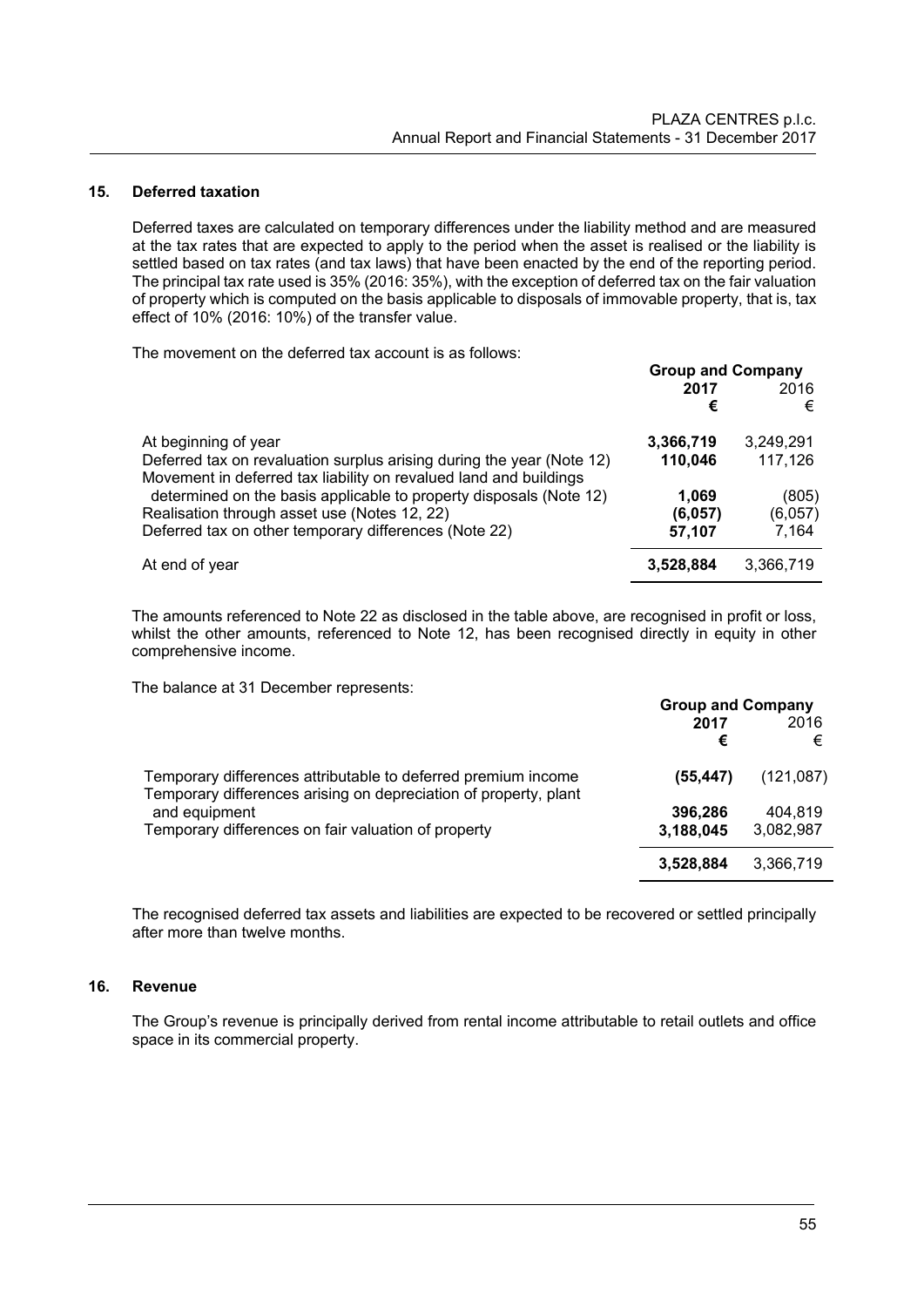# **17. Expenses by nature**

|                                                                           | Group     |           | Company   |           |
|---------------------------------------------------------------------------|-----------|-----------|-----------|-----------|
|                                                                           | 2017<br>€ | 2016<br>€ | 2017<br>€ | 2016<br>€ |
| Employee benefit expense (Note 18)<br>Depreciation of property, plant and | 207.850   | 159,258   | 210.389   | 156,296   |
| equipment (Note 4)                                                        | 505,928   | 366,401   | 357,570   | 341,838   |
| Motor vehicle operating lease rentals payable                             | 12,000    | 12,000    | 12,000    | 12,000    |
| Directors' emoluments (Note 23)                                           | 69,832    | 70.012    | 69,832    | 70,012    |
| Legal and professional fees                                               | 48,117    | 35,775    | 32.941    | 23.297    |
| Bad debts written off                                                     |           | 21,352    |           | 21,352    |
| Other expenses                                                            | 252,948   | 175,612   | 210,840   | 167,700   |
| Total operating costs                                                     | 1,096,675 | 840.410   | 893.572   | 792.495   |

Fees charged by the auditor for services rendered during the financial periods ended 31 December 2017 and 2016 relate to the following:

|                                      |        | Group  | Company |        |
|--------------------------------------|--------|--------|---------|--------|
|                                      | 2017   | 2016   | 2017    | 2016   |
|                                      | €      | €      | €       | €      |
| Annual statutory audit               | 28,000 | 21,700 | 20,500  | 21,700 |
| Tax advisory and compliance services | 6,610  | 3,205  | 6,610   | 3,205  |
| Other non-audit services             |        | 28,030 | ۰       | 28,030 |
|                                      | 34,610 | 52,935 | 27.110  | 52,935 |

# **18. Employee benefit expense**

|                                               | Group      |            | Company    |           |
|-----------------------------------------------|------------|------------|------------|-----------|
|                                               | 2017       | 2016       | 2017       | 2016      |
|                                               | €          | €          | €          | €         |
| Wages and salaries, excluding Directors' fees | 343,886    | 288,361    | 326,114    | 283,932   |
| Social security costs                         | 21,109     | 17.849     | 19.510     | 17.451    |
|                                               | 364,995    | 306,210    | 345,624    | 301,383   |
| Less: recharges relating to common area       |            |            |            |           |
| maintenance                                   | (157, 145) | (146, 952) | (135, 235) | (145.087) |
|                                               | 207,850    | 159.258    | 210.389    | 156,296   |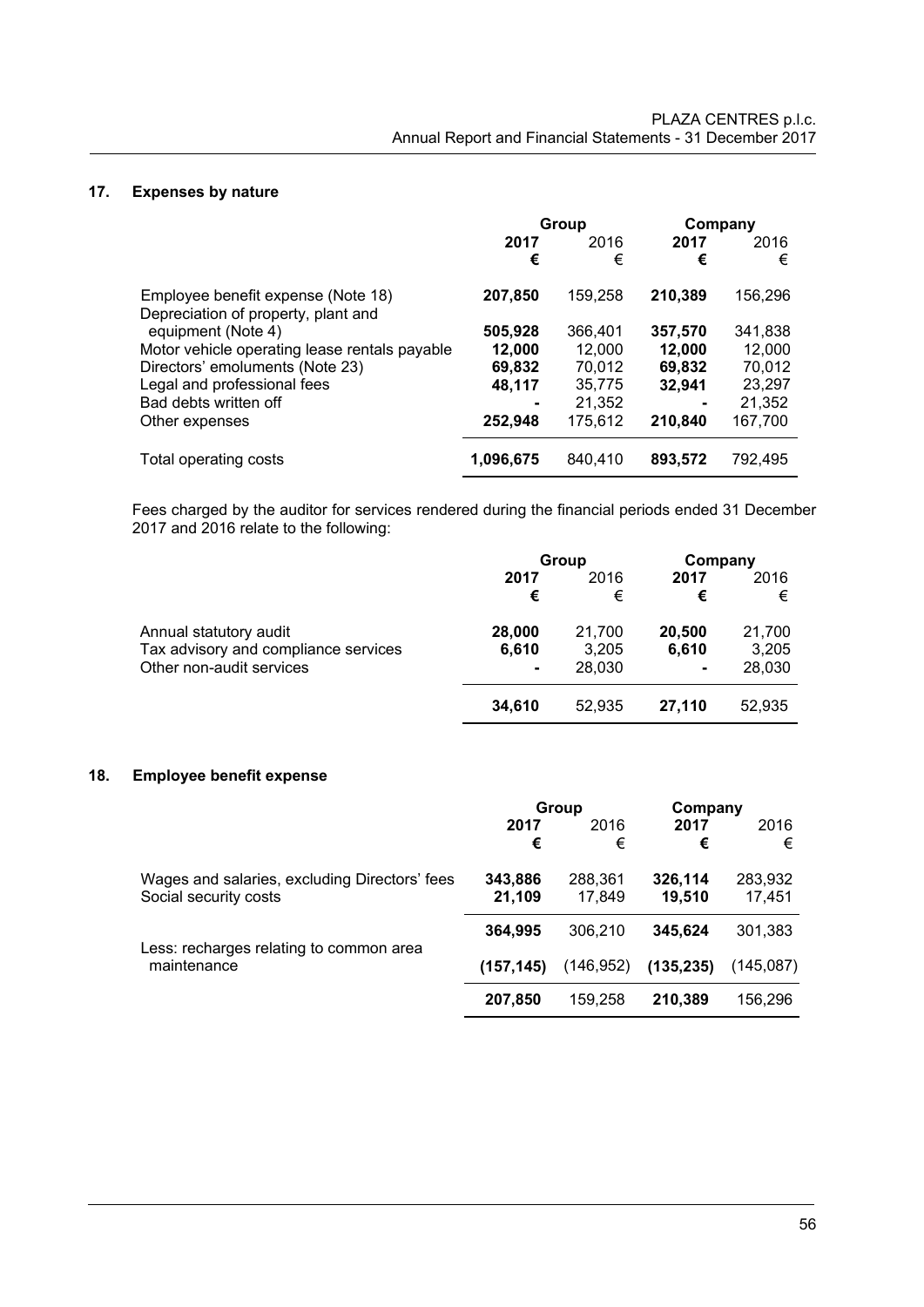# **18. Employee benefit expense** - continued

Average number of persons employed during the year:

|                                      | Group |      | Company |      |
|--------------------------------------|-------|------|---------|------|
|                                      | 2017  | 2016 | 2017    | 2016 |
| Administration (excluding Directors) | 5     | 4    | 5       | 4    |
| Maintenance                          | 8     |      |         |      |
| Security                             |       |      |         |      |
|                                      | 14    | 12   | 13      | 12   |

# **19. Investment and other related income**

|                                                                     | <b>Group and Company</b> |      |  |
|---------------------------------------------------------------------|--------------------------|------|--|
|                                                                     | 2017                     | 2016 |  |
|                                                                     | €                        | €    |  |
| Gross dividends receivable from available-for-sale financial assets | 969                      |      |  |
| Net gains upon disposal of available-for-sale financial assets      | 30.138                   |      |  |
|                                                                     | 31.107                   |      |  |

# **20. Finance income**

|                                         | Group          |                          |         | Company |
|-----------------------------------------|----------------|--------------------------|---------|---------|
|                                         | 2017           | 2016                     | 2017    | 2016    |
|                                         | €              | €                        | €       | €       |
| Interest income on trade receivables    | 3,938          | 9.660                    | 3.938   | 9,660   |
| Interest income from loan to subsidiary | $\blacksquare$ | $\overline{\phantom{a}}$ | 216,146 | 56,520  |
|                                         | 3,938          | 9.660                    | 220.084 | 66,180  |

# **21. Finance costs**

|                                                                                                                                                       | Group              |                   | Company        |                   |
|-------------------------------------------------------------------------------------------------------------------------------------------------------|--------------------|-------------------|----------------|-------------------|
|                                                                                                                                                       | 2017<br>€          | 2016<br>€         | 2017<br>€      | 2016<br>€         |
| Interest on bank borrowings<br>Coupon interest payable on bonds<br>Amortisation of difference between initial net<br>proceeds and redemption value of | 119,754<br>336,950 | 155,898<br>88.097 | 978<br>336,950 | 102.004<br>88,097 |
| bonds (Note 14)                                                                                                                                       | 18,570             | 6.190             | 18.570         | 6,190             |
|                                                                                                                                                       | 475,274            | 250,185           | 356,498        | 196,291           |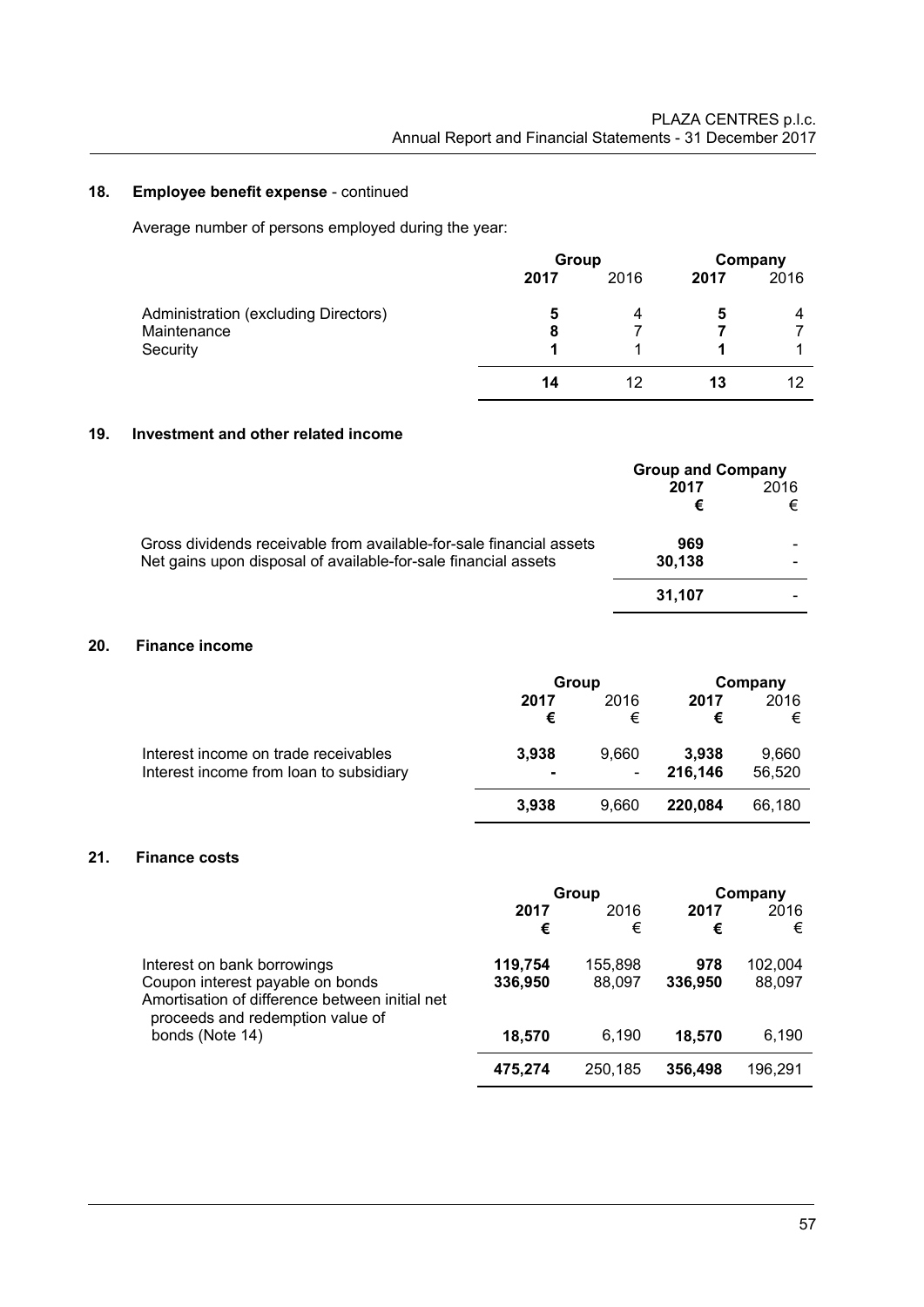#### **22. Tax expense**

|                                                                                           | Group     |                | Company   |                |
|-------------------------------------------------------------------------------------------|-----------|----------------|-----------|----------------|
|                                                                                           | 2017<br>€ | 2016<br>€      | 2017<br>€ | 2016<br>€      |
| Current taxation:<br>Current tax expense<br>Adjustment recognised in financial period for | 418,502   | 381.349        | 372.861   | 379,940        |
| current tax of prior periods<br>Deferred taxation (Note 15)                               | 51,050    | (828)<br>1.107 | 51,050    | (828)<br>1,107 |
|                                                                                           | 469,552   | 381,628        | 423.911   | 380,219        |

The tax on the Group's and the Company's profit before tax differs from the theoretical amount that would arise using the basic tax rate as follows:

|                                                                                                                                                 | Group                 |                      | Company   |                           |
|-------------------------------------------------------------------------------------------------------------------------------------------------|-----------------------|----------------------|-----------|---------------------------|
|                                                                                                                                                 | 2017<br>€             | 2016<br>€            | 2017<br>€ | 2016<br>€                 |
| Profit before tax                                                                                                                               | 1,738,624             | 1,648,408            | 1,698,594 | 1,666,145                 |
| Tax on profit at 35%                                                                                                                            | 608,518               | 576,943              | 594,508   | 583,151                   |
| Tax effect of:<br>- rental income charged at 15% final<br>withholding tax<br>- non-deductible depreciation and expenses                         | (160,379)<br>82,188   | (192, 023)<br>17,630 |           | $(160, 379)$ $(192, 023)$ |
| - maintenance allowance claimed on rented<br>property<br>- investment income not subject to tax<br>- adjustments to current and deferred tax in | (50,557)<br>(10, 887) | (10, 013)            | (10, 887) |                           |
| previous years                                                                                                                                  | 669                   | (10, 909)            | 669       | (10, 909)                 |
| Tax charge in the accounts                                                                                                                      | 469,552               | 381,628              | 423,911   | 380,219                   |

#### **23. Directors' emoluments**

|                                                  | <b>Group and Company</b> |        |  |
|--------------------------------------------------|--------------------------|--------|--|
|                                                  | 2017                     | 2016   |  |
|                                                  | €                        | €      |  |
| Directors' fees - short term employment benefits | 69.832                   | 70.012 |  |

Included in the fees disclosed above, is an amount of €10,675 (2016: nil) that was recharged by a shareholder of the Parent Company.

The Company has paid insurance premiums of €2,770 (2016: €2,770) during the year in respect of professional indemnity in favour of its Directors and senior officers.

The Directors are also entitled to a variable remuneration amount amounting to €1,653 (2016: nil).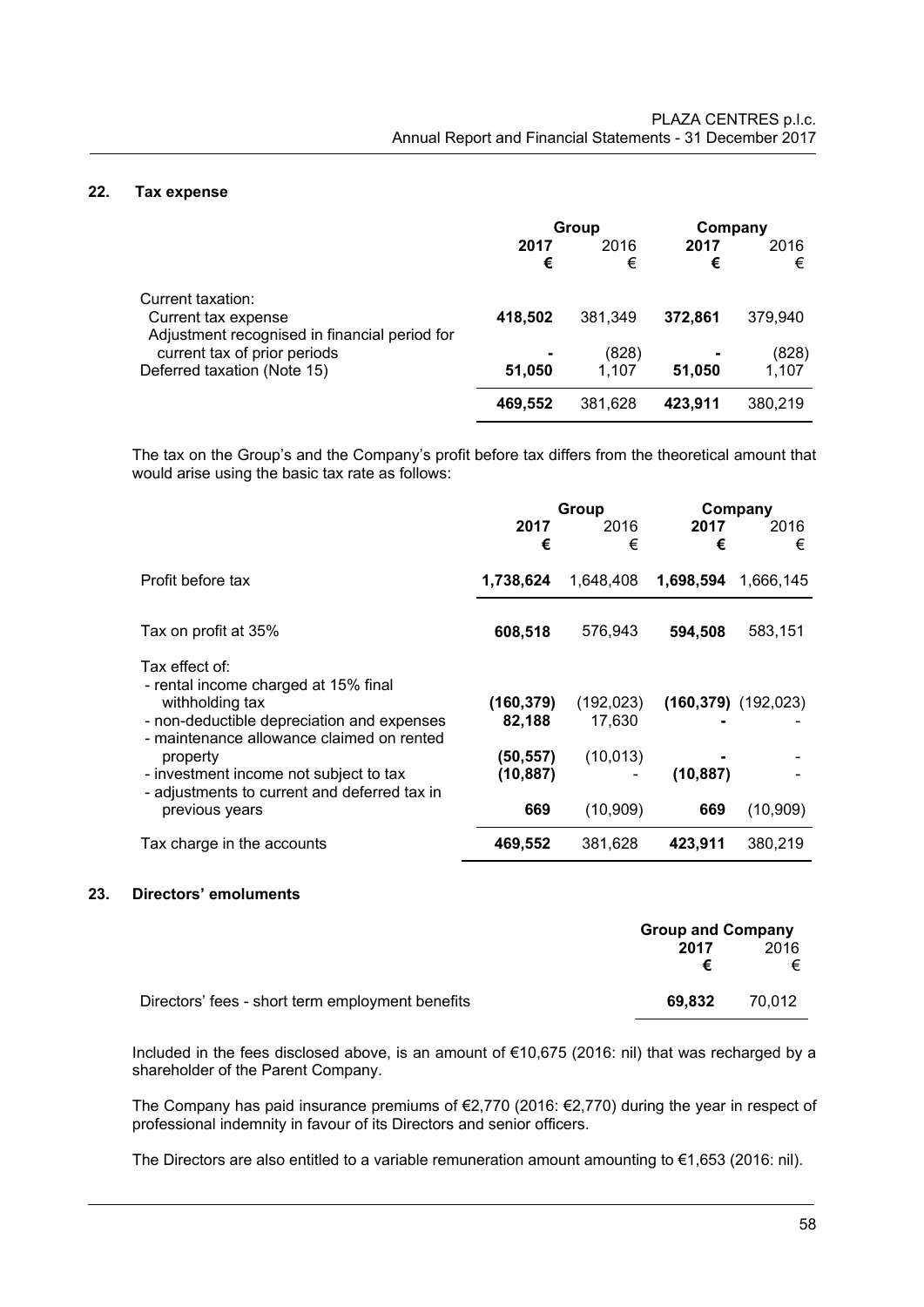## **24. Earnings per share**

Earnings per share is based on the net profit for the year divided by the weighted average number of ordinary shares in issue during the year. The diluted earnings per share is equal to the basic earnings per share.

|                                                                                               | Group                 |                    |  |
|-----------------------------------------------------------------------------------------------|-----------------------|--------------------|--|
|                                                                                               | 2017                  | 2016               |  |
|                                                                                               |                       |                    |  |
| Net profit attributable to shareholders                                                       | €1,269,072 €1,266,780 |                    |  |
| Weighted average number of ordinary shares in issue<br>Earnings per share ( $\epsilon$ cents) | 28,242,000<br>4c49    | 28,242,000<br>4c49 |  |

# **25. Dividends**

At the forthcoming Annual General Meeting a final net dividend in respect of 2017 of €831,115 per share, amounting to a total net dividend of €0.0294 is to be proposed. These financial statements do not reflect this dividend payable, which will be accounted for in shareholders' equity as an appropriation of retained earnings in the year ending 31 December 2018. The net dividends declared in respect of 2016 and 2015 were €829,650 (€0.0294 per share) and €808,712 (€0.0286 per share) respectively.

# **26. Cash generated from operations**

Reconciliation of operating profit to cash generated from operations:

|                                                                                                                                   |                      | Group                          | Company               |                                |
|-----------------------------------------------------------------------------------------------------------------------------------|----------------------|--------------------------------|-----------------------|--------------------------------|
|                                                                                                                                   | 2017<br>€            | 2016<br>€                      | 2017<br>€             | 2016<br>€                      |
| Operating profit                                                                                                                  | 2,178,853            | 1,888,933                      | 1,803,901             | 1.796.256                      |
| Adjustments for:<br>Depreciation of property, plant and<br>equipment (Note 4)<br>Deferred premium income<br>Bad debts written off | 505,928<br>(187,543) | 366,401<br>(38, 316)<br>21,352 | 357,570<br>(187, 543) | 341,838<br>(38, 316)<br>21,352 |
| Changes in working capital:<br>Trade and other receivables<br>Trade and other payables                                            | 41,139<br>237,659    | (27, 955)<br>133.425           | 30,039<br>73,531      | 9,179<br>(20, 203)             |
| Cash generated from operations                                                                                                    | 2.776.036            | 2.343.840                      | 2.077.498 2.110.106   |                                |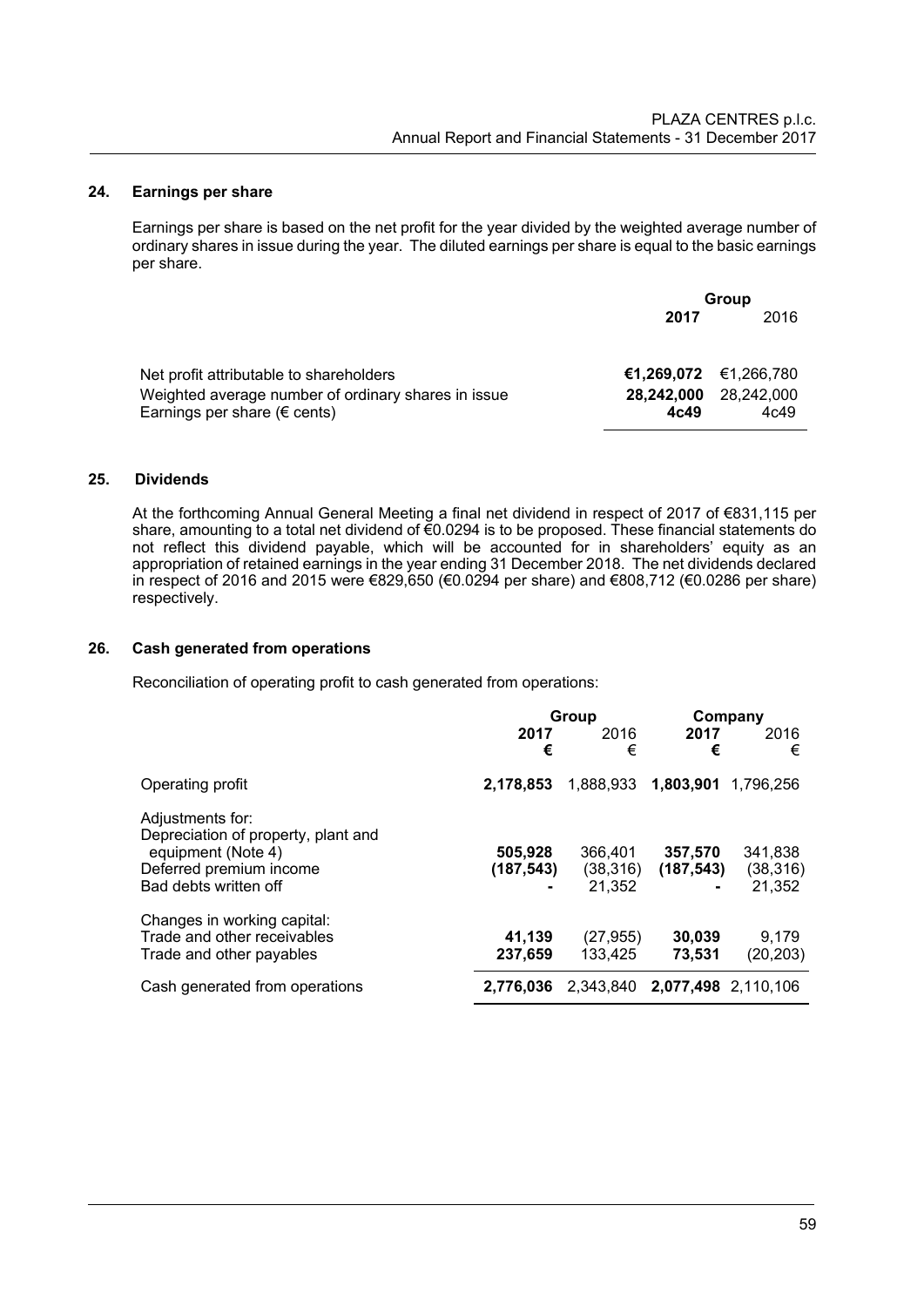## **27. Capital commitments**

Commitments for capital expenditure not provided for in these financial statements are as follows:

|                                 |         | Group   | Company |         |
|---------------------------------|---------|---------|---------|---------|
|                                 | 2017    | 2016    | 2017    | 2016    |
|                                 | €       | €       | €       | €       |
| Authorised but not contracted   | 673,000 | 400,000 | 504,000 | 200,000 |
| Contracted but not provided for | 77,000  | 34,000  | 46,000  | 34,000  |
|                                 | 750,000 | 434.000 | 550,000 | 234,000 |
|                                 |         |         |         |         |

# **28. Operating lease commitments**

#### *(a) Where Group undertakings are the lessor*

 Future minimum lease payments due to the Group under non-cancellable operating leases are as set out below. They are determined by reference to the point in time in the rental contract when the tenant is given the option to cancel a lease without the requirement of any additional payment thereon.

 Group undertakings lease units both for office and retail activity under operating lease arrangements. As at 31 December 2017, the leases run for fixed periods ranging from 6 months to 4 years. After ever expiry period, the lease may be renewed for further periods, in accordance with the respective lease agreements, unless the lessee gives the lessor a minimum of 6 months notice of termination prior to renewal, as specified in the same agreement.

|                                              | Group |                                         | Company |      |
|----------------------------------------------|-------|-----------------------------------------|---------|------|
|                                              | 2017  | 2016                                    | 2017    | 2016 |
|                                              | €     | €                                       | €       | €    |
| Not later than 1 year                        |       | 2,277,264 2,374,075 1,788,585 1,945,254 |         |      |
| Later than 1 year and not later than 5 years |       | 1,958,427 2,475,250 1,643,378 1,951,689 |         |      |
|                                              |       | 4,235,691 4,849,325 3,431,963 3,896,943 |         |      |
|                                              |       |                                         |         |      |
| Rental income derived from operating leases  |       | 3,067,032 2,633,784 2,485,376 2,509,578 |         |      |

#### *(b) Where the Company is the lessee*

 The future minimum lease payments payable under non-cancellable motor-vehicle operating leases are as follows:

|                                                                       |                 | <b>Group and Company</b> |  |
|-----------------------------------------------------------------------|-----------------|--------------------------|--|
|                                                                       | 2017<br>€       | 2016<br>€                |  |
| Not later than 1 year<br>Later than 1 year and not later than 5 years | 12,000<br>1,000 | 12,000<br>13,000         |  |
|                                                                       | 13,000          | 25,000                   |  |